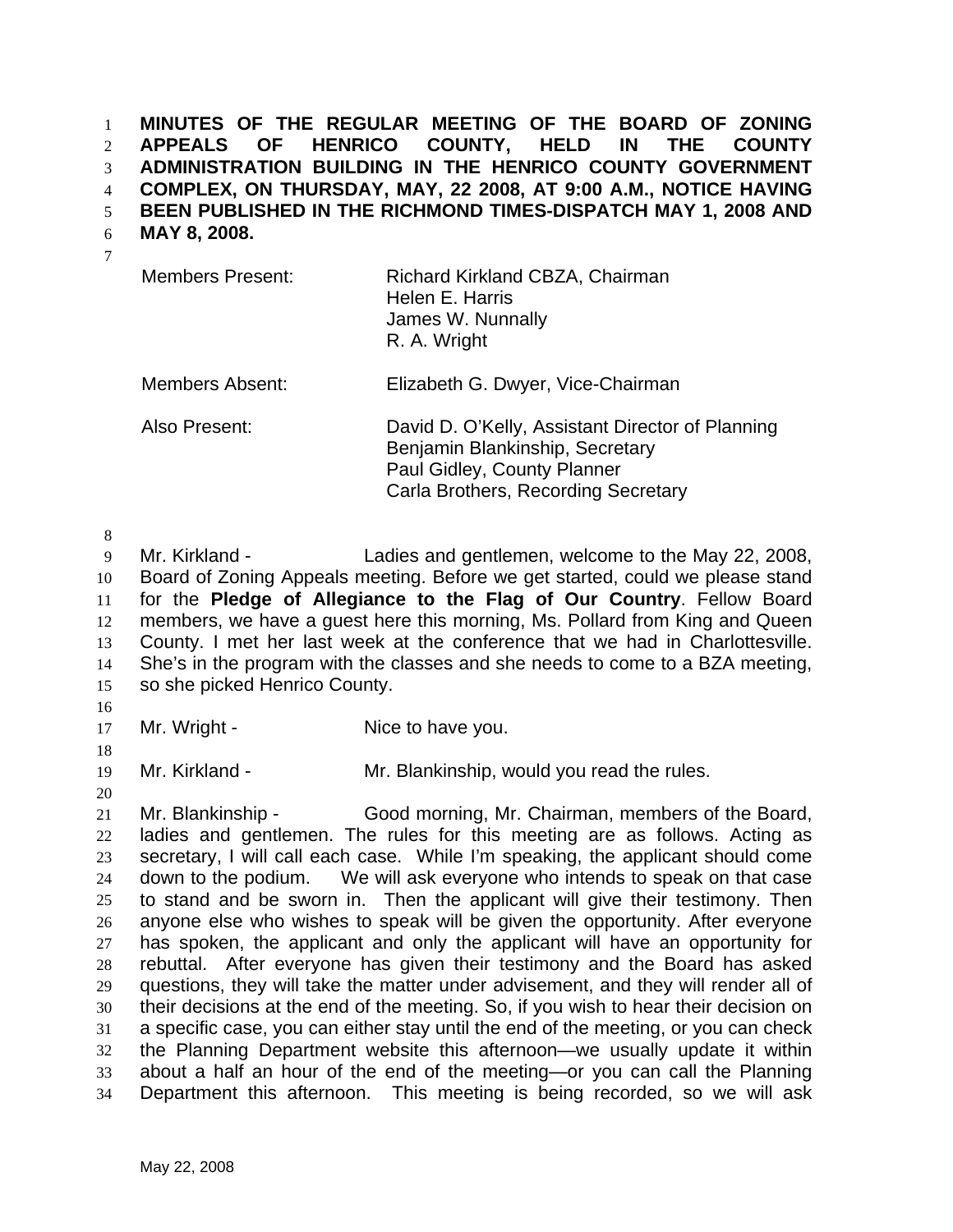everyone who speaks to speak directly into the microphone on the podium, state your name, and please spell your last name so we get it correctly in the record. Finally, out in the foyer there are binders that contain the staff report for each case, including the conditions that have been recommended. Particularly for the applicants on use permit cases, it's very important that you be familiar with those conditions. 35 36 37 38 39 40 41 42 43 44 45 46 47 48 49 50 51 52 53 54 55 56 57 58 59 60 61 62 63 64 65 66 67 68 69 70 71 72 73 74 75 76 77 78 79 80 Mr. Kirkland - The Do we have any requests for deferrals or withdrawals? Mr. Blankinship - Not from the applicants. We do have one case where opponents are going to ask you to defer. We'll come to that. Mr. Kirkland - Chay. If you would, call the first case. **UP-008-08 KIM S. BARTULEWICZ** requests a conditional use permit pursuant to Section 24-52(a) to operate a private noncommercial kennel at 11444 Dublin Road (McDonalds Small Farms) (Parcel 745-764-7874), zoned A-1, Agricultural District (Three Chopt). Mr. Blankinship - Mr. Chairman, let me point out an error in your staff report on this case. I spoke to someone at the applicant's residence and was told there is a total of seven dogs. The applicant then contacted us directly and corrected that. It is ten dogs. So, where you have seven dogs in the staff report and in the condition, it should read ten. Mr. Kirkland - The All right. If you would, raise your right hand and be sworn in. Mr. Blankinship - Do you swear the testimony you're about to give is the truth and nothing but the truth so help you God? Ms. Bartulewicz - Yes I do. Mr. Kirkland - This anyone else going to speak in opposition or for this case? All right, ma'am, if you would state your name for the record and tell us what you want. Ms. Bartulewicz - I'm Kimberly Singleton Bartulewicz. What I would like is that I have ten dogs. You'll have to excuse me, I'm really nervous. One's a chocolate lab, and I have nine Chihuahuas. I had two Chihuahuas and they had babies, a litter of five, making seven. Then a friend of mine had two rescues that I took, telling her that I would apply for a kennel license so that I could keep those, or we can exchange them when she finds a home for them. I really do like the dogs. They're small, under five pounds—all of them except for the chocolate lab, of course. They live inside with me. I let them out in the morning at 5 a.m. when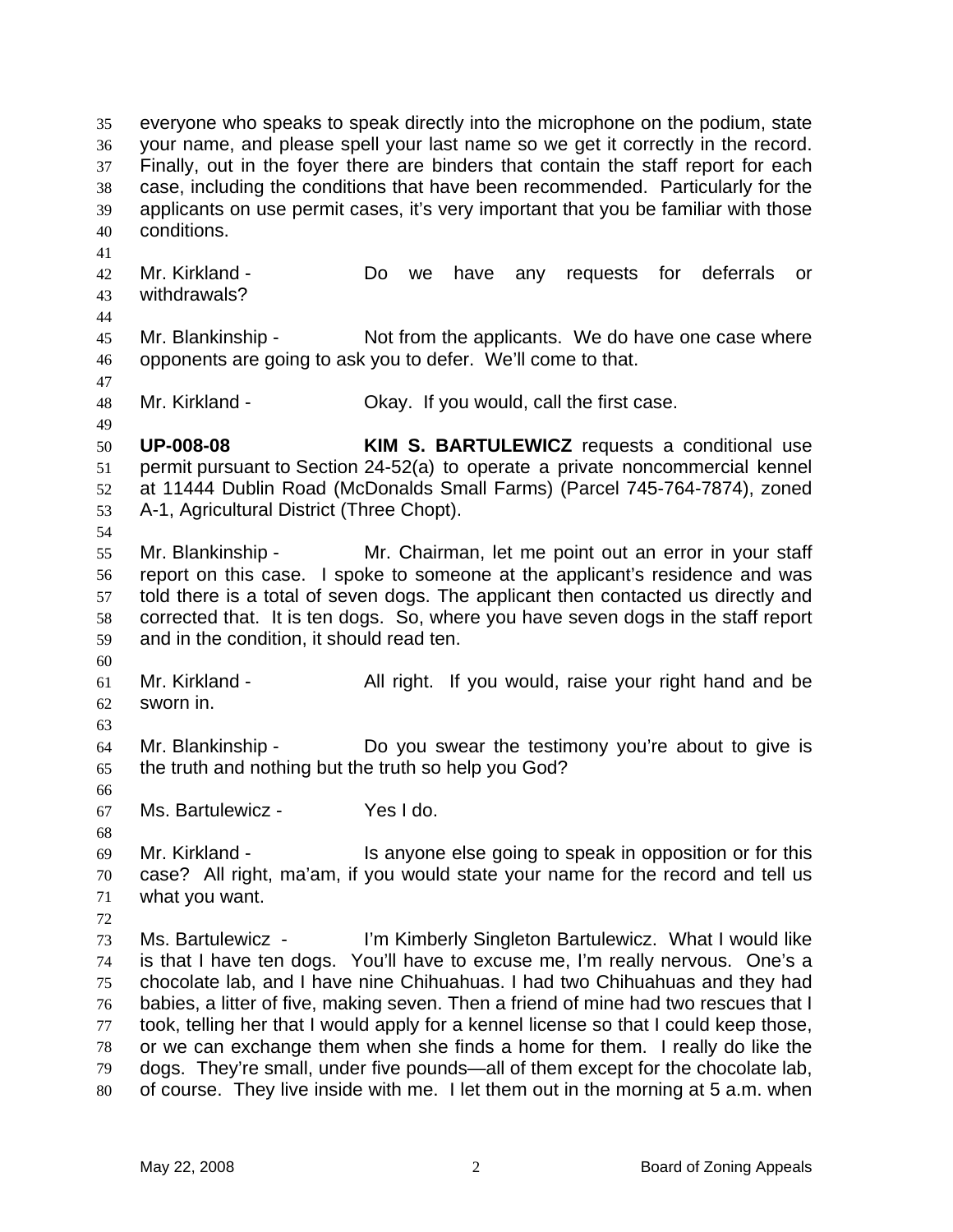I'm with them, when I get up. Then they go back into their kennels or they go into the kitchen. My husband works graveyard. He lets them out at noon or 2, between 12 and 2 when he wakes up, to use the bathroom. When I come home at 5, I go out and we play. We play fetch or whatever. Four of them sleep with me and five of them are in kennels in my dining room. Mr. Bartulewicz: They're not kennels, they're cages. The cages are 36— Mr. Wright - Get that mike or-Mr. Kirkland - The Yes sir. What is your name? Mr. Bartulewicz - I'm her husband, Bob Bartulewicz. We're not building a kennel. The dogs are all inside dogs. Most of them sleep with her. For the other ones, we have three 24 by 36 cages that they sleep in. Ms. Bartulewicz - To keep them from running around the house. They are young and I'm still trying to housebreak them. Mr. Wright - Let me ask you a couple questions here. Ms. Bartulewicz - Fxcuse me? Mr. Wright - I would like you to describe these dogs. How many are adult dogs? I understand that some of these are a new litter of dogs. Ms. Bartulewicz - Yes. Mr. Wright - **How many male dogs do you have?** Ms. Bartulewicz - They're puppies, so I have— Mr. Wright - The adult dogs. Ms. Bartulewicz - Ch. adult males? Mr. Wright - **How many adult males do you have?** Ms. Bartulewicz - Che. One adult male. Mr. Wright - And that's a Chihuahua? Ms. Bartulewicz - Yes. Mr. Wright - What is this chocolate lab?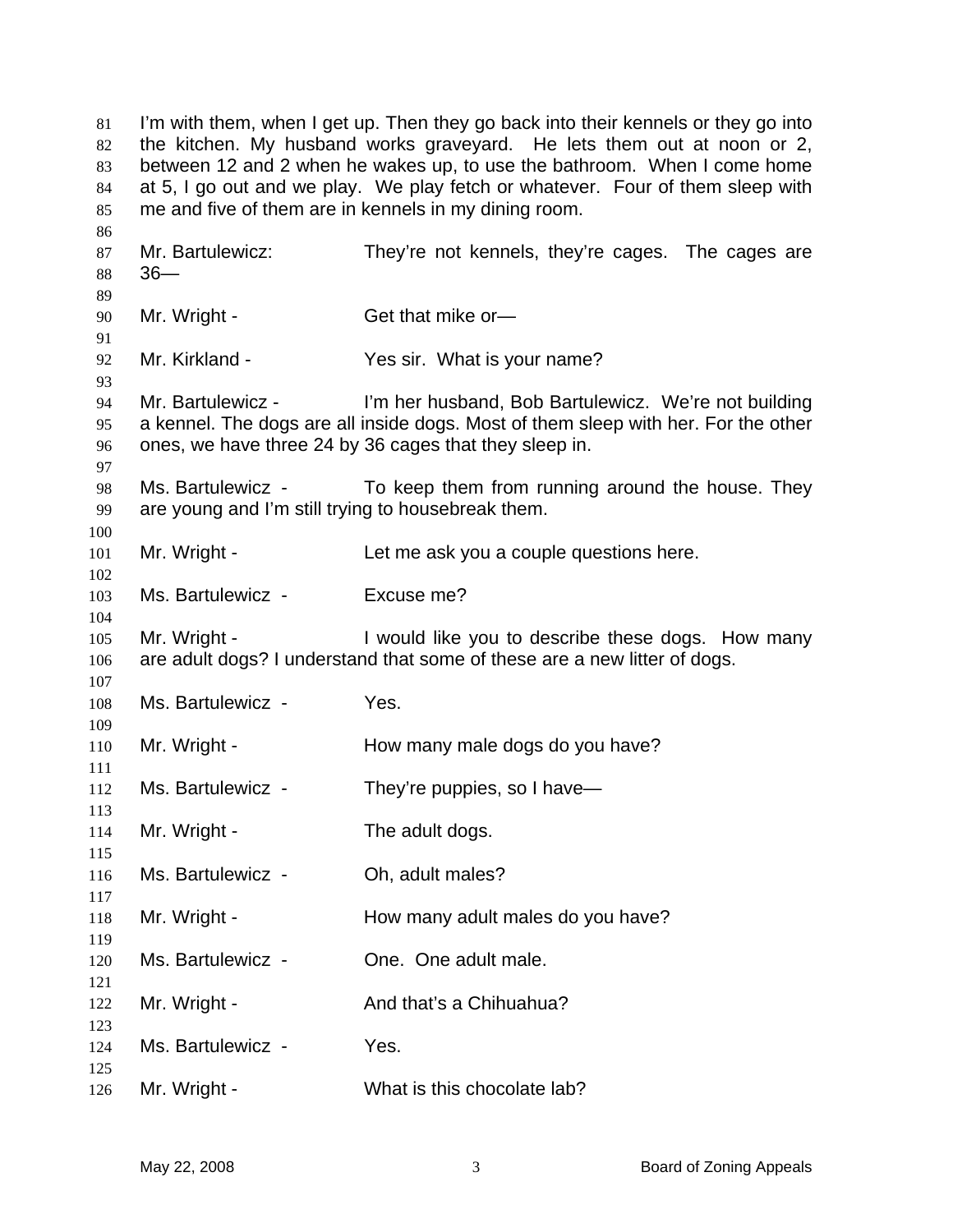Ms. Bartulewicz - She's a spayed female. Mr. Wright - Chay. Mr. Bartulewicz - We've had the chocolate lab ever since she was a puppy and she's now three. That was the original dog that we had. Mr. Wright - The chocolate lab is three years old? Ms. Bartulewicz - She's four. Mr. Wright - Four. How old is the male Chihuahua? Ms. Bartulewicz - He'll be two in June. Mr. Wright - Two. They're young dogs. Ms. Bartulewicz - Yes. All of them are young dogs. Mr. Wright - Do you have any female adult dogs? Ms. Bartulewicz - Yes. Mr. Wright - **How many?** Ms. Bartulewicz - Well, I have the one that had the puppies. She's going to be three in October. Then I have the two that I rescued, and they're probably—They're adults. They've been in heat. Mr. Wright - Why do you want to keep the two you rescued? Why don't you take them to the SPCA or somewhere where they can have a good home and so forth. Ms. Bartulewicz - Because they have a good home with me. Mr. Wright - The Yes, but that's a lot of dogs in a house in a neighborhood, ten dogs in one place. Have you seen this letter in our file? Have you shown this letter to them, Ben? Mr. Blankinship - Yes, they should have received it in the mail. Mr. Wright - The neighbor says that your dogs are causing her a lot of problems with noise, barking. Then she says that your dogs attack her dogs when they're out in the yard.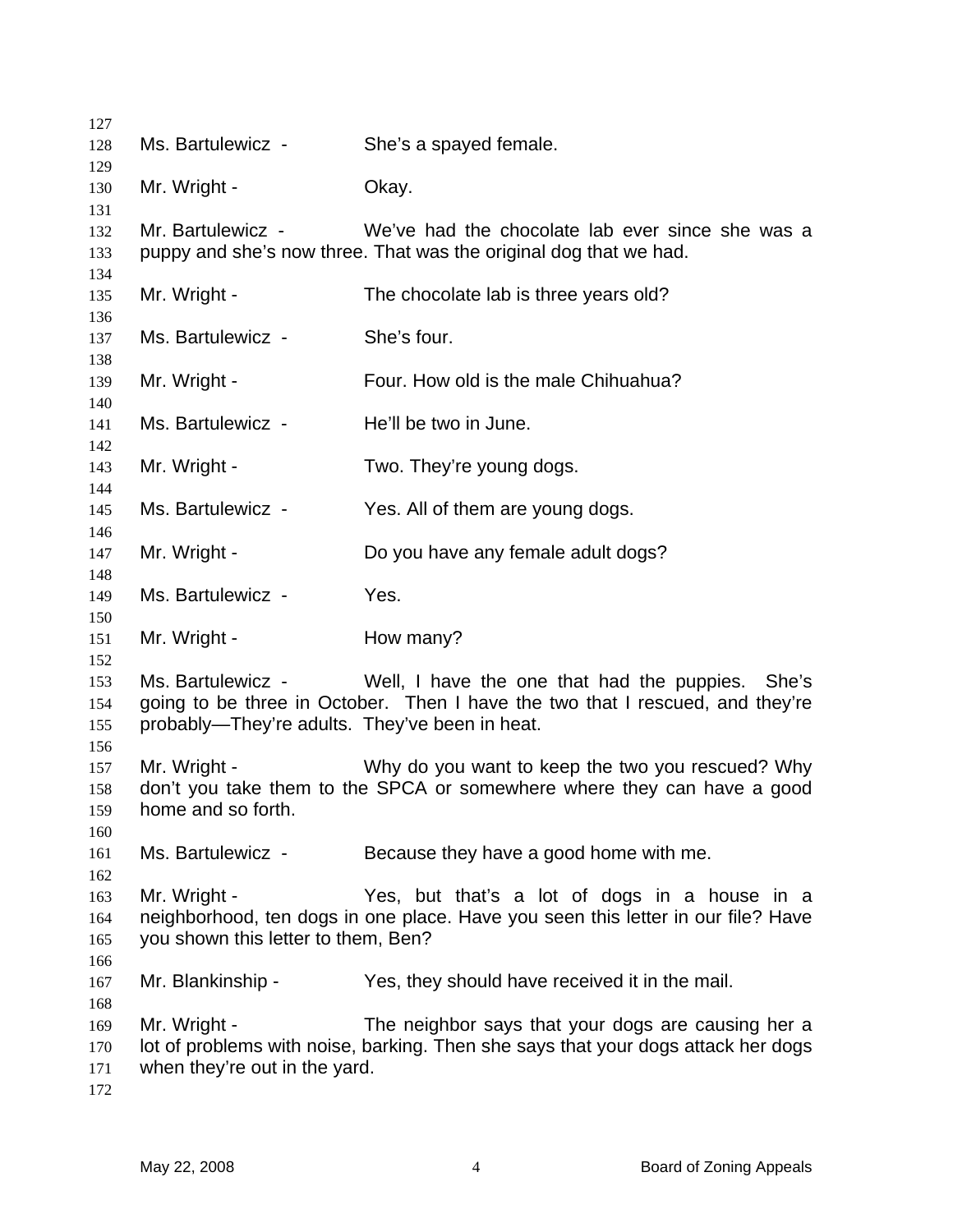| 173 | Ms. Bartulewicz - | Can I say—    |
|-----|-------------------|---------------|
| 174 |                   |               |
| 175 | Mr. Bartulewicz - | -video proof. |
| 176 |                   |               |
| 177 | Mr. Kirkland -    | One at time.  |

179 180 181 182 183 184 185 186 187 188 189 190 191 192 193 194 195 196 197 198 199 200 201 202 Ms. Bartulewicz - That was Heidi, and I can't pronounce her last name; it starts with an "A." I went over when I received the packet on Friday and spoke with Heidi concerning this. She's supposed to get in contact with you to let you know that we have discussed this. They are not my dogs barking in the early hours of the morning that she claimed. They are not my dogs. She has a fear that—Her dog is butted up against my fence, my six-foot privacy fence. One of the things that she mentioned to me was her fear that one of my dogs would get out of the pen, get out of my fence and get into her dog's pen, and her dog has killed Chihuahua's before. She's scared that it will kill again. I'm three feet off my property line, and she's butted right up against my fence. I came off my property line for a reason, so then I could do repairs or whatever and I would not have to deal with neighbors saying something is going on and all that. We discussed it, and she said that she would work with me as long as I'd work with her. Like I said, it's not my dogs that she's saying are barking. It's her dog that's barking—I have it on video—when I'm playing with my dogs. I have it on video when my husband walks to the shed. I cannot enter my backyard without her dog barking. I've spoken to Mrs. King, Christina King, who is back behind us. She supports me 100%, since I am not the one with the dog that is barking. I don't hear the dog barking that my neighbor is referring to, except her dog that's barking. I'm asleep at 9:00. I go to bed very early in the night. I get up very early in the morning; I'm up at 5. I have a child who's in elementary school that catches the bus at 7. My other neighbor I spoke to yesterday, they have no objection. I have their signature on there. They have no objection. They do not hear my dogs barking.

203

178

204 205 206 207 Heidi opened the statement with me on Monday with—I said, "What seems to be the problem? I didn't realize we had a problem." She told me, "I hate [unintelligible]. I despise your other dogs." She's my neighbor. That's what I told her, you're my neighbor, we really need to work together on this.

208 209 210 211 212 Mr. Wright - The You don't have any problems with any other neighbors. Ms. Bartulewicz - No sir.

213

- 214 215 Mr. Wright - No complaints. We don't have any other complaints. That's the only complaint we received.
- 217 Ms. Bartulewicz - Yes sir.
- 218

216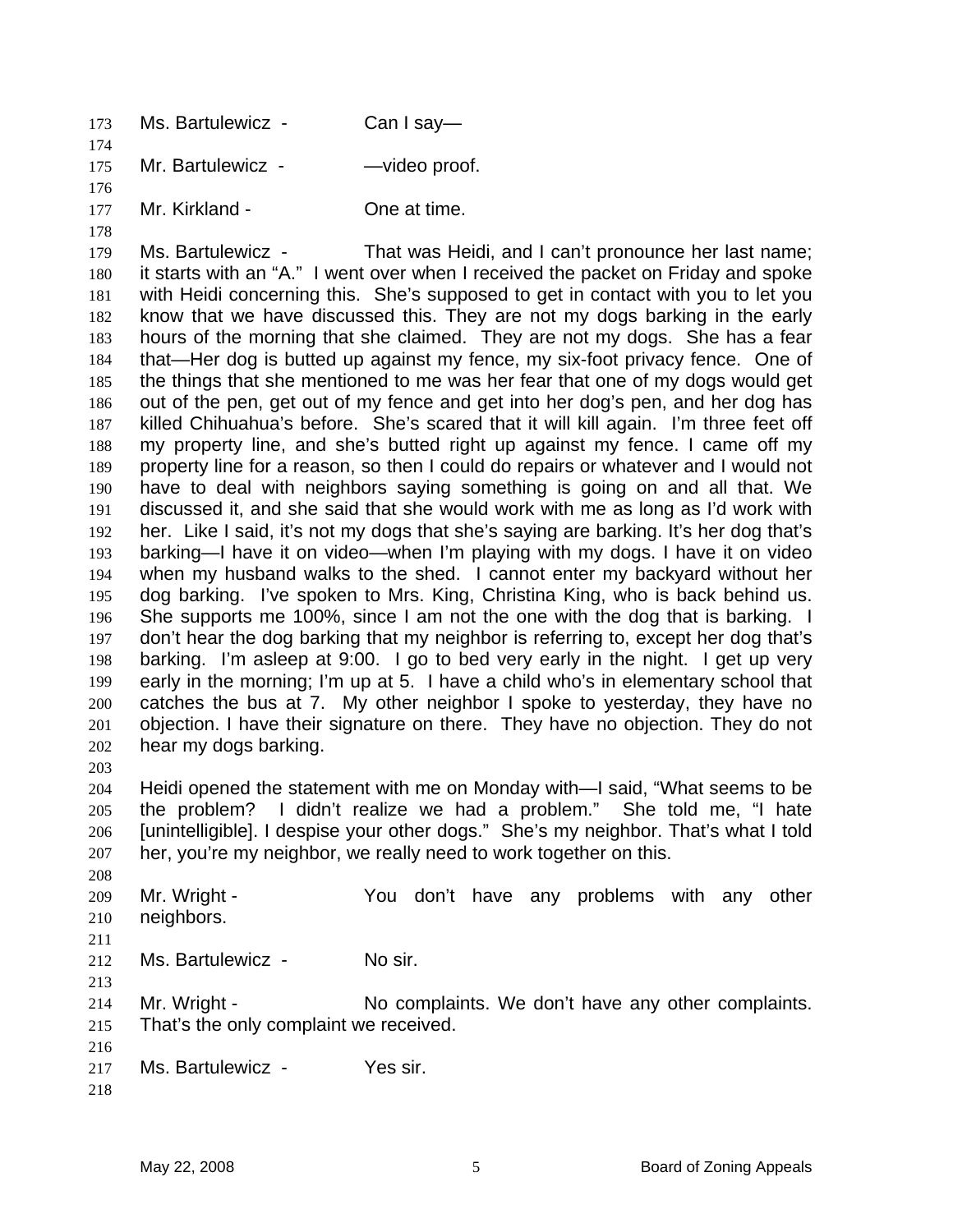Mr. Bartulewicz - Sir, we have pictures, and we've actually videotaped us walking in our yard, and all of a sudden their dog starts barking. We're out there playing with our dogs. Their dog can't see over the six-foot privacy fence, and when it hears something, it barks. I don't know if you have the photo that we have. On the red line, their shed is butted right up against. That's where the dog lives. 219 220 221 222 223 224 225 226 227 228 229 230 231 232 233 234 235 236 237 238 239 240 241 242 243 244 245 246 247 248 249 250 251 252 253 254 255 256 257 258 259 260 261 262 263 264 Ms. Bartulewicz - And I'm three feet off my property line; please keep that in mind. Mr. Bartulewicz - Up in the left-hand corner. Their shed actually looks like it's on our property. That shed may be a foot off the line. That's where the dog lives. They run it between the shed and our fence, which is actually on our property. Mr. Wright - What size lot do you have? Mr. Bartulewicz - We have— Ms. Bartulewicz - 1.6 acres. Mr. Bartulewicz - Yes, 1.6 acres. I have the dimensions, if you need them. Mr. Wright - We have that. Mr. Bartulewicz - **Okay.** Mr. Wright - The I just wanted to get that in the record. You have a 1.6acre lot. How do you take care of cleaning up after these dogs? Mr. Bartulewicz - There's very little cleanup. They're small dogs. We have a mud area that we put some newspaper down. Most of them go on that and we just pick up the newspaper and throw it away. Every once in a while, one of them will have an accident in the kitchen. They stay in the kitchen. The dimensions of the kitchen— Mr. Wright - What's the size of your house? How many square feet in your house? Mr. Bartulewicz - It's 2381 and livable space is 1980-something. Mr. Wright - The dogs have a free run of the house? Mr. Bartulewicz - No sir. They stay in the kitchen. The kitchen is 10 by 18, and then we have a mudroom where they use the bathroom.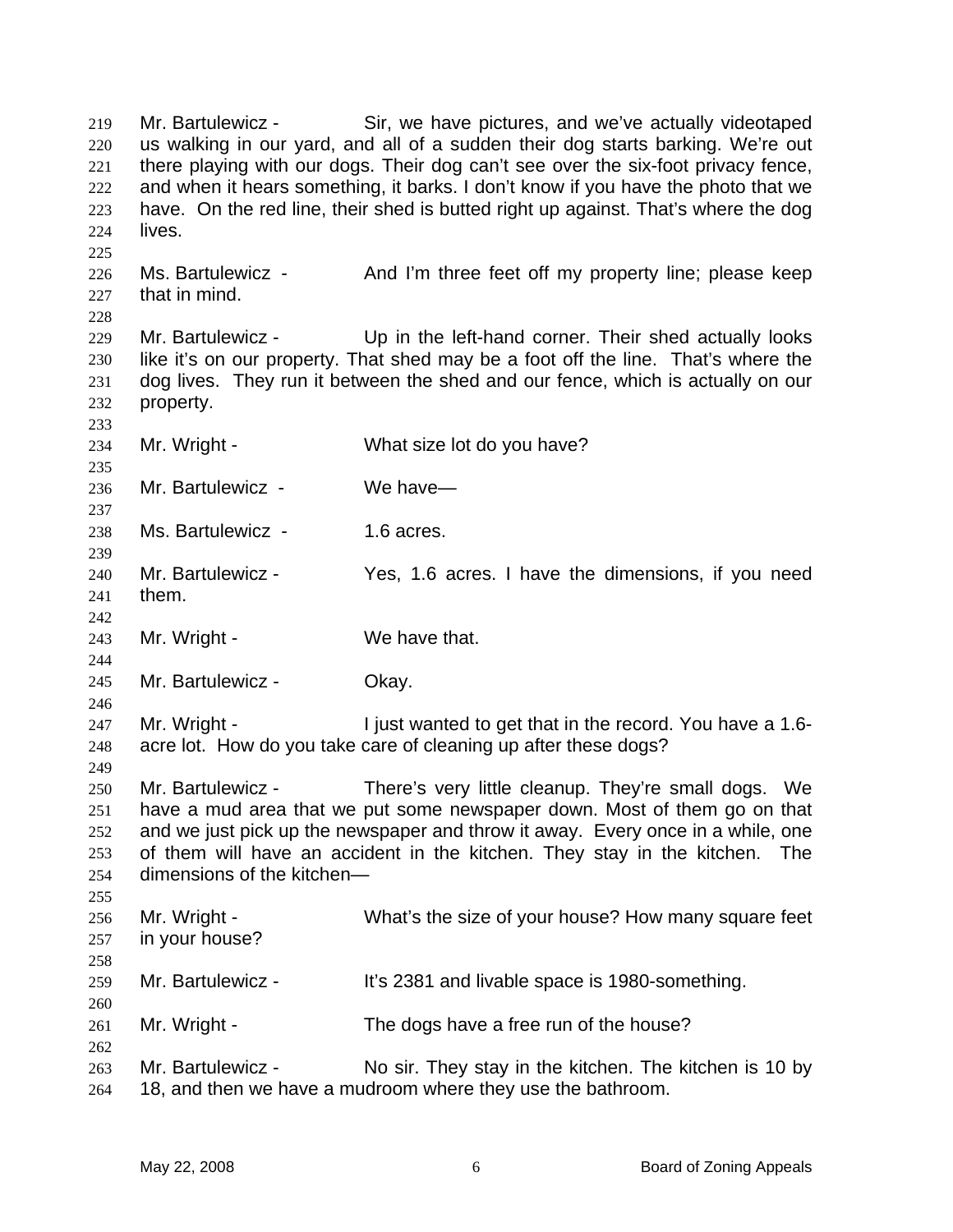| 265        |                    |                                                                                   |
|------------|--------------------|-----------------------------------------------------------------------------------|
| 266        | Ms. Bartulewicz -  | These dogs are less than five pounds.                                             |
| 267        |                    |                                                                                   |
| 268        | Mr. Wright -       | A Chihuahua is a small dog, yes.                                                  |
| 269<br>270 | Ms. Bartulewicz -  | They're very small dogs.                                                          |
| 271        |                    |                                                                                   |
| 272        | Ms. Harris -       | I have some questions. How long do you plan to                                    |
| 273        | keep all ten dogs? |                                                                                   |
| 274        |                    |                                                                                   |
| 275        | Ms. Bartulewicz -  | I would like to keep them.                                                        |
| 276        | Ms. Harris -       |                                                                                   |
| 277<br>278 |                    | Forever.                                                                          |
| 279        | Ms. Bartulewicz -  | Yes. They're my pets. All of them are on Frontline,                               |
| 280        |                    | all of them are on heartworm. They're all updated on their shots, except for the  |
| 281        |                    | rabies, which I'm going to get. They're well taken care of. Anyone can come and   |
| 282        |                    | see the dogs. They're named, they come, they listen. They're all my pets.         |
| 283        |                    |                                                                                   |
| 284        | Mr. Wright -       | What are these two dogs you say you took in?                                      |
| 285<br>286 | Ms. Bartulewicz -  | The rescues?                                                                      |
| 287        |                    |                                                                                   |
| 288        | Mr. Wright -       | Are they Chihuahua?                                                               |
| 289        |                    |                                                                                   |
| 290<br>291 | Ms. Bartulewicz -  | Yes, they're Chihuahuas, too.                                                     |
| 292        | Mr. Wright -       | How old are they?                                                                 |
| 293        |                    |                                                                                   |
| 294        | Ms. Bartulewicz -  | They've been in heat, so they're over a year old.                                 |
| 295        |                    |                                                                                   |
| 296        | Mr. Wright -       | Do you intend to get those dogs spayed?                                           |
| 297<br>298 | Ms. Bartulewicz -  | I can, yes. They're probably about four pounds, and I                             |
| 299        |                    | don't like to put that dog under for fear that something will—they might not come |
| 300        | out.               |                                                                                   |
| 301        |                    |                                                                                   |
| 302        | Mr. Wright -       | Yes, but the problem is you have ten. If we were to                               |
| 303        |                    | approve ten, you would not be able to have any more.                              |
| 304        |                    |                                                                                   |
| 305        | Ms. Bartulewicz -  | That's fine with me.                                                              |
| 306<br>307 | Mr. Bartulewicz -  | Right, we understand that, sir. That's all we want is                             |
| 308        | ten.               |                                                                                   |
| 309        |                    |                                                                                   |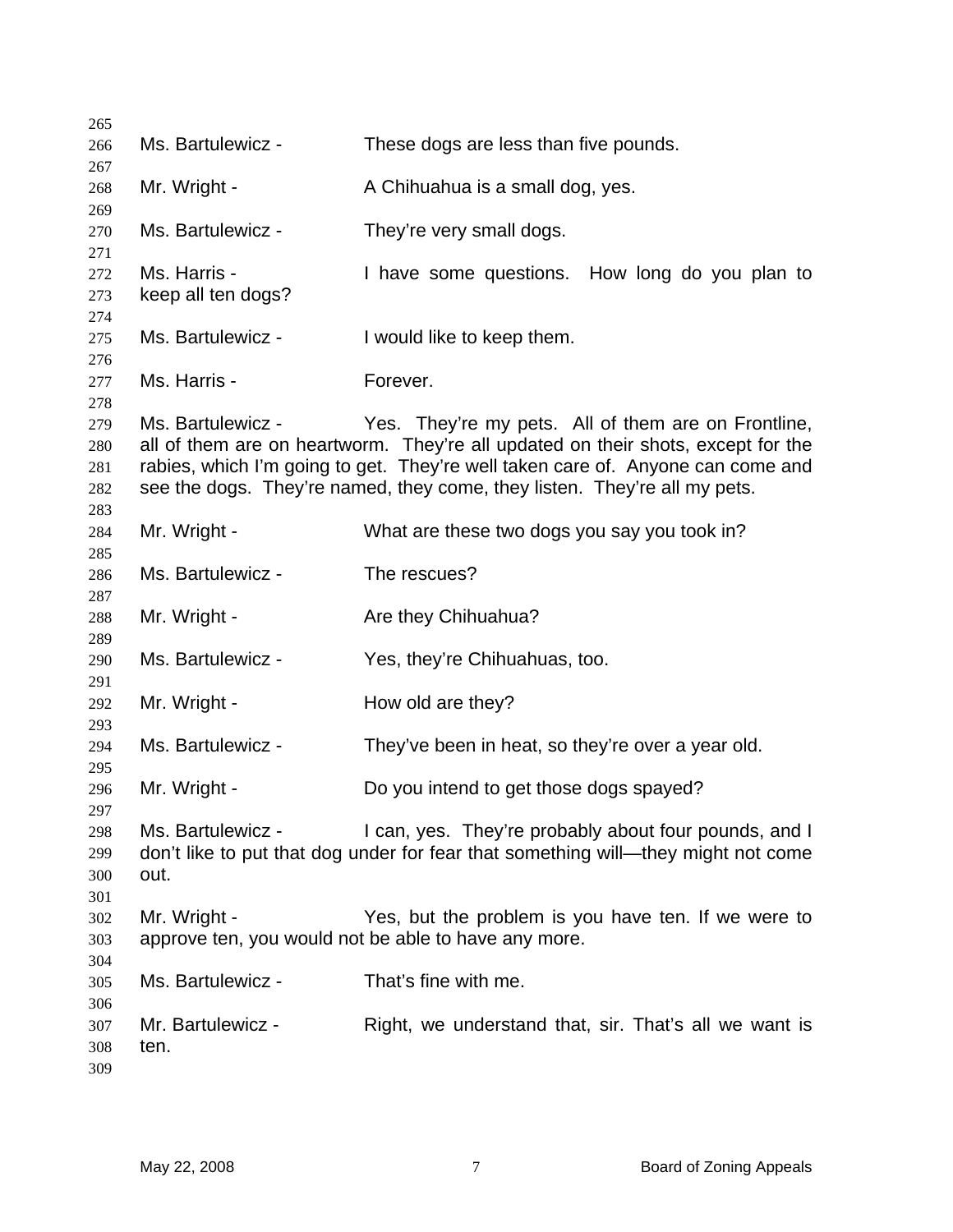Mr. Wright - Think if you had a litter, you would probably have four months—I understand that— 310 311 312 313 314 315 316 317 318 319 320 321 322 323 324 325 326 327 328 329 330 331 332 333 334 335 336 337 338 339 340 341 342 343 344 345 346 347 348 349 350 351 352 353 354 355 Mr. Blankinship - Yes sir, that's correct. Mr. Wright - — — to get a home for them. Ms. Bartulewicz - Yes sir, I understand. I want these ten because these are all my pets. I don't want any more. Ms. Harris - The I thought the report said that one of the dogs was expecting. Ms. Bartulewicz - **No.** Mr. Bartulewicz - I'm sorry. The gentleman had talked to me and they're her dogs. I thought the dog was pregnant. There are no dogs that are pregnant now. Mr. Wright - So, that's not true. That's not a correct statement. Mr. Bartulewicz - No. Ms. Harris - The Can you answer this question? If all residents in Henrico were allowed to keep ten dogs in their home, what type of community would we have? If they were allowed to do what you want— Ms. Bartulewicz - What I'm asking to do? If they owned an acre and a half, and a six-foot privacy fence, and controlled the noise level, and kept constant control, I'd really say no problem with it. My neighbors aren't aware. They create no hassle. My dogs create no hassle whatsoever. Mr. Wright - Think the size of the dog, Ms. Harris, has something to do with that. These are little Chihuahuas. They're little— Ms. Bartulewicz - I have a bed, one bed and all of them sleep in it. It's kind of comical. They're just very small dogs. Ms. Harris - Somewhere I read that for security reasons, sometimes smaller dogs are better than the larger dogs because the larger dog is waiting to prey or jump at the person who might be an intruder, but the smaller dogs bark. I was just wondering how can you keep a dog from barking when that's the very nature of the animal? Ms. Bartulewicz - I have one that will bark and I'm teaching them not to bark. You can teach a dog not to bark. I don't need a watchdog. My chocolate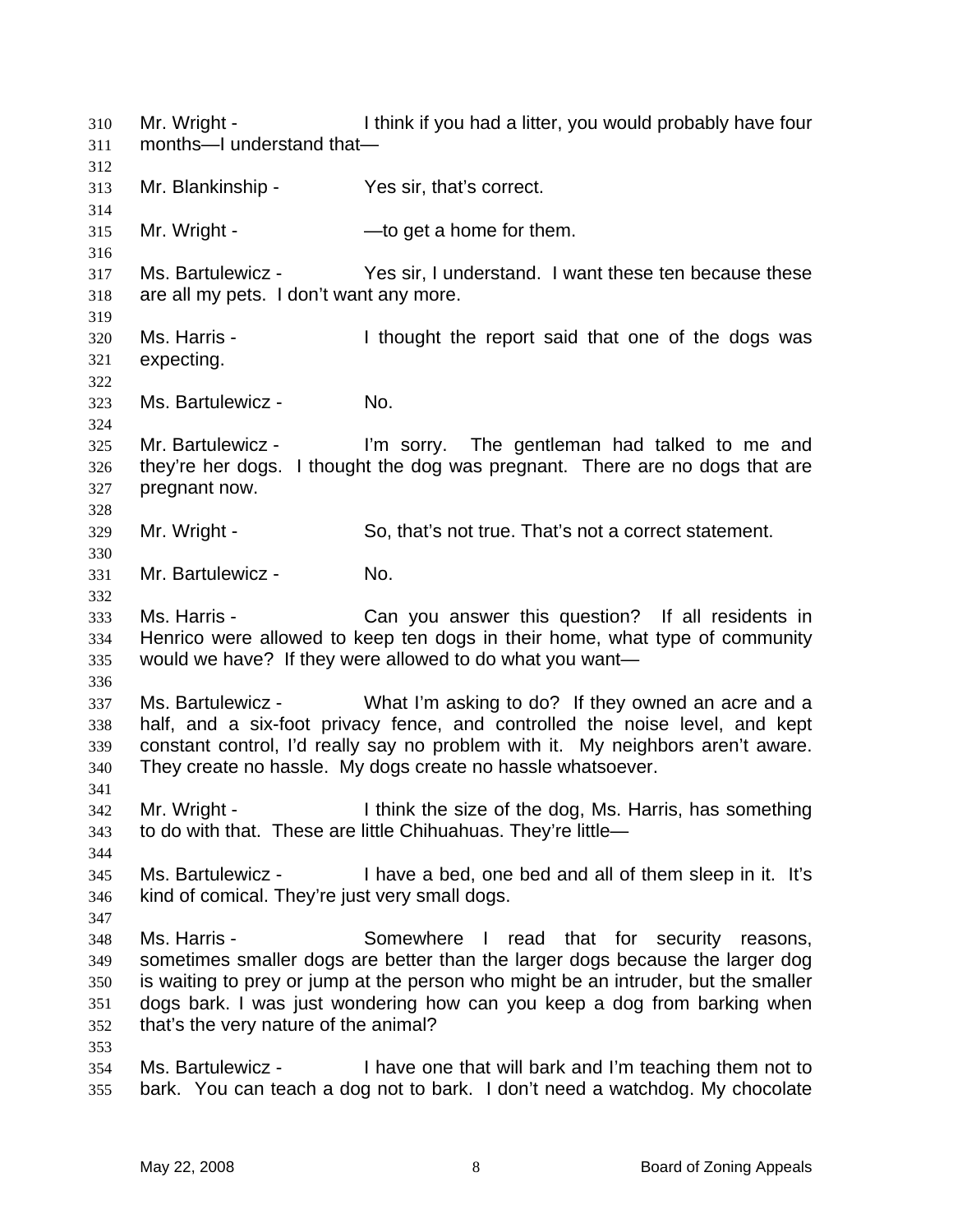lab will bark, too, to a certain degree. That's why I really haven't filed a complaint against my neighbor and their shepherd, because he is behind my six-foot fence with boarded fences around. I owned a shepherd when I was younger. They're known for barking. This dog barks all the time. My dog doesn't bark all the time. They might bark if you come into my driveway and I have to quiet them down. But as far as barking, no. They are young and I am working with them as far as barking, too. It's like you work with your children. That's kind of like what I am doing. 356 357 358 359 360 361 362 363 364 365 366 367 368 369 370 371 372 373 374 375 376 377 378 379 380 381 382 383 384 385 386 387 388 389 390 391 392 393 394 395 396 397 398 399 400 Mr. Wright - Have you read the conditions the staff proposed if this case were to be approved? Ms. Bartulewicz - Yes sir, I have. Mr. Wright - Choviously, you would want #2 changed. Ms. Bartulewicz - Wait a minute. I thought I'd read them. Oh, yes sir, yes. Mr. Wright - I want to ensure that you-Ms. Bartulewicz - When I was reading that, that's why I called. Mr. Wright - The Muslim of the Vietnam Mr. Wright - If you comply with these conditions, the neighbors shouldn't have any problems. Number 3 says you must maintain the property so that noise and odors are controlled. Then you have no new or replacement animals may be added. They're fairly young dogs. What is the lifespan of a Chihuahua? I'm not up on that. Ms. Bartulewicz - They say 15 to 18 years, but I don't know. I've never had a dog live its life expectancy. I do feed them very well, so I don't know. I hope, but I don't know. Mr. Wright - What happens when you go on vacation? Ms. Bartulewicz - I don't go on vacation. That's the whole problem. My family goes on vacation and I don't go on vacation. Mr. Wright - The You stay there month in and month out, year in and year out? Ms. Bartulewicz - Yes. Mr. Wright - Do you ever take a trip?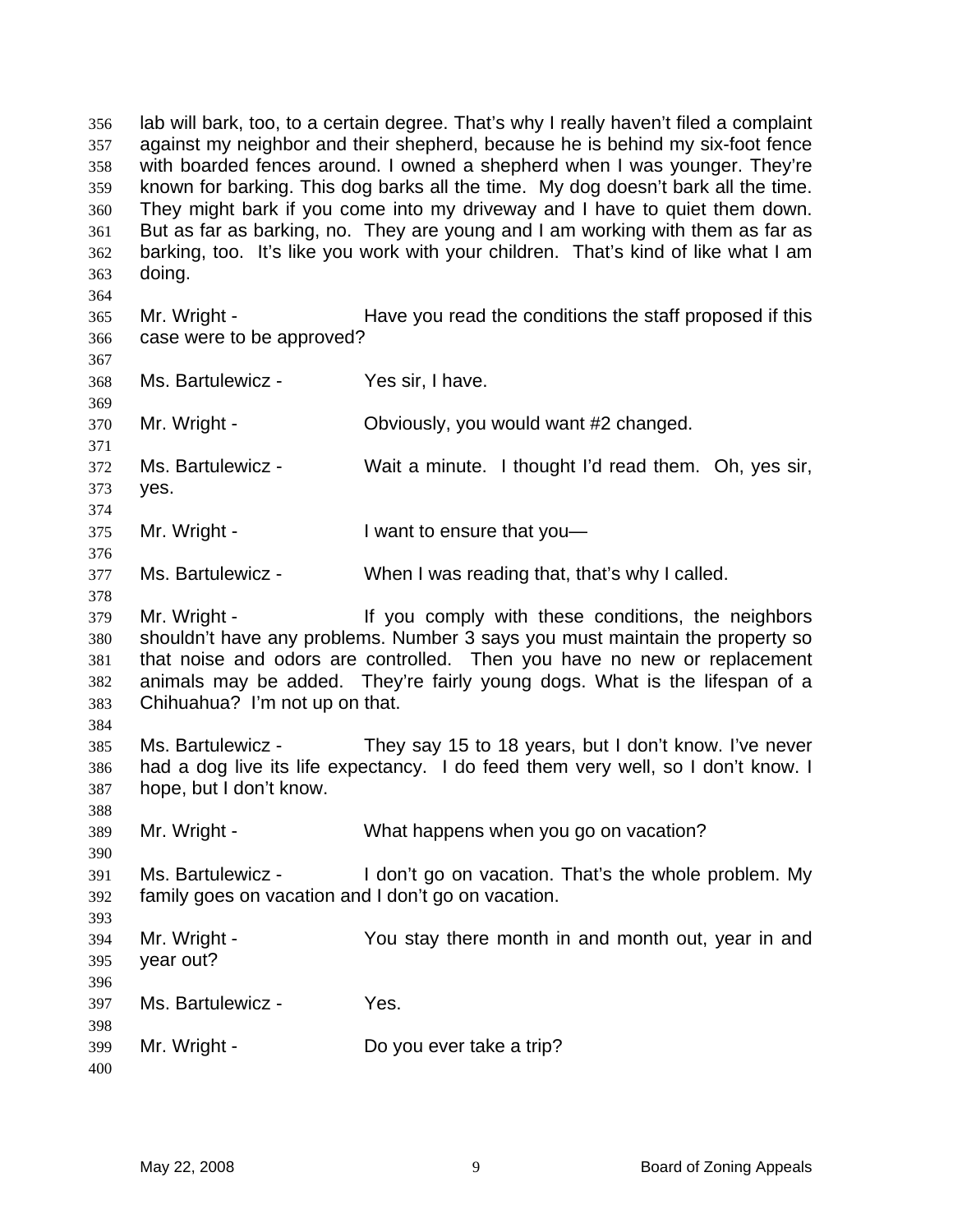Ms. Bartulewicz - Thes. My son used to travel for travel hockey, but I also have a daughter who is 14, turning 15. She doesn't travel with us because she does not like the sport. So, one adult always has to be home with her. 401 402 403 404 405 406 407 408 409 410 411 412 413 414 415 416 417 418 419 420 421 422 423 424 425 426 427 428 429 430 431 432 433 434 435 436 437 438 439 440 441 442 443 444 445 446 Mr. Wright - Does your son know how to take care of these dogs? Ms. Bartulewicz - Our son, yes. He's 12, or he'll be 12 in December. He helps me take care of the dogs. Mr. Wright - So, someone has to be there at all times with the dogs. Ms. Bartulewicz - Yes. Someone is there all the time. Mr. Bartulewicz - Only at night. The dogs can stay in the kitchen during the day. Someone needs to be there sometime during the day to feed them and let them out to use the bathroom. I don't know if that's what you're asking or not. There's always one adult at the house. Mr. Wright - We had a dog and when we wanted to go away, I had to put the thing in a kennel all the time. I couldn't leave the dog there for several days unattended. Mr. Bartulewicz - No. We don't do that, no. Either she'll go out of town with my son, or I'll go out of town. There's always an adult at the house. Mr. Wright - You make a real sacrifice for these dogs. Ms. Bartulewicz - I like them. Ms. Harris - **Ms. Bartulewicz, have you ever considered operating** a commercial kennel? Ms. Bartulewicz - Not really. Mr. Bartulewicz - No, because this is enough. I know it's a lot, and trust me, if she didn't like these dogs so much, I would have never, ever let her do what she's done. But she really likes the dogs. I would have gotten rid of the puppies a little while ago, but she's just grown to—She takes very good care of them. That would be too much work, no. Mr. Nunnally - You're just like the rest of us men, you have to go with what they say. Ms. Harris - I'm sure she's thought of it, though, because she seems to have a real love for dogs.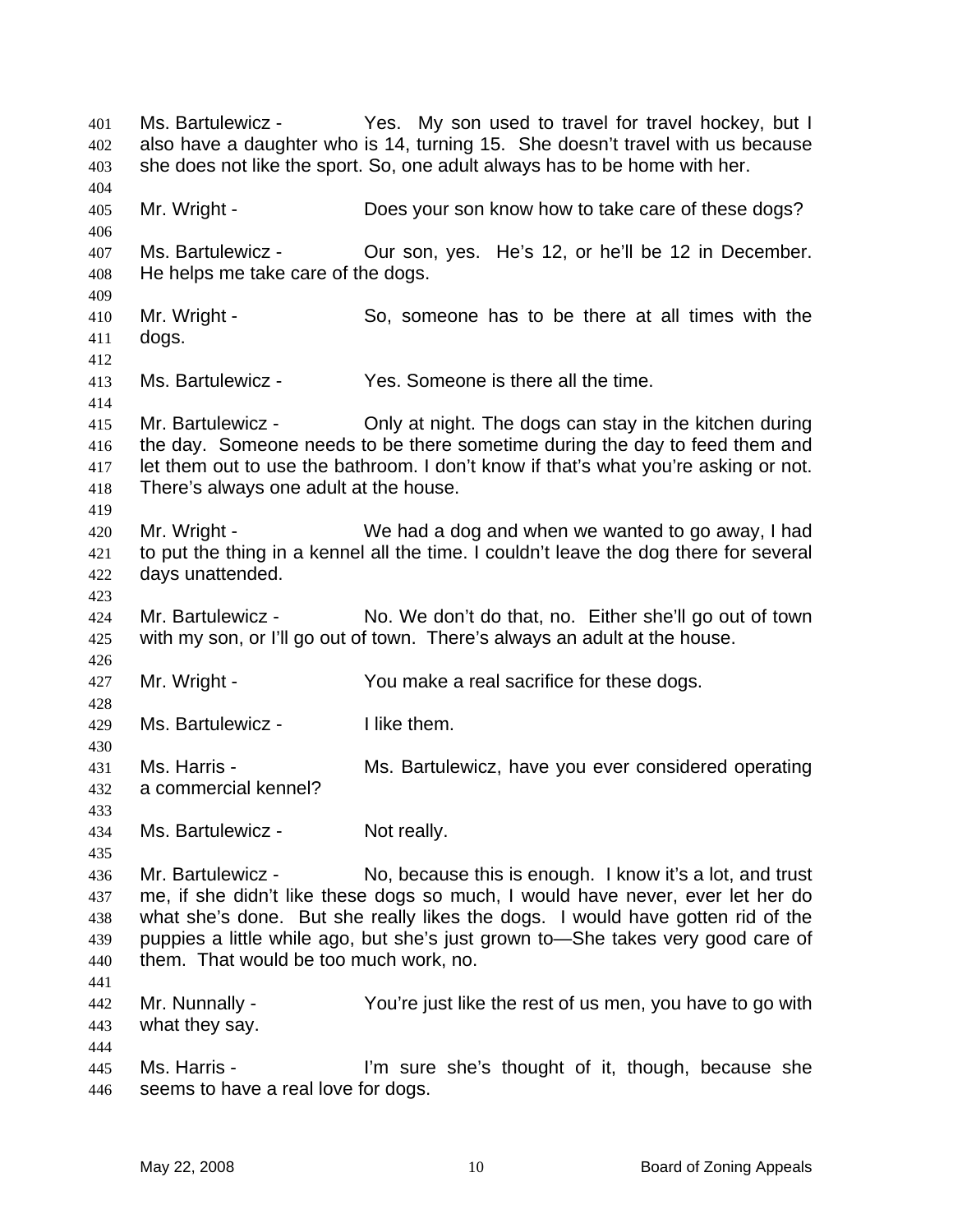447 448 449 450 451 452 453 454 455 456 457 458 459 460 461 462 463 464 465 466 467 468 469 470 471 472 473 474 475 476 477 478 479 480 481 482 483 484 485 486 487 488 489 490 491 492 Ms. Bartulewicz - Yes. But the quality of the dog that you need to produce to sell a commercial dog is something that I probably don't have. I would hate to sell somebody a pet then all of a sudden, they came down with— Chihuahuas have problems with their knees, and I would just hate to do that. And I don't have the knowledge to know how to prevent that, and I don't have the money to buy that quality of a dog to even breed that. Mr. Wright - These dogs are mixed breed, though, aren't they? Ms. Bartulewicz - No. Well, the rescues, I'm not sure. They appear to be Chihuahuas. My two are Chihuahuas and my babies are Chihuahuas. A Chihuahua doesn't have a standard. You can look at all of mine and all of mine appear to be different. As long as they're small dogs with big ears, then they're considered a Chihuahua. Mr. Nunnally - You all are in agreement with these four conditions that Mr. Wright asked you about, right? Ms. Bartulewicz - Wait a minute, I'm sorry. Mr. Bartulewicz - As long as it was changed from seven to ten. Mr. Wright - The You don't have ten Chihuahuas. It would be nine Chihuahuas. Mr. Bartulewicz - Right. Nine Chihuahuas, right. Ms. Bartulewicz - But I still have a chocolate lab. Mr. Bartulewicz - It's a total of ten dogs. Ms. Bartulewicz - But she stays in the house also. Mr. Bartulewicz - I know the one neighbor is opposed. I'd be glad to show you pictures. I have video. It's not our dog, it's hers. Her dog initiates the barking. The dog hears us. If you want to take a peek at the fence and where the dog lives, I mean, literally, right up against the fence. Mr. Wright - In our file, we have that information. Mr. Kirkland - All right. Anyone else have any questions? Anyone else wish to speak? If not, that concludes the case. Ms. Bartulewicz - Thank you.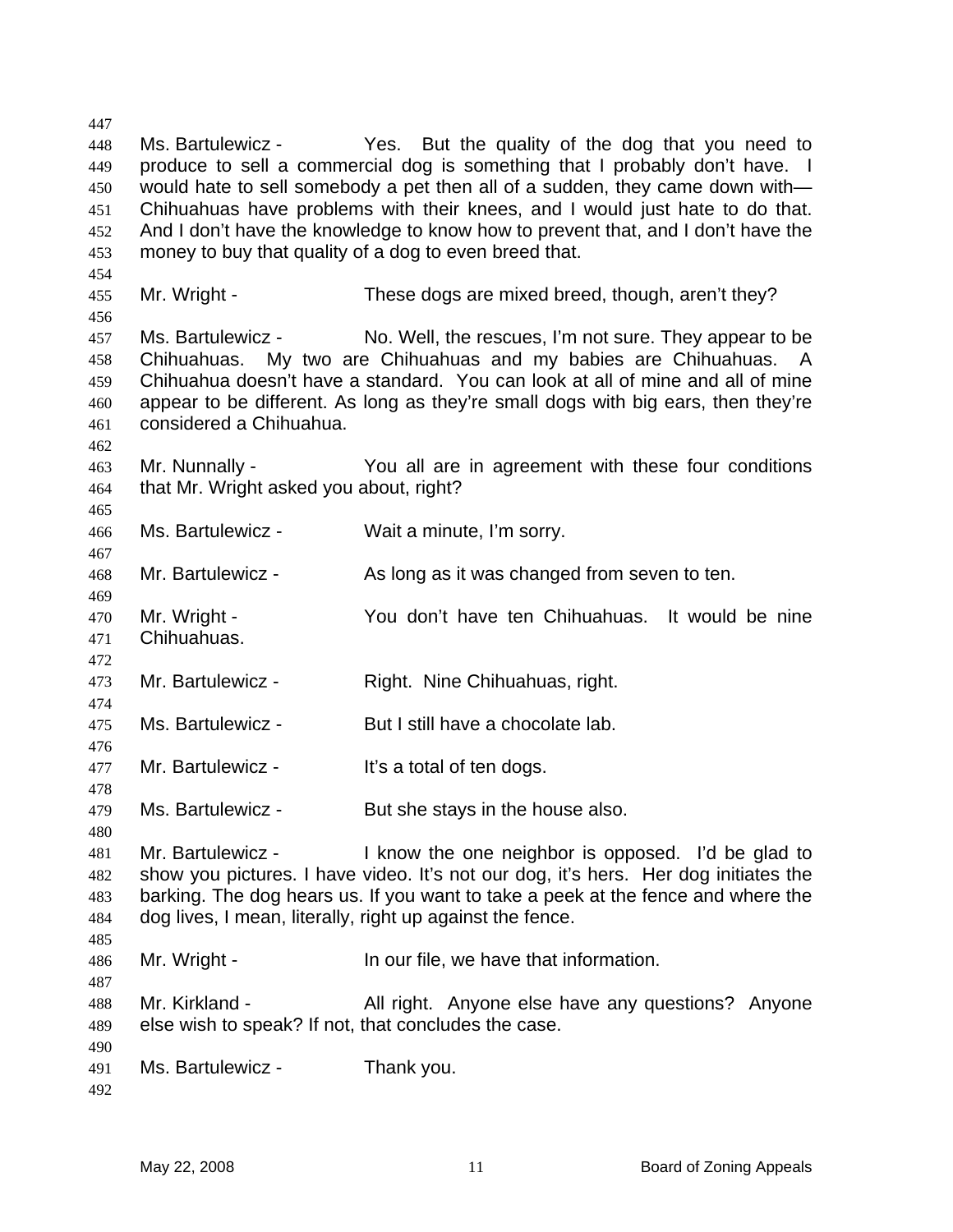| 493        | <b>DECISION</b>                               |                                                                                       |
|------------|-----------------------------------------------|---------------------------------------------------------------------------------------|
| 494        |                                               |                                                                                       |
| 495        | Mr. Kirkland -                                | Do I have a motion?                                                                   |
| 496        |                                               |                                                                                       |
| 497        | Mr. Wright -                                  | I vote we approve it.                                                                 |
| 498        |                                               |                                                                                       |
| 499        | Mr. Nunnally -                                | I second it.                                                                          |
| 500        | Mr. Kirkland -                                |                                                                                       |
| 501        |                                               | Motion made by Mr. Wright, seconded by Mr.                                            |
| 502<br>503 | Nunnally. Any discussion?                     |                                                                                       |
| 504        | Ms. Harris -                                  | Yes. Do you think we need to reduce the number of                                     |
| 505        | dogs? Don't you think ten is excessive?       |                                                                                       |
| 506        |                                               |                                                                                       |
| 507        | Mr. Wright -                                  | It appears to me it's hard to [unintelligible] on this, but                           |
| 508        |                                               | it takes about five of those dogs to make one dog, the way I see it.                  |
| 509        |                                               |                                                                                       |
| 510        | Mr. Blankinship -                             | It would take two of them to make a decent sandwich.                                  |
| 511        |                                               |                                                                                       |
| 512        | Mr. Wright -                                  | If they were larger dogs, I would say yes, but based                                  |
| 513        |                                               | on the testimony, it appears to me that they can be cared for within the home.        |
| 514        |                                               | They're not going to allow any increase in the number. I think this would be in       |
| 515        |                                               | accordance with the ordinance. I don't think it would cause any problems to the       |
| 516        |                                               | neighbors, or it would cause any problem to depreciate the property, or impair        |
| 517        |                                               | the air or whatever, or cause any congestion in the street. So, I think, basically, I |
| 518        | feel that it's proper.                        |                                                                                       |
| 519        |                                               |                                                                                       |
| 520        | Mr. Kirkland -                                | Any other comments?                                                                   |
| 521        |                                               |                                                                                       |
| 522        | Mr. Wright -                                  | Based on the conditions, too. We have noise in the                                    |
| 523        |                                               | conditions, curbing the noise, no offensive odors. There is protection there. If      |
| 524        |                                               | they were to violate any of those conditions, I think we'd have them back in, and     |
| 525        | then we could revoke the permit.              |                                                                                       |
| 526        |                                               |                                                                                       |
| 527        | Ms. Harris -                                  | The neighbor is saying that there is a noise problem.                                 |
| 528        |                                               |                                                                                       |
| 529        | Mr. Wright -                                  | I heard an explanation, and it sounds like to me the                                  |
| 530        |                                               | neighbor's dog is causing as much of it as theirs. They were testifying under oath    |
| 531        | and I'll take their statements at face value. |                                                                                       |
| 532        |                                               |                                                                                       |
| 533        | Mr. Kirkland -                                | The only other change is in condition #2.                                             |
| 534        |                                               |                                                                                       |
| 535        | Mr. Wright -                                  | Yes.                                                                                  |
| 536        |                                               |                                                                                       |
| 537        | Mr. Kirkland -                                | We need to change that to nine Chihuahuas and one                                     |
| 538        |                                               | chocolate lab. No more discussion? I have a motion to approve it.                     |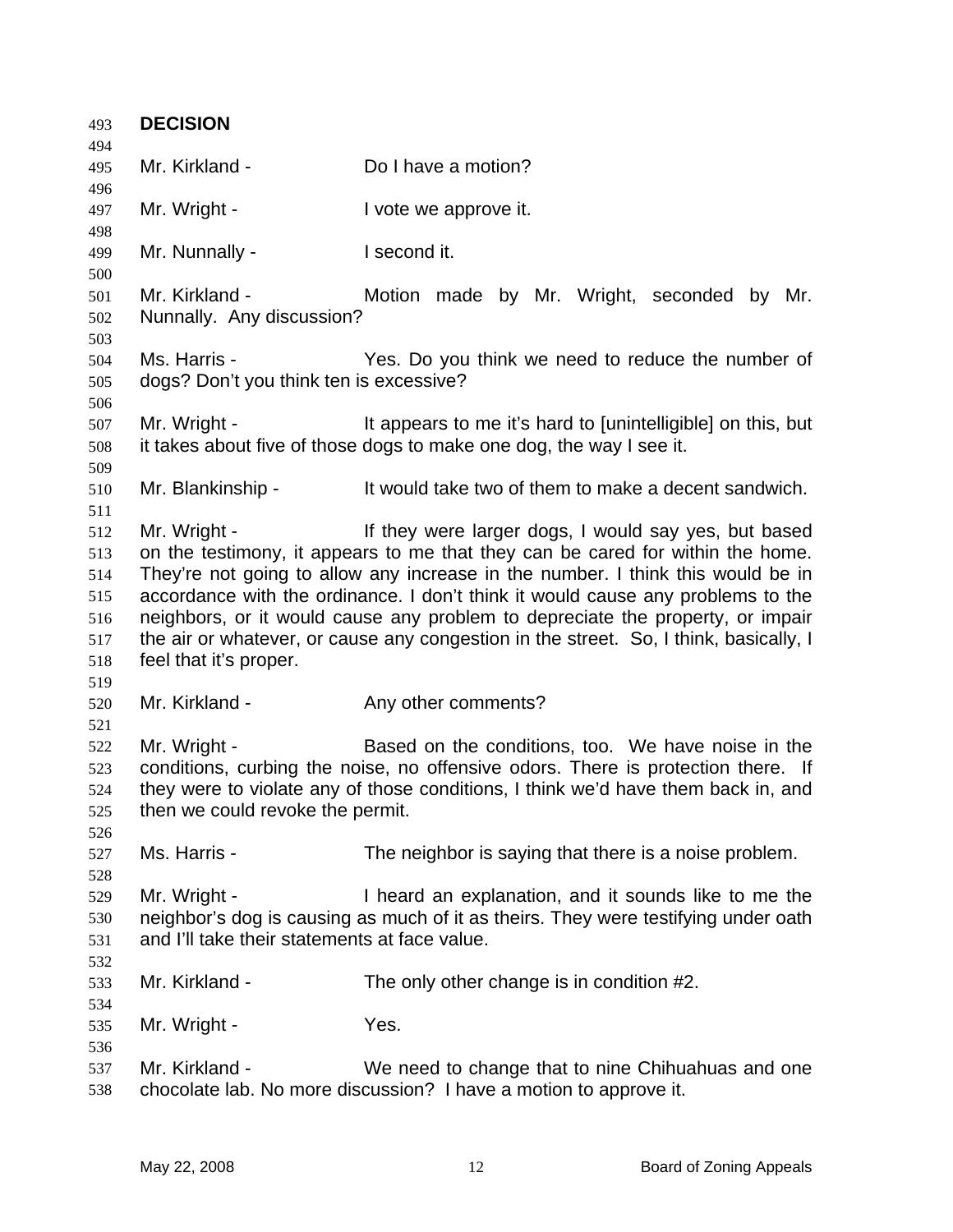539 540 541 542 543 544 545 546 547 548 549 550 551 552 553 554 555 556 557 558 559 560 561 562 563 564 565 566 567 568 569 570 571 572 573 574 575 576 577 578 579 580 581 582 583 584 Mr. Nunnally - **I** seconded it. Mr. Kirkland - The You've already seconded it? Let's vote. All those in favor say aye. All those opposed say aye. Ms. Harris - This is a light of the say I think about a quotation I was taught: "If all of the world were like me, what kind of world would this world be." If all the residents had ten dogs, what kind of mess in Henrico County would we have? So, I have to oppose ten. Mr. Wright - Yes, but you couldn't have all the residents in Henrico County because there are very few with 1.6 acres of land. That was involved in my decision, too. Mr. Kirkland - All right, the motion's approved. You get to keep your ten dogs. After an advertised public hearing and on a motion by Mr. Wright, seconded by Mr. Nunnally, the Board **approved** application **UP-008-08, Kim S. Bartulewicz's** request for a conditional use permit pursuant to Section 24-52(a) to operate a private noncommercial kennel at 11444 Dublin Road (McDonalds Small Farms) (Parcel 745-764-7874), zoned A-1, Agricultural District (Three Chopt). The Board approved the conditional use permit subject to the following conditions: 1. Only the use described in the application may be conducted pursuant to this approval. This approval does not authorize construction of a kennel structure or keeping dogs outdoors. Any substantial changes or additions to the design or location of the improvements may require a new use permit. 2. [AMENDED] This approval is only for the ten Chihuahua dogs owned by the property owner. The approval is not for the boarding or breeding of dogs at any time. 3. The applicant must maintain the property so that noise and odors are controlled. 4. No new or replacement animals may be added, so that the number of animals will be reduced by natural means to three, as allowed in a residential district. Affirmative: Kirkland, Nunnally, Wright 3 Negative: **Harris Harris** 1 Absent: Dwyer 1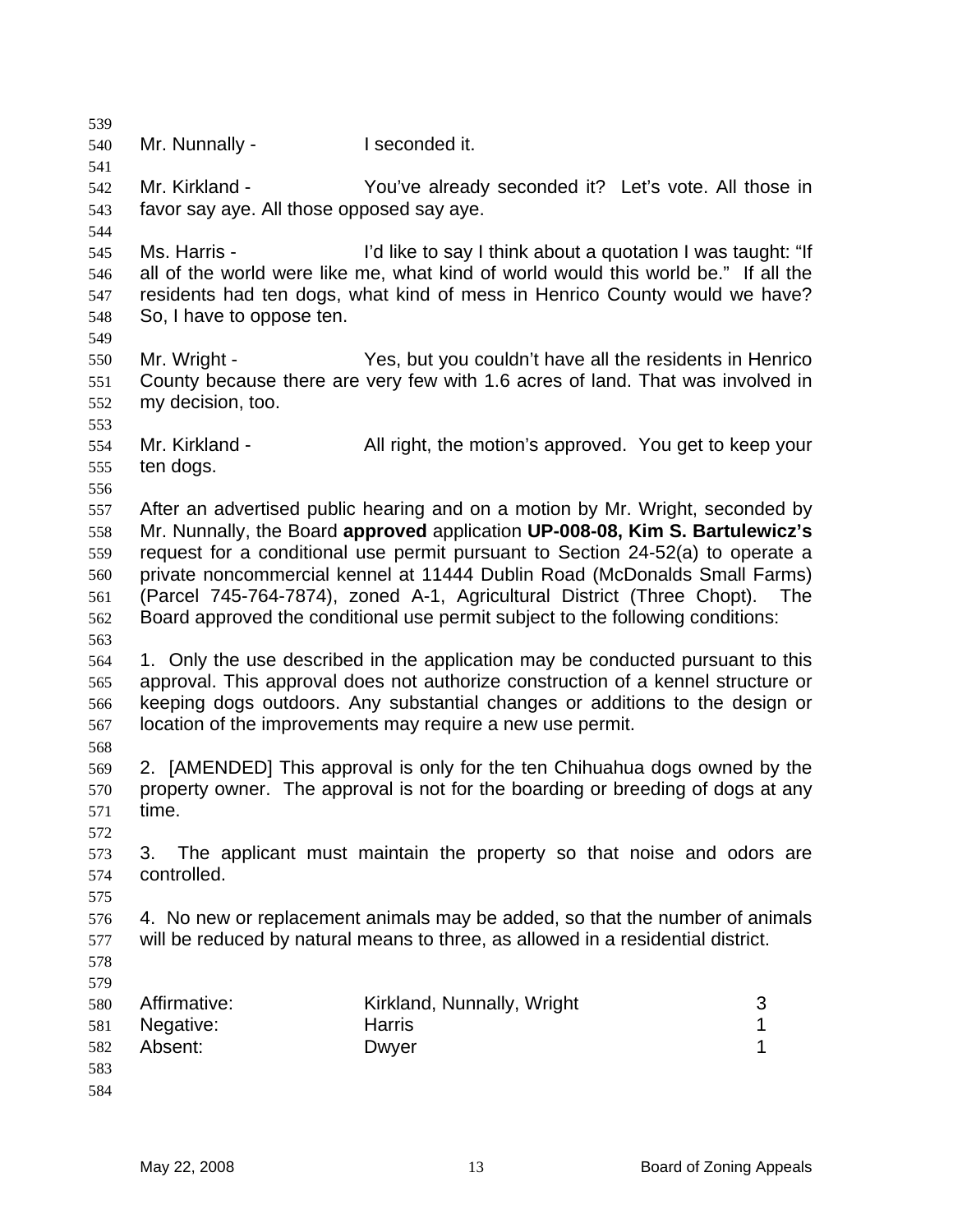**A-008-08 JACK ALLIGOOD** requests a variance from Section 24-94 to allow the existing addition to remain at 2417 Vandover Road (Westbriar) (Parcel 754-752-5234), zoned R-3, One-family Residence District (Three Chopt). The rear yard setback is not met. The applicant has 38 feet rear yard setback where the Code requires 40 feet rear yard setback. The applicant requests a variance of 2 feet rear yard setback. 585 586 587 588 589 590

592 593 Mr. Kirkland - The Anyone else wish to speak on this case? If you would, sir, raise your right hand and be sworn in.

594

591

595 596 Mr. Blankinship - The Do you swear the testimony you're about to give is the truth and nothing but the truth so help you God?

597

601

598 599 Mr. Alligood - I do.

600 Mr. Kirkland - Would you state your name for the record?

602 Mr. Alligood - Jack Alligood.

- 603 604 605 Mr. Kirkland - All right, Mr. Alligood, what would you like us to do for you?
- 606

607 608 609 610 611 612 613 614 615 616 617 618 619 620 Mr. Alligood - **I** would like you to approve this variance to leave the house the way it is because what it is, I've sold the house—Well, let me back up and give you the history of the house. I bought the house in 1977. In 1992, I added an addition that was built by a general contractor under permit from Henrico County. The inspections did show that the addition was approved, and it passed all inspections at the end when we occupied that addition. That was in 1992, so it's been 16 years since that addition has been built. In the past couple months, I sold the house though Daylor Fine Properties. It's a Joyner group. The owner was trying to close on the house, but during the survey, they found out the addition that we had permission to build through a permit, the 40-foot setback was actually built over, rounding it off—by two feet. Not quite that much in reality, but round it off to two feet. The back lot actually backs up Henrico County school property. There's nothing built there, it's just woods and a baseball field and track.

621

627

622 623 624 625 626 We have bought another house and we have moved into that house. So, we are trying to close on the one house there on Vandover Road that is sold. To sell that house, we must have this variance approved without having to cut off any part of that addition, which is not practical at this time. So, that's what I'm pleading this time is that you would approve this variance.

628 629 630 Ms. Harris - Mr. Alligood, how is the addition being used? Is that a bedroom or a family or?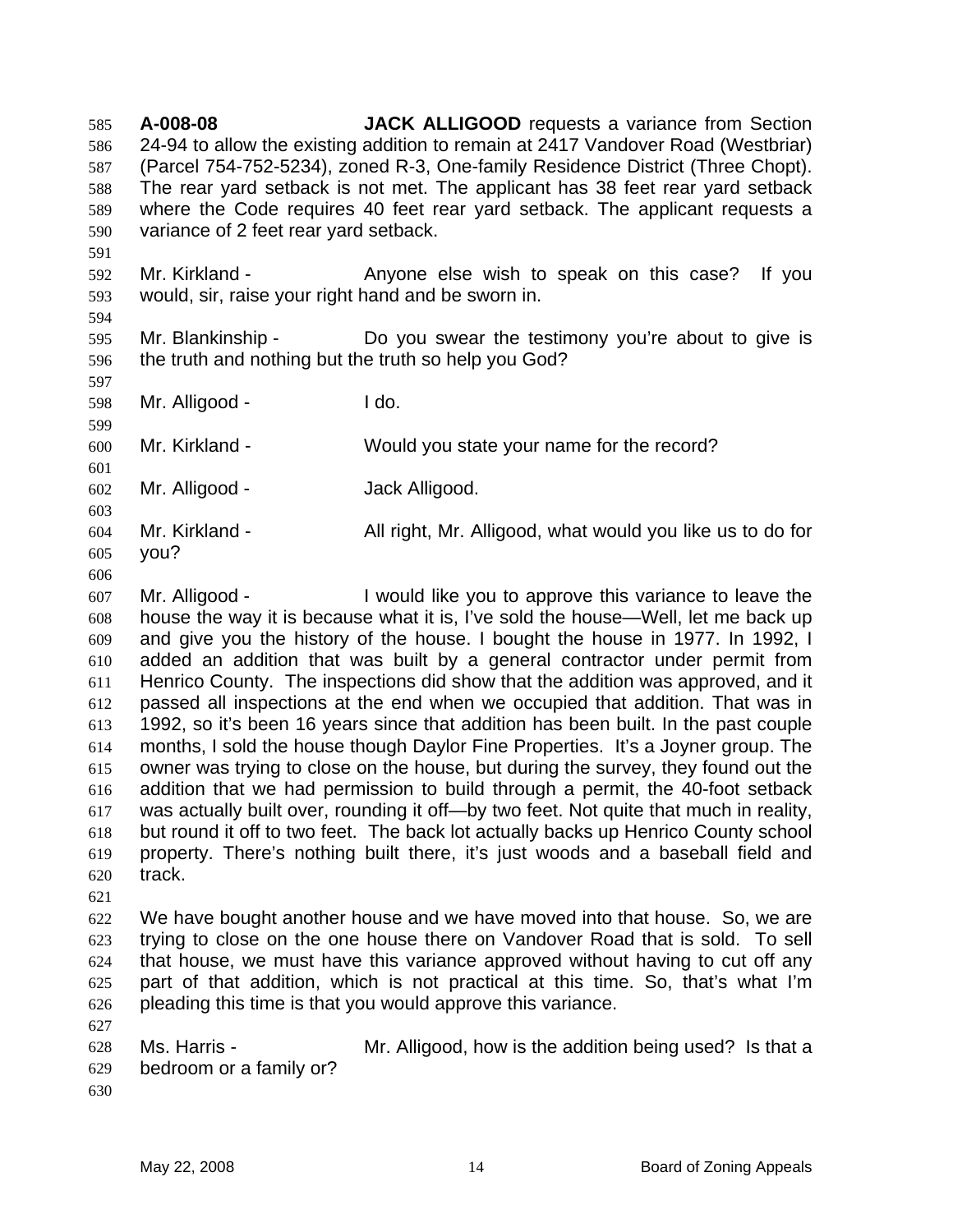631 Mr. Alligood - It's a family room, and a bedroom, and a bathroom. 632 633 634 635 636 637 638 639 640 641 642 643 644 645 646 647 648 649 650 651 652 653 654 655 656 657 658 659 660 661 662 663 664 665 666 667 668 669 670 671 672 673 674 675 676 Mr. Wright - What's on the rear of the addition? Is the bath on the rear of the addition? Mr. Alligood - The bedroom and family room are on the back of the addition. Mr. Wright - Do you have any of the papers where this permit was approved in 1992? Mr. Alligood - I do. I don't have them with me. I think John Daylor does back there, who is the real estate agent for me. Mr. Wright - Mr. Blankinship, you say in our report that the County has lost the file on this? Mr. Blankinship - Well, not lost. We retain them for ten years and then destroy them. So, since it's been 16 years, we no longer have it. We have records that a permit was issued, and I believe our records show that the inspections were all done. You don't get a Certificate of Occupancy for an addition because you're already occupying the house. That's usually the trigger for when we go out and measure the setbacks. As far as we know, Mr. Alligood did everything he needed to do, but the builder seems to have missed by two feet. Mr. Wright - The It was the builder's fault that he built it two feet over the line? Mr. Blankinship - As far as we can tell, yes sir. Mr. Wright - Ckay. Ms. Harris - Could we see those papers? You said the final inspection did not indicate that? Mr. Alligood - John, do you have those? Mr. Kirkland - The Mr ou would, sir, come forward and give us your name. Mr. Wright - I'm just curious to see what was approved. Mr. Daylor - **I'm John Daylor and I'm Jack's realtor.** We just have the documentation that Jack had, but I don't think there's any approval. I don't think there was any approval after the building was done.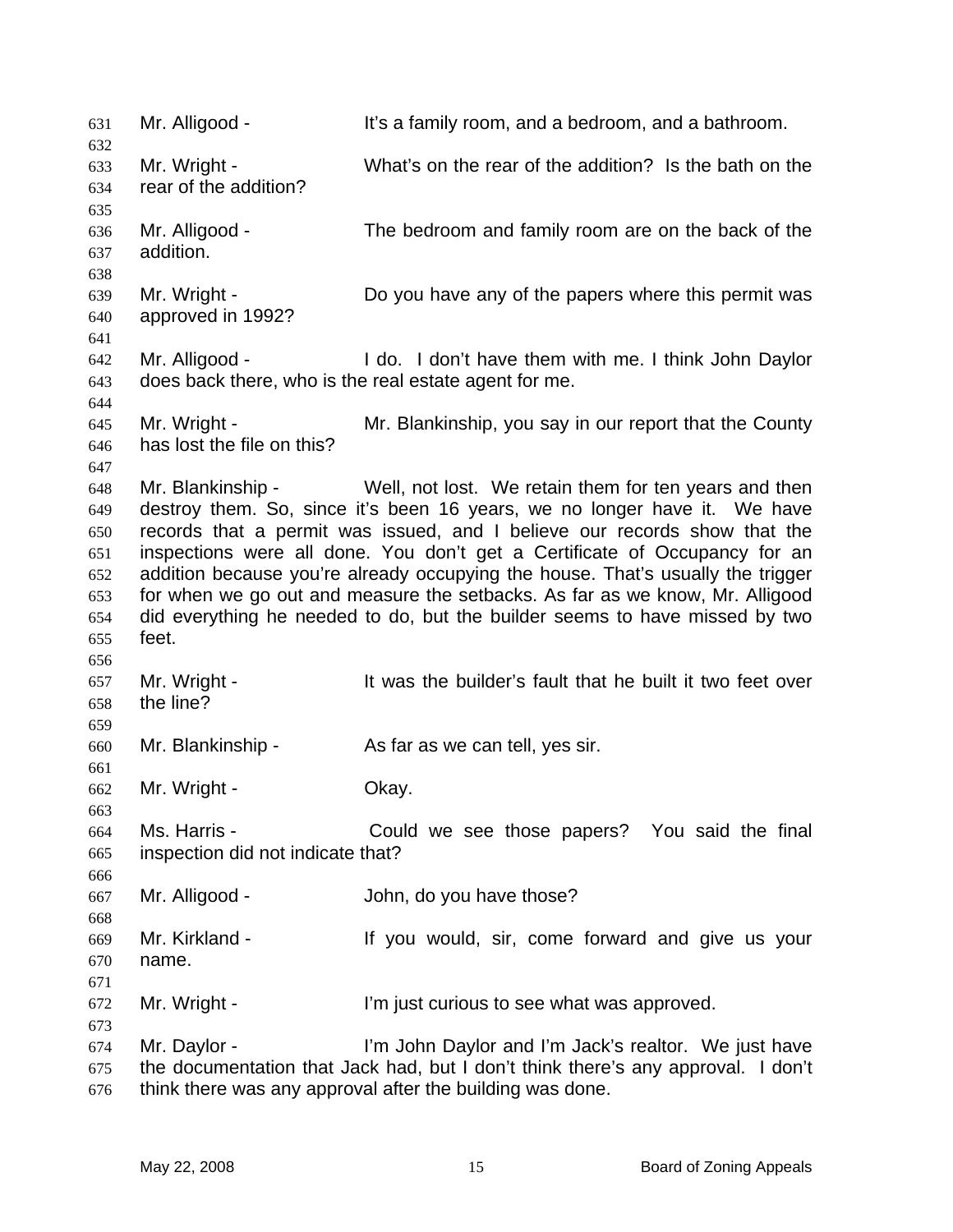677 678 679 680 681 682 683 684 685 686 687 688 689 690 691 692 693 694 695 696 697 698 699 700 701 702 703 704 705 706 707 708 709 710 711 712 713 714 715 716 717 718 719 720 721 722 Mr. Wright - Well, there should have been a permit, an application for a permit. There should have been a diagram or a sketch or something showing where the building would be constructed. The permit would not have been approved if it were over the line. Mr. Kirkland - You don't have an as-built drawing or anything? Mr. Alligood - The I don't think there was. Mr. Blankinship - There was probably no as-built, but they should have the— Mr. Daylor - **He should have original building drawing.** Mr. Alligood - The owners wanted, or their mortgage company wanted a copy of that. I did request that from the County. Mr. Daylor - We couldn't get it. Mr. Alligood - No, we got that. We got that permit which showed all inspections were passed. They had a little difficulty with electrical and some things, but finally it was passed, and we do have a copy of that. I forwarded that on to John Daylor's group to pass on to the new potential owners. We just have to find that. I do have a copy of that. I do have it in my records at home; I just failed to bring that this morning. Mr. Kirkland - You just don't have a copy of the original drawing that was submitted with the building permit? Mr. Alligood - It's the drawling I don't have. The permit and the inspection, I do have. Mr. Blankinship - Spell your last name for me, please. Mr. Daylor - D-a-y-l-o-r. Mr. Blankinship - Thank you. Mr. Wright - The State of the submitted a sketch with the application for the permit that showed it within the proper line, if after that when it's built—the County, in this case, did not go back out and check it after it was constructed. That's where the error could have occurred. Mr. Blankinship - That is exactly where the error was.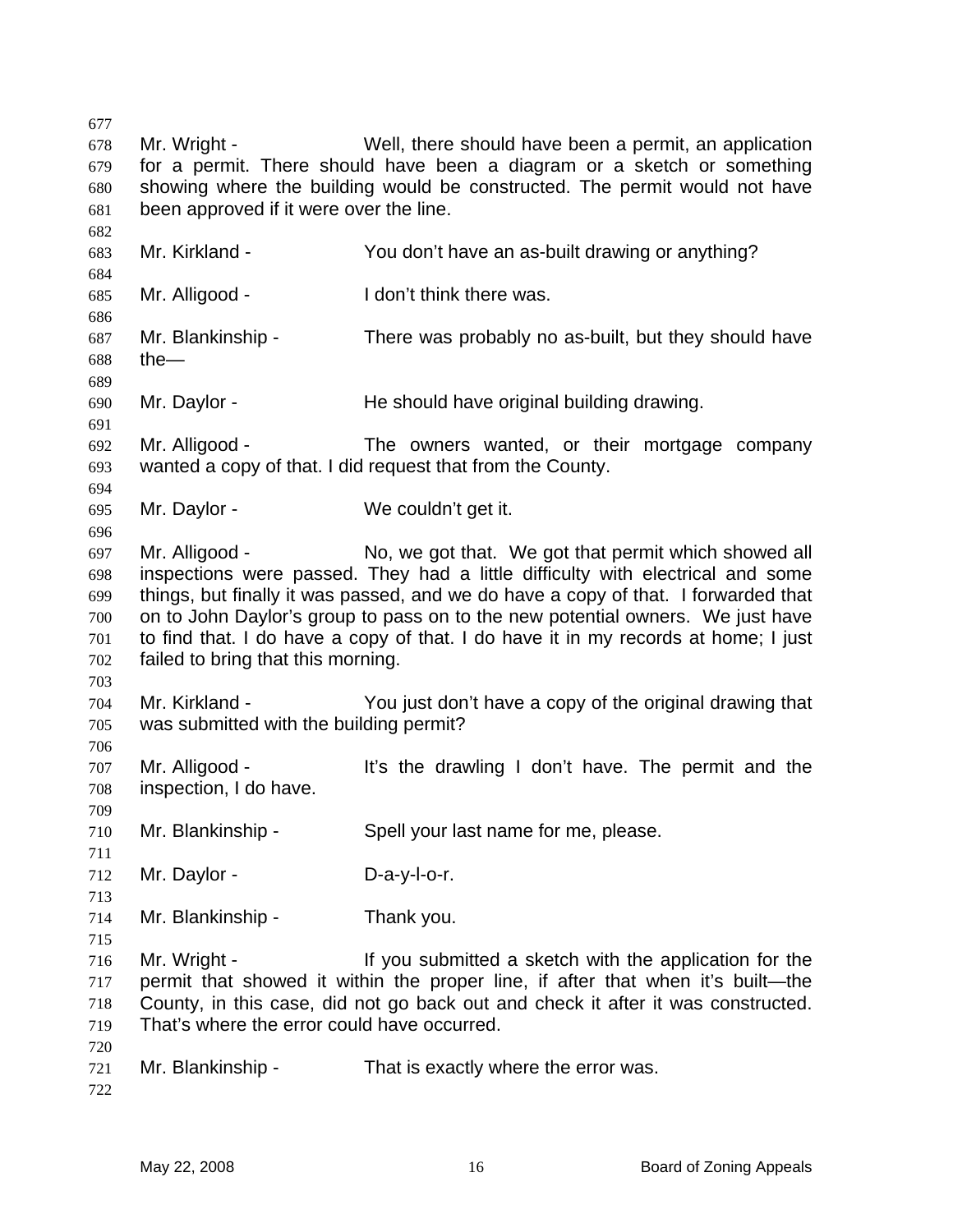| 723<br>724               | Mr. Alligood -<br>quarter over the way it was submitted. | I think the contractor constructed it a foot and a                                                                                        |
|--------------------------|----------------------------------------------------------|-------------------------------------------------------------------------------------------------------------------------------------------|
| 725<br>726<br>727        | Mr. Kirkland -                                           | Any other questions by Board members.                                                                                                     |
| 728<br>729<br>730<br>731 | Mr. Wright -<br>How would that work?                     | One observation. The only way to correct this if this<br>request were denied is you would have to cut two feet off the back of the house. |
| 732<br>733<br>734        | Mr. Alligood -<br>back of the house.                     | That would not work because of the windows on the                                                                                         |
| 735<br>736               | Mr. Blankinship -                                        | The property is sold and pending closing, right?                                                                                          |
| 737<br>738               | Mr. Alligood -                                           | That is correct.                                                                                                                          |
| 739<br>740               | Mr. Wright -                                             | Obviously, you can't move it.                                                                                                             |
| 741<br>742               | Mr. Alligood -                                           | I cannot move it.                                                                                                                         |
| 743<br>744<br>745        | Mr. Wright -<br>move the whole house.                    | I mean if it's attached to the house. You'd have to                                                                                       |
| 746<br>747<br>748        | Mr. Blankinship -<br>front setback.                      | You can't move the house forward because of the                                                                                           |
| 749<br>750               | Mr. Wright -                                             | So that would cause a problem.                                                                                                            |
| 751<br>752               | Mr. Alligood -                                           | That is correct.                                                                                                                          |
| 753<br>754<br>755        | Mr. Kirkland -                                           | All right. No other questions? Anyone else wish to<br>speak? Anything you'd like to add? That concludes the case.                         |
| 756<br>757               | <b>DECISION</b>                                          |                                                                                                                                           |
| 758<br>759               | Mr. Wright -                                             | I move we approve it.                                                                                                                     |
| 760<br>761               | Ms. Harris -                                             | Second the motion.                                                                                                                        |
| 762<br>763<br>764        | Mr. Kirkland -<br>passes.                                | Motion by Mr. Wright, seconded by Mrs. Harris. All<br>those in favor say aye. All those opposed say no. The ayes have it; the motion      |
| 765<br>766<br>767        | Mr. Blankinship -                                        | Can we have a statement on the record?                                                                                                    |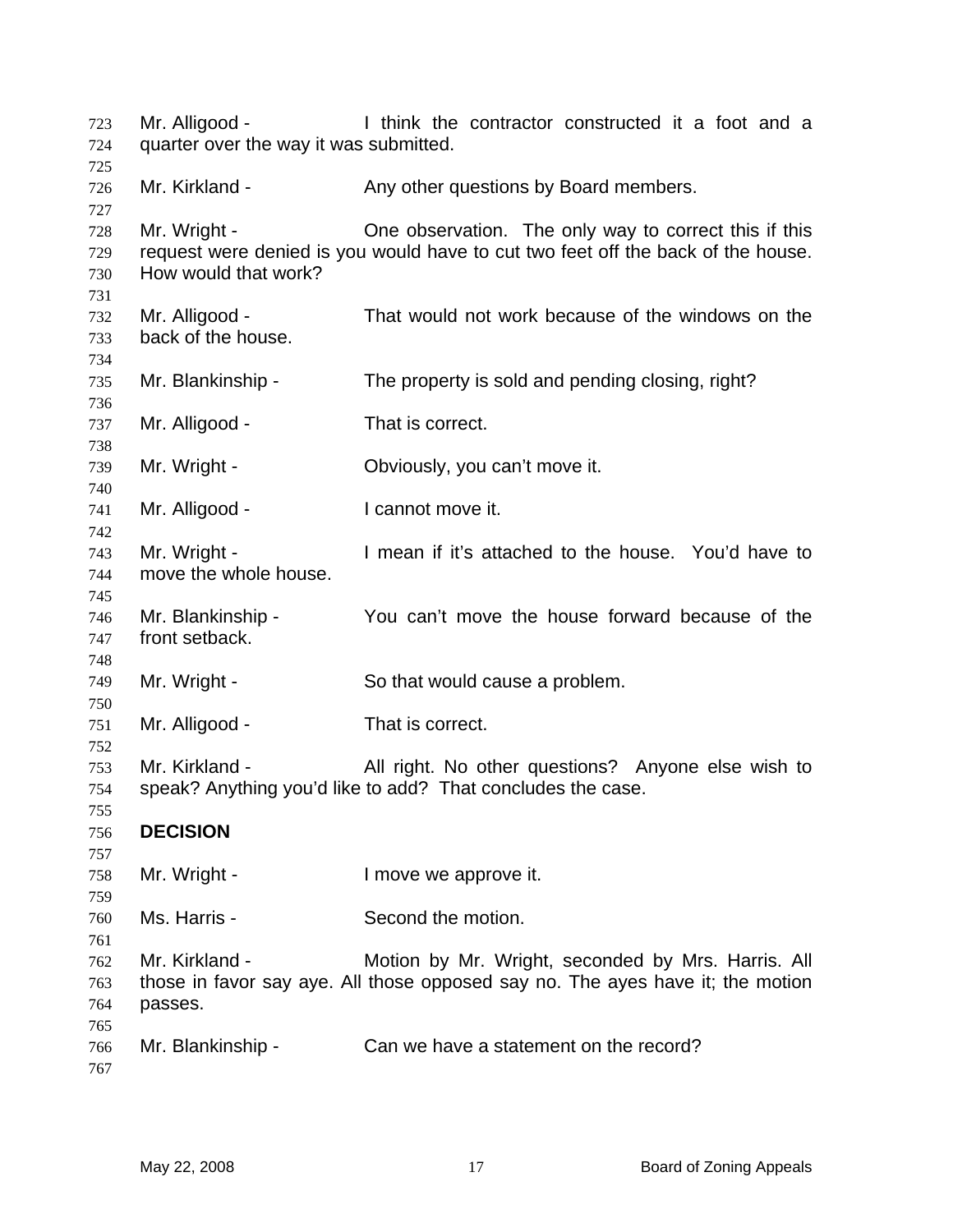Mr. Wright - The basis of my motion is that due to the uncertainty of what happened in this case, the dwelling and with the addition that's been there for many years, and it backs up to open land. It could not cause any congestion, or any concern or difficulty with neighbors to the rear. I think it's something we need to approve so that the owner can enjoy a reasonable use of the property. 768 769 770 771 772 773 774 775 776 777 778 779 780 781 782 783 784 785 786 787 788 789 790 791 792 793 794 795 796 797 798 799 800 801 802 803 804 805 806 807 808 809 810 811 812 813 Mr. Kirkland - Is that okay with you, Mr. Blankinship? Mr. Blankinship - Yes sir, thank you. After an advertised public hearing and on a motion by Mr. Wright, seconded by Ms. Harris, the Board **approved** application **A-008-08, Jack Alligood's** request for a variance from Section 24-94 to allow the existing addition to remain at 2417 Vandover Road (Westbriar) (Parcel 754-752-5234), zoned R-3, One-family Residence District (Three Chopt). The Board approved this variance subject to the following condition: 1. This variance applies only to the rear yard setback requirement for the existing dwelling only. All other applicable regulations of the County Code shall remain in force. Any future construction shall comply with the requirements of the zoning ordinance. Affirmative: **Harris, Kirkland, Nunnally, Wright** 4 Negative: 0 Absent: Dwyer 2008 Download Data New 2008 1 **A-009-08 DOROTHY BOWLES** requests a variance from Section 24-9 to build a one-family dwelling at 2060 Valentine Road (Parcel 778- 756-4794 (part)), zoned R-2, One-family Residence District (Fairfield). The public street frontage requirement is not met. The applicant has 0 feet public street frontage where the Code requires 50 feet public street frontage. The applicant requests a variance of 50 feet public street frontage. Mr. Kirkland - Yes sir. If you would, raise your right hand and be sworn in. Anyone else wish to speak on this case? Mr. Blankinship - The Do you swear the testimony you're about to give is the truth and nothing but the truth so help you God? Mr. Craft - I do. Mr. Kirkland - State your name for the record.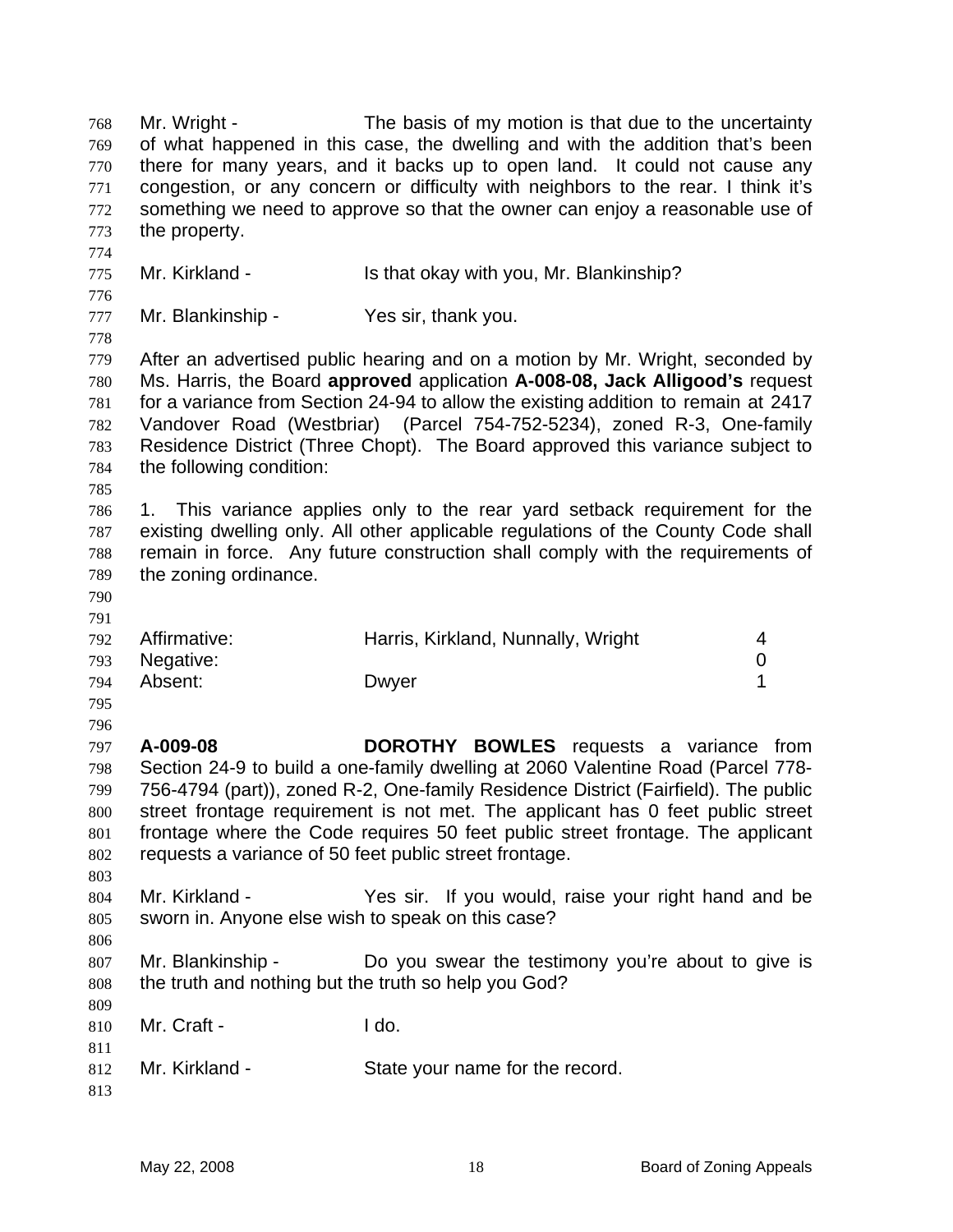814 Mr. Craft - My name is David Craft. 815 816 817 818 819 820 821 822 823 824 825 826 827 828 829 830 831 832 833 834 835 836 837 838 839 840 841 842 843 844 845 846 847 848 849 850 851 852 853 854 855 856 857 858 859 Mr. Kirkland - All right, sir, what would you like us to do for you? Mr. Craft - We're seeking a variance from Section 24-9 for the public street frontage that's required of 50 feet. My wife's grandmother is giving us an acre of land to build a home. The acre she's given us is tacked onto the back of her six acres and there is no road frontage through there. The access would be gained through the driveway of 2015 Valentine Road, which is owned by my in-laws, for access to the property. Ms. Harris - How do you plan to gain access to the property? I did drive by there. It kind of slopes downhill a little bit. Mr. Craft - The Craft - The Yes ma'am, it does. Ms. Harris - The Are you going to have to do an access road? Mr. Craft - The Music of the dead end of Valentine Road, the driveway that is right at the dead end of Valentine Road is my in-laws. Their driveway actually goes across the creek down at the bottom. We have to repair that bridge over that creek, and then for access, we would build a drive in or a road up to the property through the Virginia Power easement. Ms. Harris - The All of that property is on the 25 acres? All that property is owned by— Mr. Craft - Yes ma'am. All that property is owned by Ms. Bowles. She's here as well. Mr. Blankinship - That photograph there shows the—We're standing at the end of the public part of the road. The pavement you're looking at there is private. Mr. Craft - That's correct. That's looking sort of in a northeasterly direction from the dead end of Valentine Road. Mr. Blankinship - They did extend it as far as the culvert across that little stream— Mr. Craft - Correct. Mr. Blankinship - — — — and the first few feet coming— Mr. Craft - Correct.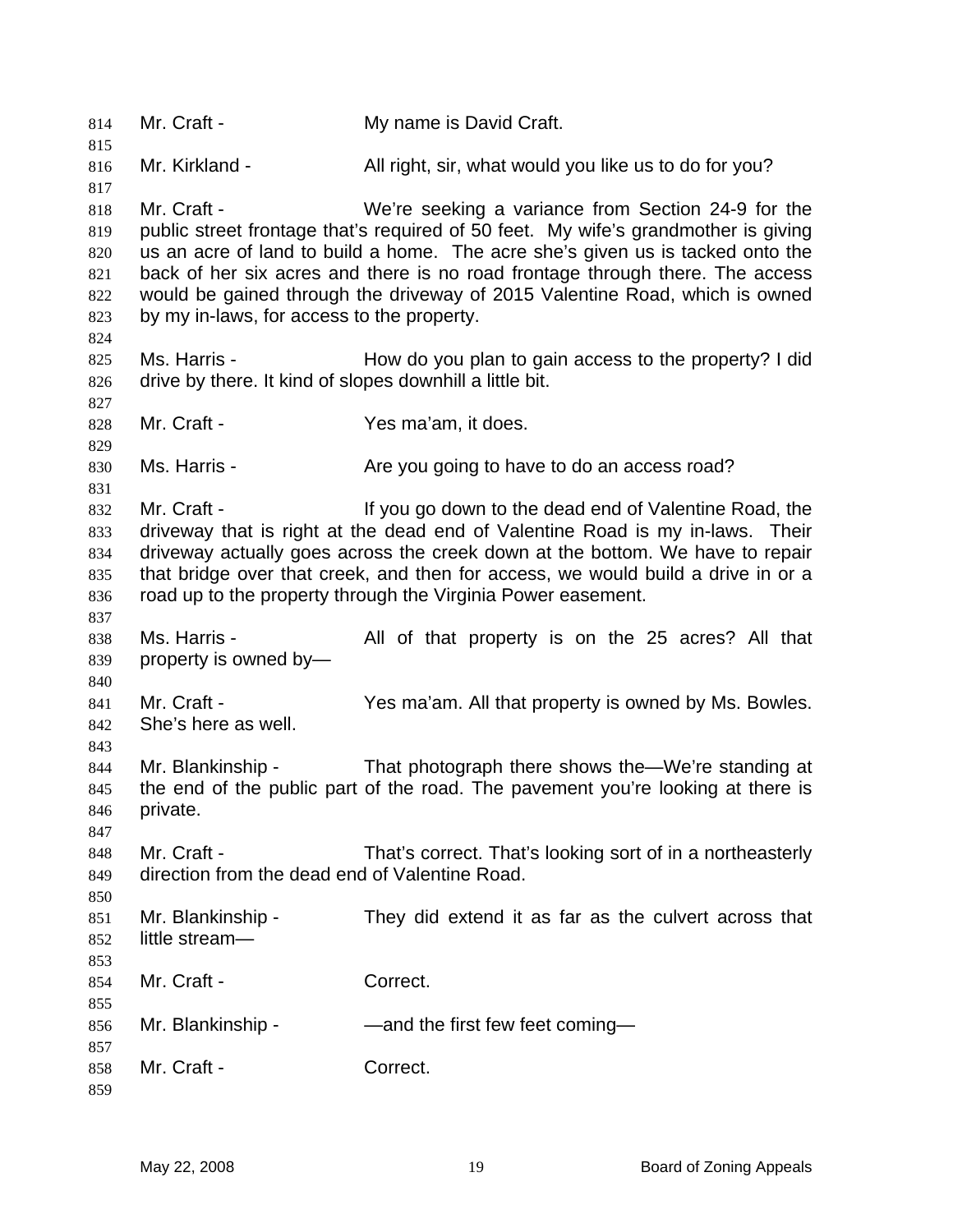Mr. Blankinship - They've already done the tricky part, which is crossing the stream. 860 861 862 863 864 865 866 867 868 869 870 871 872 873 874 875 876 877 878 879 880 881 882 883 884 885 886 887 888 889 890 891 892 893 894 895 896 897 898 899 900 901 902 903 Mr. Craft - The property that we're looking at building is actually past that, up and to the right, as you're looking at that photograph. Mr. Kirkland - What size home do you propose putting on the property? Mr. Craft - The size home that we're looking at right now is 2,730 square feet. It's a two-story plantation style house, is what I call it. My wife calls it a neoclassical. Ms. Harris - **Do you have the building plans?** Mr. Craft - No ma'am, I do not have the building plans with me. Mr. Wright - Why couldn't this house be built either on Lydell Road or Parham Road? Mr. Craft - The property that Ms. Bowles owns, right now is being farmed out. All of the fields border Parham and Lydell Drive. The piece of property that would be the southwest of her property on Lydell Drive, we had looked at that piece of property. Part of that is being farmed as well, and there's also a creek right in the middle of it. To more of the southeast side, there's a VEPCO easement going through there with a transmission line. Looking at an aerial view of the property through the GIS at the County, the piece of property that tacks on that we're looking at building at is the only piece of property that, I guess, would minimally impact the use of that land. Ms. Bowles uses that. She charges a farmer to use that land, and she uses the money that she gets from that to pay part of the taxes on the land. Mr. Wright - Don't you farm part of that property? It looks like the farm goes up into it. Mr. Craft - Which part are we looking at? Mr. Wright - The block where you want to put— Mr. Craft - Right, yes sir. That is taking just a portion of that jut. If I had to guestimate, it was probably less than an eighth of an acre of that field. We asked grandma before, obviously, before picking this piece if that was okay with her.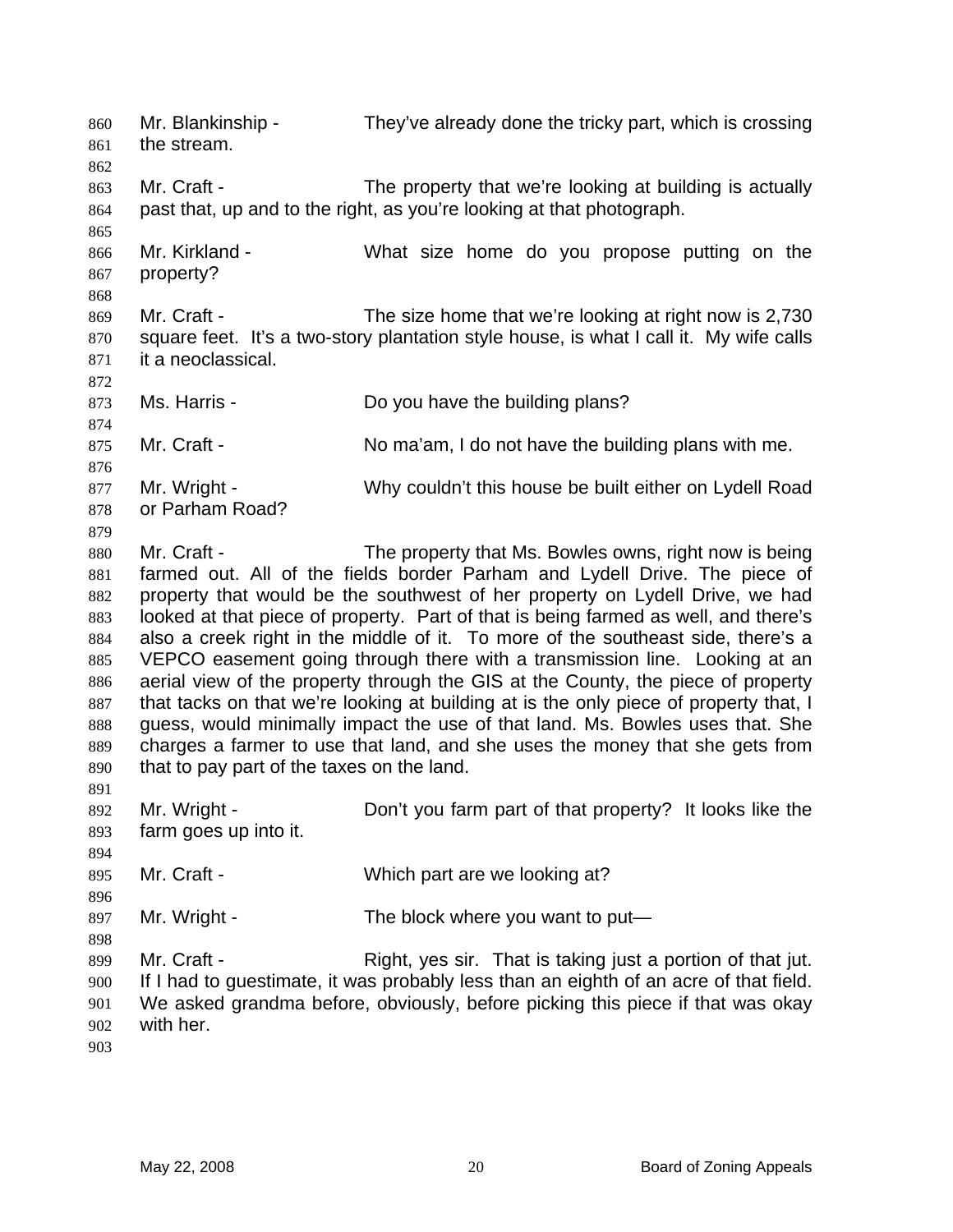Mr. Blankinship - I'll also point out that after we made our maps, he submitted a revised plat. The shape is not quite as shown on these maps. The revised plat shows more of an angle following that treeline. 904 905 906 907 908 909 910 911 912 913 914 915 916 917 918 919 920 921 922 923 924 925 926 927 928 929 930 931 932 933 934 935 936 937 938 939 940 941 942 943 944 945 946 947 948 Mr. Craft - I have two copies of that full plat, if you want to look at it. Mr. Wright - Is that one we have in our file? Mr. Blankinship - Yes. Ms. Harris - Does Ms. Bowles currently live on the property, on the 25 acres? Mr. Craft - Yes ma'am, she does. She lives at 1905 Lydell Drive. Ms. Harris - The Motor Collection Controller and Motor Motor Collection Collection Collection Collection Collection Collection Collection Collection Collection Collection Collection Collection Collection Collection Collect property fronting Lydell and Parham Road for commercial use or mixed use? I know that J. Sargeant Reynolds is adjacent to that site. Mr. Craft - They are, and there's an office building that's adjacent to that site as well. I'm not aware of any plans to do that, no ma'am. Ms. Harris - The Music of that acreage was sold to a subdivision developer or for commercial use, that would be away from the proposed residential site that you hope to build, would it not? Mr. Wright - The Have you seen the suggested conditions on this case? Mr. Craft - Yes sir I have looked at those. My only question on the conditions for the proposal is that we are looking at public sewer instead of a septic system. We've already gone through the County to perk the land, and it would only perk for a non-conventional septic system. In looking at the costeffectiveness of it, I think it would cheaper for me to actually hook up the County public sewer. Ms. Harris - How far is that line from your property, do you know? Mr. Craft - That line from the actual property line is approximately about 100 feet of so, 150 feet. I know that going up to the actual building site is probably about 230 feet. It's \$75 a foot plus a connection fee, so it's going to cost me around \$17,000 to hook up to the County sewer, unless you all can waive that.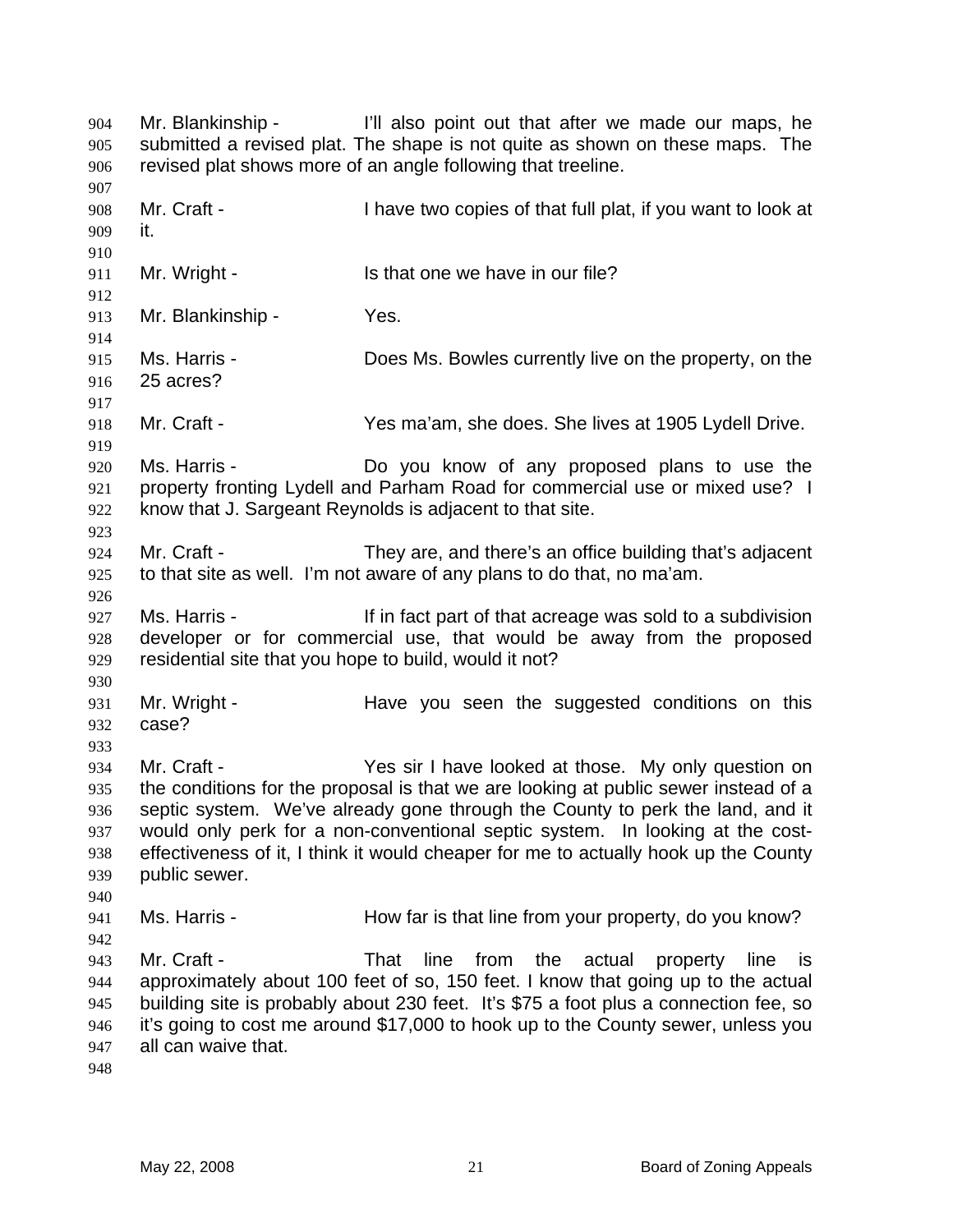Mr. Kirkland - We don't do that. Any other questions? Anyone else wish to speak on this case? If not, that concludes the case. Thank you, sir. 949 950

951

## 952 **DECISION**

953

954 955 956 957 958 959 960 961 962 Ms. Harris - The Move that we approve this. We are aware of the threshold question regarding having use of the premises without the variance, but we still have these cases recurring. Here we have a family division, and we have other questions to consider. In noticing and observing the property, I feel that the house of the magnitude that was described in the sworn testimony would enhance the neighborhood. When we look the other way on Lydell Drive, we see something at the end of that street that is very outstanding. I think we would want no less for this community. Some of the access road has already been improved. So, my motion is that we approve this case.

963

965

968

970

964 Mr. Nunnally - Second.

966 967 Mr. Kirkland - The Motion made by Ms. Harris, seconded by Mr. Nunnally. All those in favor—

969 Mr. Wright - The Tell is a little discussion.

971 Mr. Kirkland - **Okay.** 

972

979

973 974 975 976 977 978 Mr. Wright - My concern with this one is that the applicant has a way to take care of this without a variance. Just because they would desire to use a little more farmland here or there—It looks like to me that since this applicant could put this dwelling over on Parham Road—there's plenty of room there, I think—without damaging too much there with the farming, I just don't think it's proper to do it.

980 981 982 983 984 985 986 987 988 989 Ms. Harris - I think if we look at the Land Use Plan—and I'm sorry we didn't have a copy of that—you can look on both sides of Parham and see what is going on. You drive by the residence that's being used by the Bowles, and the farm. I've see a difference in the 30-odd years that I've been living out here. That land is going to be used for commercial, multi-use, or some upscale purpose. Placing a home on Valentine Road on that side, 200 feet from the other residence, will conform, I feel, to the residential atmosphere in that community. Right now, the road is blocked off, but with the continuation to the right, I think it will be in keeping with the neighborhood. The other parcel of land will go for whatever the County's land use purposes are.

990

991 992 Mr. Blankinship - The property on the south side of Parham is shown as Suburban Residential 1, low-density, single-family dwellings.

993

994 Mr. Wright - Wouldn't that qualify?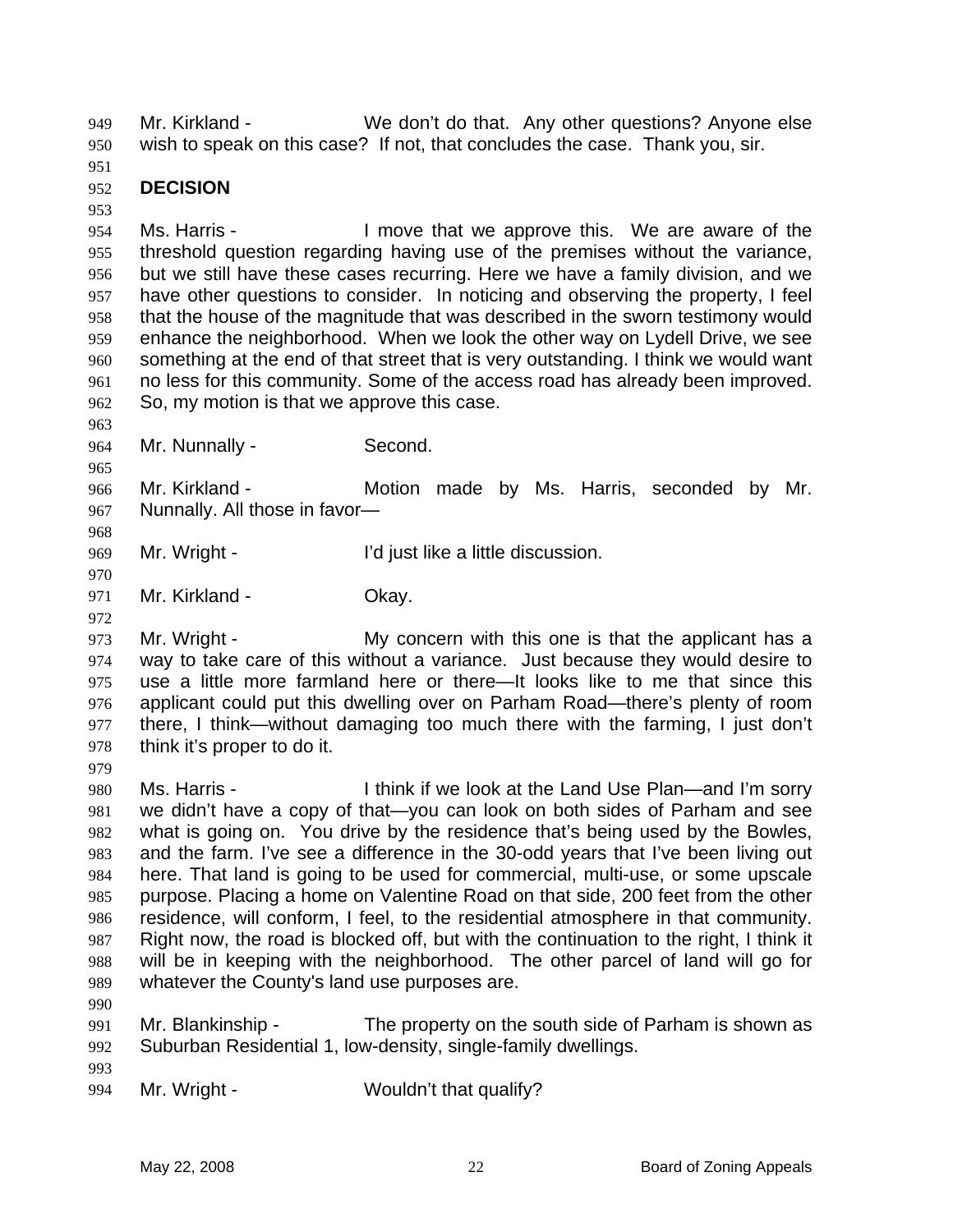| 995                                          |                                                              |                                                                                                                                                                                                                                                                                                                                                                           |
|----------------------------------------------|--------------------------------------------------------------|---------------------------------------------------------------------------------------------------------------------------------------------------------------------------------------------------------------------------------------------------------------------------------------------------------------------------------------------------------------------------|
| 996<br>997                                   | Mr. Blankinship -                                            | On both 2010 and the 2026 Land Use Plans                                                                                                                                                                                                                                                                                                                                  |
| 998<br>999                                   | Mr. Wright -                                                 | Wouldn't that qualify-                                                                                                                                                                                                                                                                                                                                                    |
| 1000<br>1001                                 | Ms. Harris -                                                 | Yes.                                                                                                                                                                                                                                                                                                                                                                      |
| 1002<br>1003                                 | Mr. Wright -                                                 | -for construction of a house?                                                                                                                                                                                                                                                                                                                                             |
| 1004<br>1005<br>1006                         | Ms. Harris -<br>subdivision-                                 | Or a subdivision even. But on Parham, we don't have                                                                                                                                                                                                                                                                                                                       |
| 1007<br>1008                                 | Mr. Wright -                                                 | In the first instance, you can't even get by Cochran on<br>this. The property, taken as a whole, is used for agricultural purposes                                                                                                                                                                                                                                        |
| 1009<br>1010<br>1011<br>1012<br>1013<br>1014 | Ms. Harris -                                                 | As we know, this keeps surfacing. We do need a<br>ruling. We've been promised a study of the situation where we have landlocked<br>lots, and family divisions that have been so common in the County. Fairfield<br>District only has a handful of these compared to what's going on in Varina, but<br>we do need some type of ruling for Henrico County, I feel, on this. |
| 1015<br>1016                                 | Mr. Kirkland -                                               | Mr. Blankinship, can I ask you a question?                                                                                                                                                                                                                                                                                                                                |
| 1017<br>1018<br>1019                         | Mr. Blankinship -                                            | Yes sir.                                                                                                                                                                                                                                                                                                                                                                  |
| 1020<br>1021                                 | Mr. Kirkland -<br>Is that part of the Bowles' property, too? | There's a little field there that's right adjacent to 2001.                                                                                                                                                                                                                                                                                                               |
| 1022<br>1023<br>1024                         | Mr. Blankinship -                                            | I don't have the map in front of me.                                                                                                                                                                                                                                                                                                                                      |
| 1025<br>1026                                 | Mr. Kirkland -                                               | This aerial view here?                                                                                                                                                                                                                                                                                                                                                    |
| 1027<br>1028<br>1029                         | Mr. Blankinship -<br>we, Paul.                               | I don't suppose we could get that on the screen, could                                                                                                                                                                                                                                                                                                                    |
| 1030<br>1031<br>1032<br>1033<br>1034         | Mr. Kirkland -<br>property right there?                      | See where is says "2001," that's across? It's a little<br>stub road coming off Lydell Drive. Go on up a little bit, Paul. All right. Go to your<br>left a little bit. Straight up. See that field right there? Is that part of the Bowles'                                                                                                                                |
| 1035                                         | Mr. Blankinship -                                            | Yes it is.                                                                                                                                                                                                                                                                                                                                                                |
| 1036<br>1037                                 | Mr. Wright -                                                 | Yes, it sure is.                                                                                                                                                                                                                                                                                                                                                          |
| 1038<br>1039<br>1040                         | Mr. Kirkland -                                               | And that's wide enough for the road frontage, right?                                                                                                                                                                                                                                                                                                                      |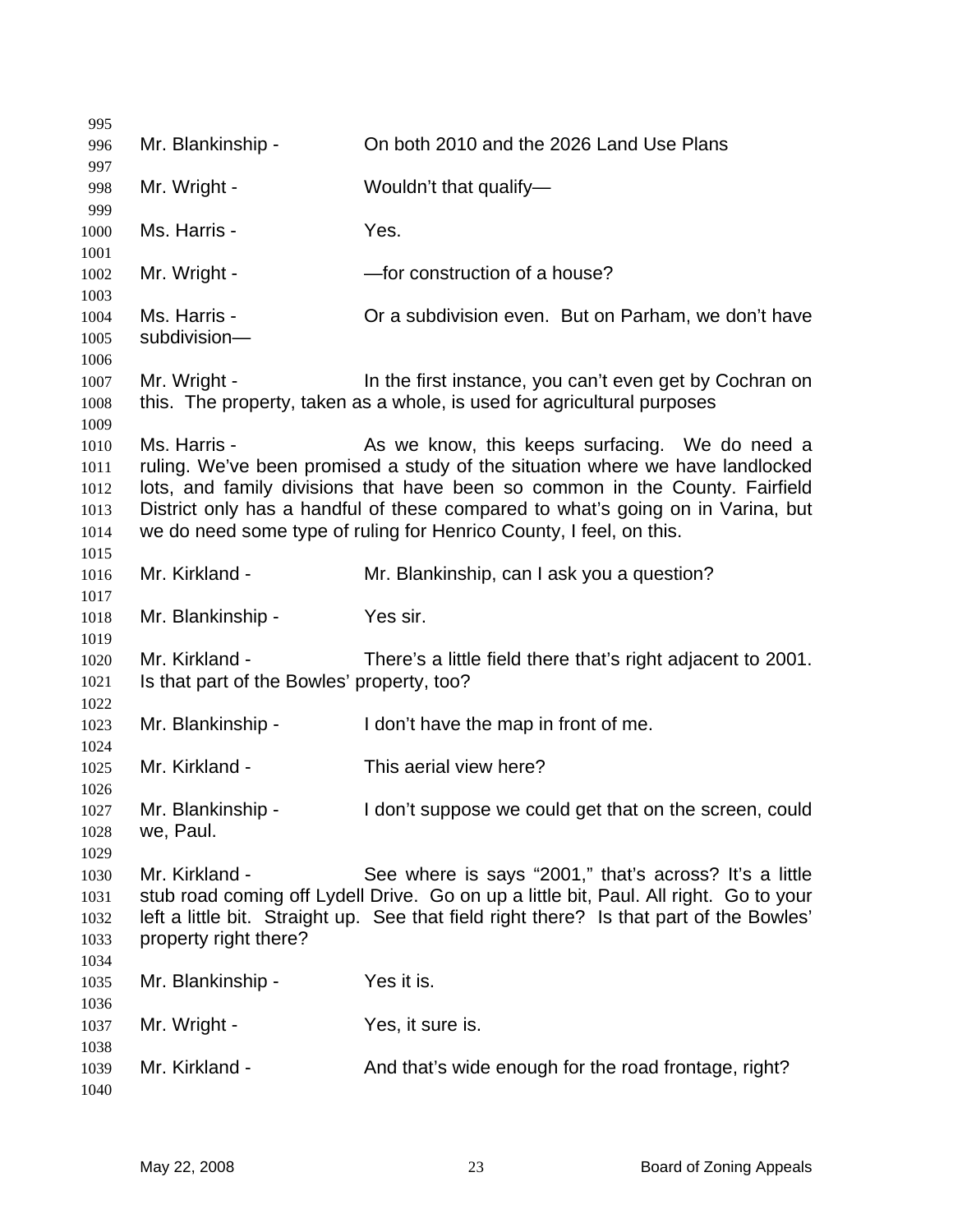Mr. Blankinship - Yes sir. It meets the lot width and the road frontage. It is crossed by at least a swale. The applicant called it a stream. I didn't notice whether it was a perennial stream or an intermittent stream. Mr. Wright - The How deep is that piece of property back? Mr. Blankinship - I can tell you that I measured out a one-acre lot there. You see the stub road, I think you called it, coming off Lydell to the southeast. Mr. Kirkland - That's correct. Mr. Blankinship - It goes that distance and about half again that distance, then striking across to the northeast. You'd have about a one-acre parcel. Ms. Harris - What about the VEPCO easement? You have that on the site map. Mr. Blankinship - That would be traversed by the power company. Ms. Harris - Yes. You need to look at the site map for that. Mr. Kirkland - Lines don't come through on the aerials. Mr. Wright - There's plenty of room right there. Mr. Kirkland - All right. We've had a motion, and we've had a second. Motion is to approve. All those in favor say aye. All those opposed. Two to two, Mr. Blankinship. Mr. Blankinship - Motion fails. The question is still on the table. Mr. Kirkland - All right. Any further discussion here? Ms. Harris - To clear up just what happened, Mr. Blankinship, you voted, right? Mr. Kirkland - No. Mr. Blankinship doesn't vote. Ms. Harris - That's what I'm saying. He said the motion failed because— Mr. Kirkland - The Muslim Controller Muslim Mr. Kirkland - The Muslim Internal Internal Internal Internal Internal Internal Internal Internal Internal Internal Internal Internal Internal Internal Internal Internal Internal Mr. Blankinship - Right.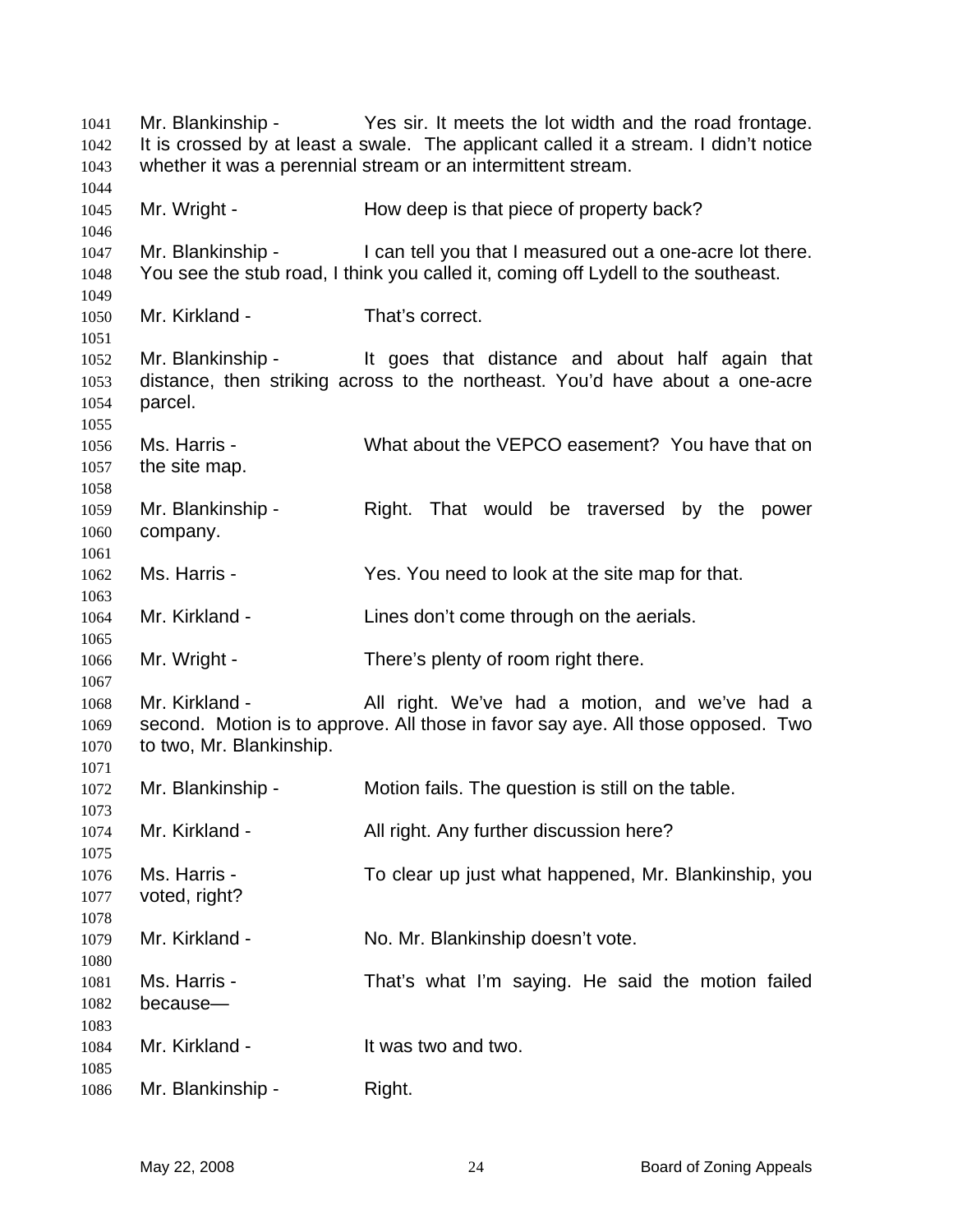| 1087                                 |                                                                      |                                                                                                                                    |
|--------------------------------------|----------------------------------------------------------------------|------------------------------------------------------------------------------------------------------------------------------------|
| 1088                                 | Ms. Harris -                                                         | What happens now?                                                                                                                  |
| 1089<br>1090<br>1091                 | Mr. Kirkland -                                                       | We now discuss on one of us changing our mind.                                                                                     |
| 1092<br>1093                         | Mr. Blankinship -                                                    | The rules of the BZA, and I believe it's a matter of<br>law, for a variance, there has to be an affirmative vote of three members. |
| 1094                                 |                                                                      |                                                                                                                                    |
| 1095<br>1096<br>1097                 | Mr. Wright -<br>full Board to have some possibility of another vote? | Could you defer until next meeting when we have the                                                                                |
| 1098<br>1099                         | Mr. Kirkland -                                                       | We wouldn't have to hear-                                                                                                          |
| 1100<br>1101                         | Mr. Wright -                                                         | To be fair to applicant. That was all I'm saying.                                                                                  |
| 1102<br>1103                         | Mr. Kirkland -                                                       | Right.                                                                                                                             |
| 1104<br>1105                         | Ms. Harris -<br>meeting when we have a full Board.                   | If so, I could move that we defer it until the next                                                                                |
| 1106<br>1107<br>1108                 | Mr. Kirkland -<br>a second?                                          | Okay. Motion made by Ms. Harris to defer. Do I have                                                                                |
| 1109<br>1110<br>1111                 | Mr. Wright -                                                         | I'll second that.                                                                                                                  |
| 1112<br>1113<br>1114                 | Mr. Kirkland -                                                       | Seconded by Mr. Wright. All those in favor say aye.<br>All those opposed say no. The ayes have it; the motion passes to defer.     |
| 1115<br>1116<br>1117<br>1118<br>1119 | Mr. Kirkland -<br>advertised again, or will it not.                  | Mr. Blankinship, we won't have to hear the whole<br>case, we would just hear a summary of the case, and I assume it'll have to be  |
| 1120<br>1121                         | Mr. Blankinship -                                                    | To be on the safe side, we'll advertise and notify.                                                                                |
| 1122<br>1123<br>1124                 | Mr. Wright -<br>a full Board, since it is a split vote.              | I just think to be fair to the applicant, we should have                                                                           |
| 1125<br>1126<br>1127                 | Mr. Kirkland -<br>been deferred for 30 days.                         | Okay. Ms. Dwyer will back next month. That one's                                                                                   |
| 1128<br>1129<br>1130<br>1131<br>1132 | <b>Bowles, until the June 25, 2008 meeting.</b>                      | After an advertised public hearing, the Board deferred A-009-08, Dorothy                                                           |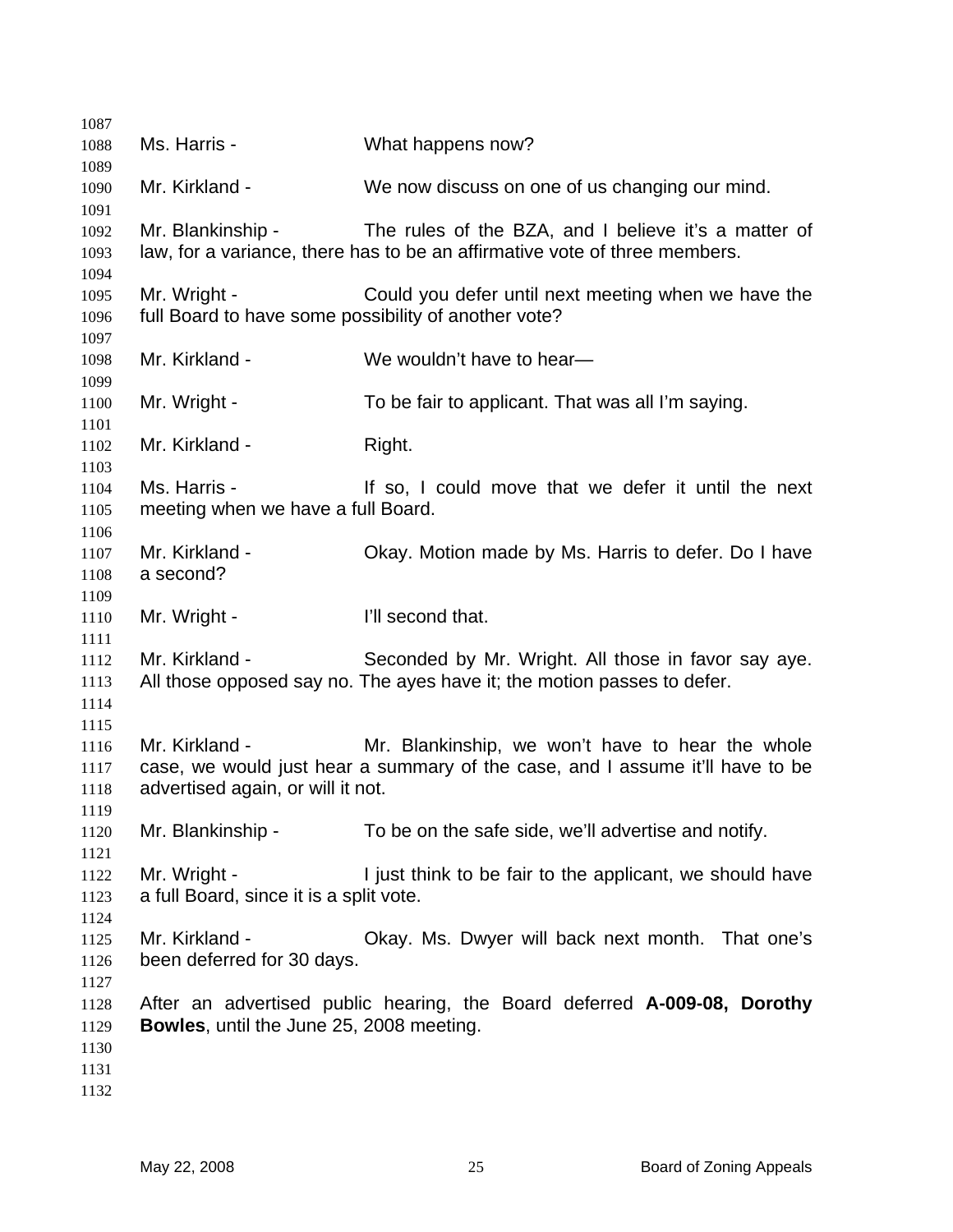| 1133<br>1134 | Affirmative:<br>Negative: | Harris, Kirkland, Nunnally, Wright                                                   | 4<br>0      |
|--------------|---------------------------|--------------------------------------------------------------------------------------|-------------|
| 1135         | Absent:                   | Dwyer                                                                                | 1           |
| 1136         |                           |                                                                                      |             |
| 1137         |                           |                                                                                      |             |
| 1138         | <b>UP-009-08</b>          | <b>SIMONS HAULING COMPANY, INC. requests a</b>                                       |             |
| 1139         |                           | conditional use permit pursuant to Sections 24-52(d) and 24-103 to extract           |             |
| 1140         |                           | materials from the earth at 2655 Lacywood Lane (Parcel 840-722-1635), zoned          |             |
| 1141         |                           | A-1, Agricultural District and C-1, Conservation District (Varina).                  |             |
| 1142         |                           |                                                                                      |             |
| 1143         | Mr. Kirkland -            | All right, will the applicants come forward?                                         | <b>Does</b> |
| 1144         |                           | anyone else wish to speak on this case? If you would, raise your right hand and      |             |
| 1145         | be sworn in.              |                                                                                      |             |
| 1146         |                           |                                                                                      |             |
| 1147         | Mr. Blankinship -         | Do you swear the testimony you're about to give is                                   |             |
| 1148         |                           | the truth and the nothing but the truth so help you God?                             |             |
| 1149         |                           |                                                                                      |             |
| 1150         | Mr. Cochran -             | I do.                                                                                |             |
| 1151         |                           |                                                                                      |             |
| 1152         | Mr. Kirkland -            | Would you state your name for the record, sir?                                       |             |
| 1153         |                           |                                                                                      |             |
| 1154         | Mr. Cochran -             | My name is John Cochran.                                                             |             |
| 1155         |                           |                                                                                      |             |
| 1156         | Mr. Greenwood -           | I'm Wayne Greenwood with Simons.                                                     |             |
| 1157         |                           |                                                                                      |             |
| 1158<br>1159 | Mr. Kirkland -<br>today?  | All right, sir, what would you like us to do for you                                 |             |
| 1160         |                           |                                                                                      |             |
| 1161         | Mr. Cochran -             | We are requesting permission to re-permit this mining                                |             |
| 1162         |                           | extraction operation. It is an as-needed operation exclusively for Simons Hauling    |             |
| 1163         |                           | Company. When the material is needed, they bring equipment onto the site, load       |             |
| 1164         |                           | it in the trucks, and take it to where it's needed. We've had this pit permitted for |             |
| 1165         |                           | a number of years and we are asking for the continuation of the permit. Mr.          |             |
| 1166         |                           | Greenwood is going to explain why the material is necessary, why we need to          |             |
| 1167         | keep this permitted.      |                                                                                      |             |
| 1168         |                           |                                                                                      |             |
| 1169         | Mr. Greenwood -           | There is an upcoming project this summer, the 64/895                                 |             |
| 1170         |                           | connector that will tie the Richmond airport into Pocahontas Parkway. It's a very    |             |
| 1171         |                           | good likelihood that we'll be participating in the subcontracting and supplying dirt |             |
| 1172         | to this project.          |                                                                                      |             |
| 1173         |                           |                                                                                      |             |
| 1174         | Mr. Nunnally -            | Would Simons do all the hauling?                                                     |             |
| 1175         |                           |                                                                                      |             |
| 1176         | Mr. Greenwood -           | Yes sir. We would do all the loading and all the                                     |             |
| 1177         | hauling.                  |                                                                                      |             |
| 1178         |                           |                                                                                      |             |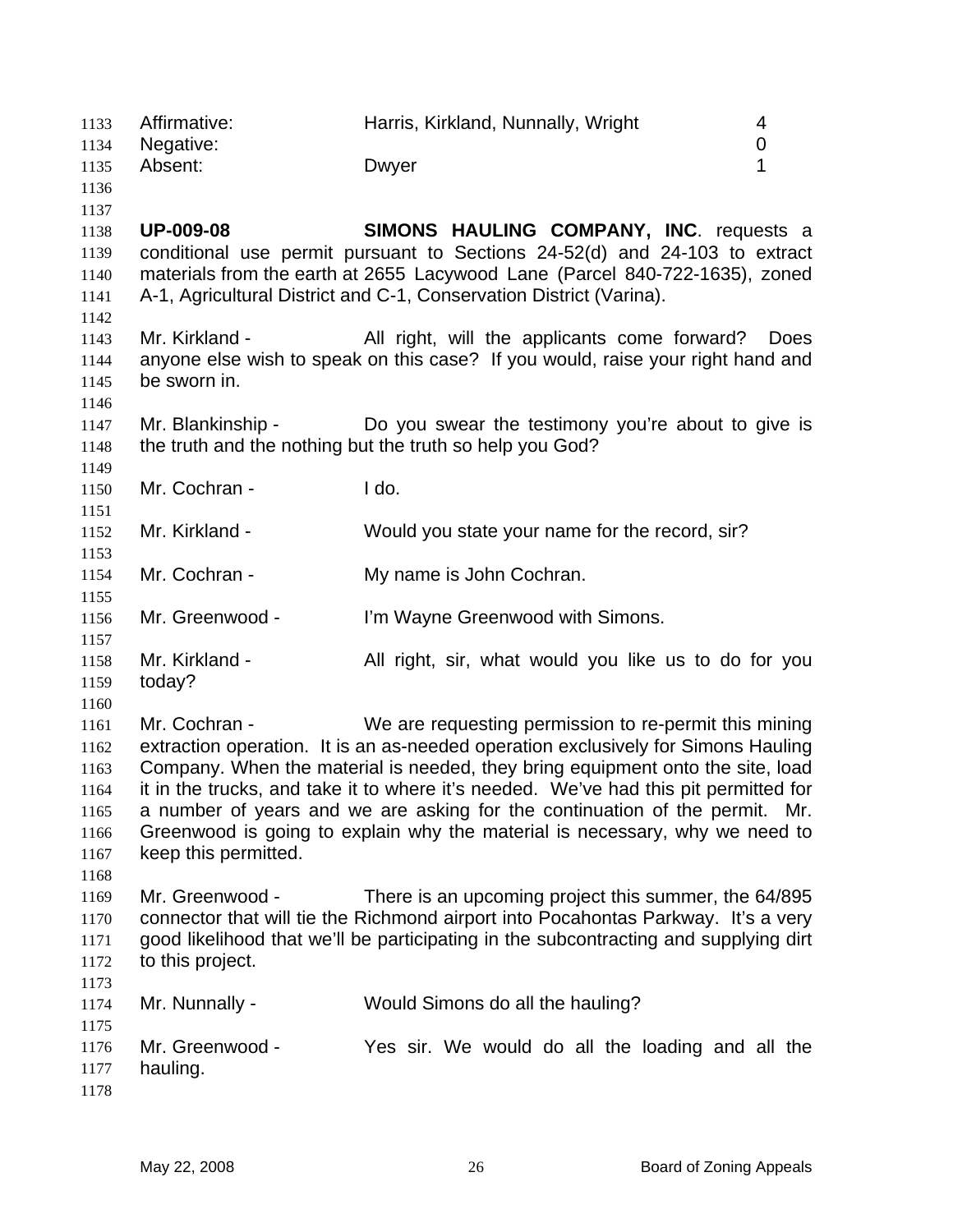1179 Mr. Nunnally - And it will be in the future? 1180 1181 1182 1183 1184 1185 1186 1187 1188 1189 1190 1191 1192 1193 1194 1195 1196 1197 1198 1199 1200 1201 1202 1203 1204 1205 1206 1207 1208 1209 1210 1211 1212 1213 1214 1215 1216 1217 1218 1219 1220 1221 1222 1223 1224 Mr. Greenwood - Yes sir. Plans call for that to take place by mid to late summer. Mr. Cochran - We have reviewed the conditions and are in agreement with all the conditions. Mr. Wright - Mr. Blankinship, I may not understand this, but are they in compliance with paving the haul road? Conditions require pavement from a certain point on Lacywood Lane or whatever that road is. Mr. Blankinship - Lacywood Lane. Mr. Wright - I can't determine whether or not— Mr. Cochran - The Yes sir. That was done very early in the permitting process. Mr. Wright - I couldn't determine that from reading this. Mr. Blankinship - I can't remember what it looks like off the top of my head. Mr. Cochran - It's an extension of Lacywood Lane, where it currently ends to the area of the mining operation. That was paved many years ago, so we are in compliance. Mr. Blankinship - Put up the photo of the entrance road, Paul. Mr. Wright - Look at condition #17. Mr. Blankinship - Yes. Mr. Wright - The intersection with Lacywood Lane for a distance of 300 feet and a width of 24. In their materials, they say— Mr. Cochran - It's actually shown on the plans. Mr. Wright - The Sumber 4 under the narrative says it has been resurfaced with gravel and mostly surface treated to the mine site. That gravel is not paved, is it. Mr. Blankinship - No. Where we're looking now is quite a bit farther than 300 feet from Lacywood. So, this area is okay to be gravel. Mr. Cochran says that the first 300 feet is paved and that's shown on the plan.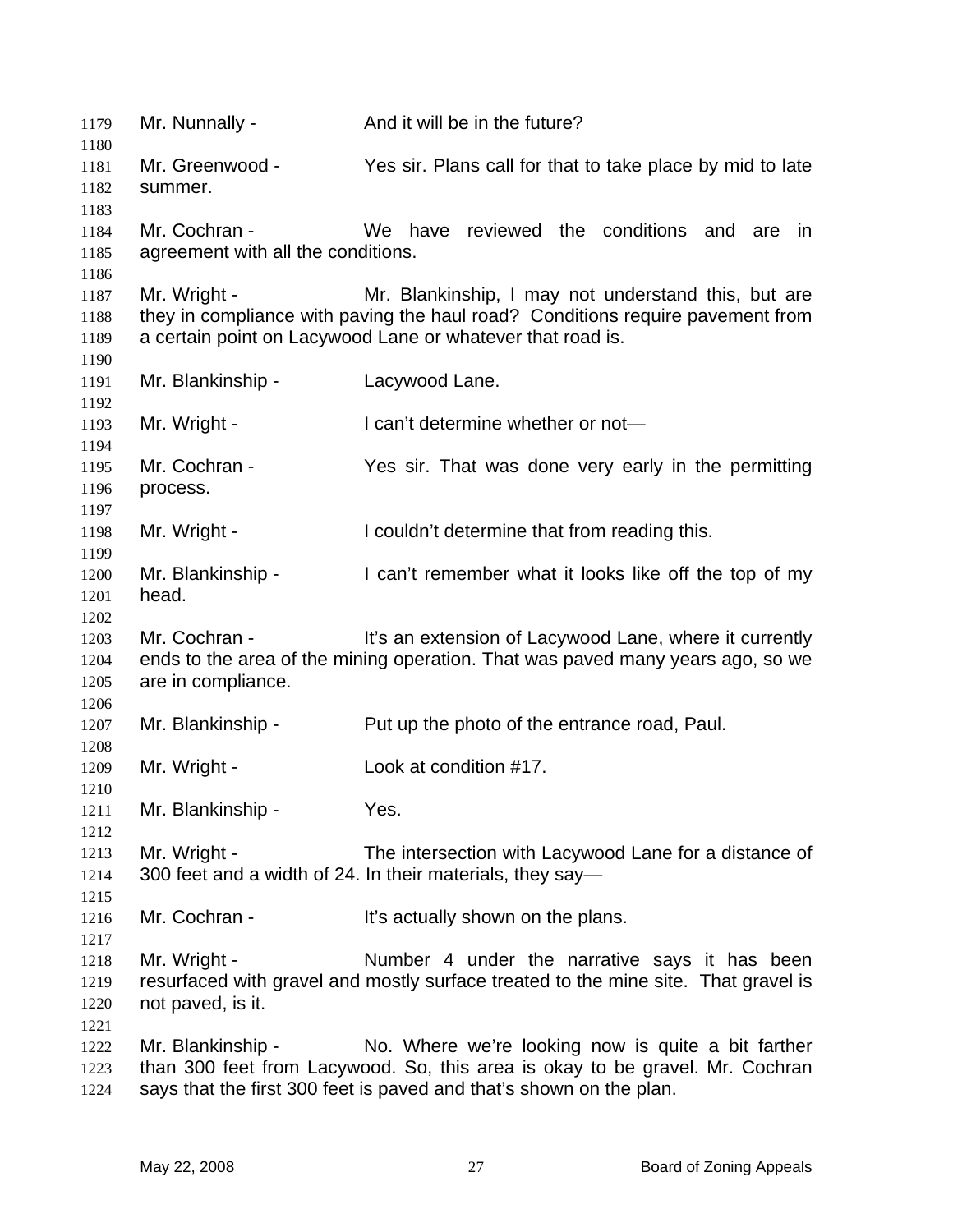| 1225         |                                                  |                                                                                                                                      |
|--------------|--------------------------------------------------|--------------------------------------------------------------------------------------------------------------------------------------|
| 1226         | Mr. Wright -                                     | I just wasn't clear. I just wanted to make sure.                                                                                     |
| 1227<br>1228 | Mr. Blankinship -                                | I'm afraid I don't have a specific memory of checking                                                                                |
| 1229         | that, but if it's not, it will be.               |                                                                                                                                      |
| 1230         |                                                  |                                                                                                                                      |
| 1231         | Mr. Cochran -                                    | Yes.                                                                                                                                 |
| 1232         |                                                  |                                                                                                                                      |
| 1233<br>1234 | Ms. Harris -                                     | I have $a$ -                                                                                                                         |
| 1235         | Mr. Nunnally -                                   | Excuse me, Ms. Harris.                                                                                                               |
| 1236<br>1237 | Ms. Harris -                                     | Go ahead, Mr. Nunnally.                                                                                                              |
| 1238         |                                                  |                                                                                                                                      |
| 1239<br>1240 | Mr. Nunnally -                                   | I've been down there and it looks like it's a clean<br>operation. I don't think they're doing much down there now, but it's nice and |
| 1241         |                                                  | clean. I just wonder, Mr. Blankinship, have we had any complaints from the                                                           |
| 1242         | neighborhoods?                                   |                                                                                                                                      |
| 1243         |                                                  |                                                                                                                                      |
| 1244         | Mr. Blankinship -<br>do you have any idea?       | No sir. When is the last time a truck was on that site,                                                                              |
| 1245<br>1246 |                                                  |                                                                                                                                      |
| 1247         | Mr. Greenwood -                                  | It's been three or four years since we've used the site.                                                                             |
| 1248         |                                                  | The types of projects we've been doing are producing their own [unintelligible]                                                      |
| 1249         |                                                  | that we didn't need to use it, but we do have a need now for that material.                                                          |
| 1250         |                                                  |                                                                                                                                      |
| 1251         |                                                  | Mr. Blankinship - Yes. I was pleased to see when we went that it had                                                                 |
| 1252<br>1253 |                                                  | been recently seeded, the grades look like they've been rolled back.                                                                 |
| 1254         | Mr. Greenwood -                                  | We re-graded, reseeded the site last fall, and then                                                                                  |
| 1255         |                                                  | with the drought, we only got about 50% coverage. So, this spring we went in                                                         |
| 1256         | and reseeded again.                              |                                                                                                                                      |
| 1257         |                                                  |                                                                                                                                      |
| 1258         | Mr. Blankinship -                                | So, it is being well maintained.                                                                                                     |
| 1259         |                                                  |                                                                                                                                      |
| 1260         | Mr. Wright -                                     | Where do the trucks go? Tell me how the material is                                                                                  |
| 1261         | taken from the site to where you want to use it. |                                                                                                                                      |
| 1262         |                                                  |                                                                                                                                      |
| 1263         | Mr. Greenwood -                                  | We're restricted to using Grapevine Road, the section                                                                                |
| 1264         |                                                  | that takes you out to Route 60. We don't travel the heavily populated residential                                                    |
| 1265         | area going back toward Airport Drive.            |                                                                                                                                      |
| 1266         |                                                  |                                                                                                                                      |
| 1267         | Mr. Wright -                                     | So, you go east on Grapevine Road? Is that correct?                                                                                  |
| 1268         |                                                  |                                                                                                                                      |
| 1269         | Mr. Cochran -                                    | We would come out to Grapevine Road and take a                                                                                       |
| 1270         | left.                                            |                                                                                                                                      |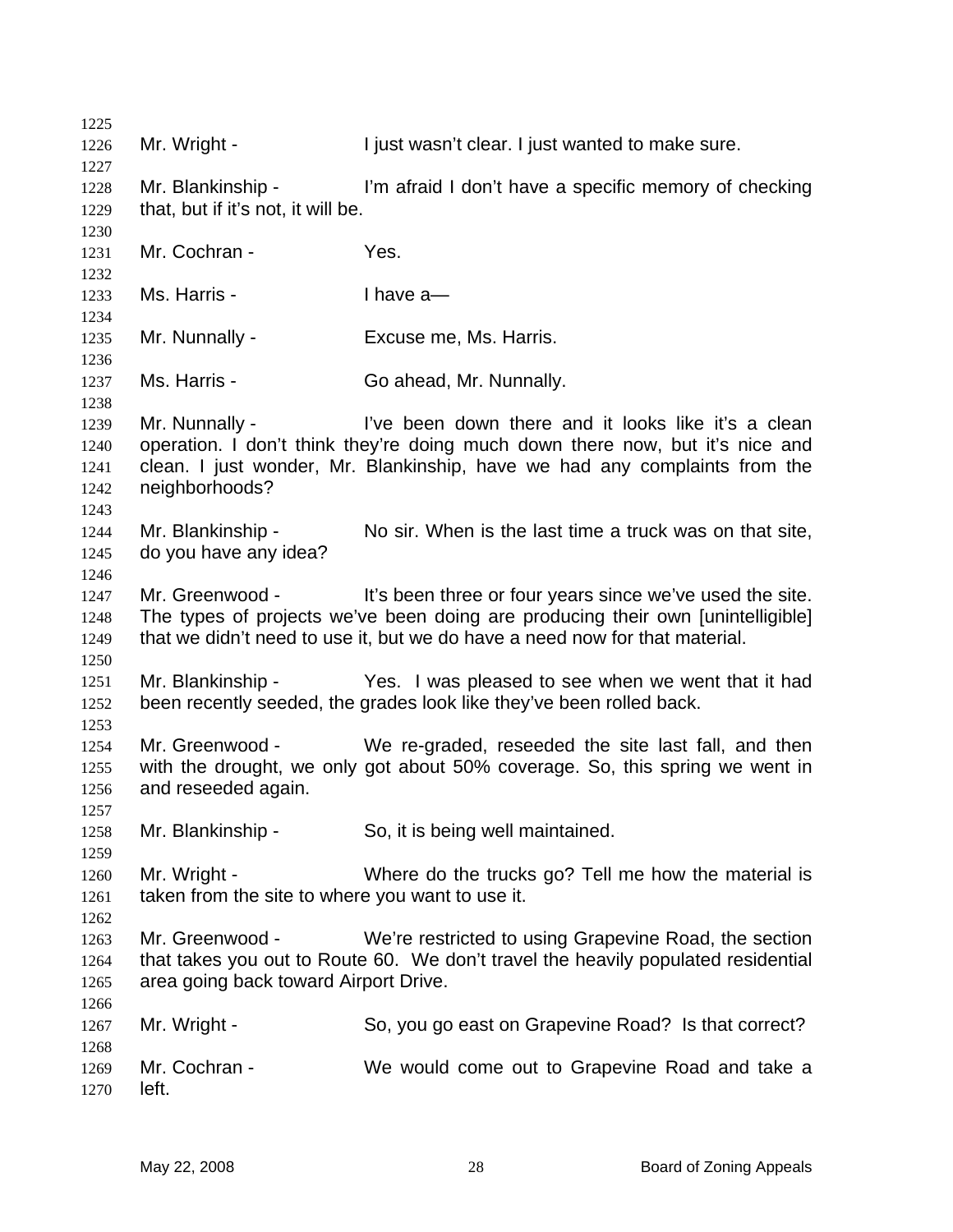| 1271                                                 |                                         |                                                                                                                                                                                                                                                                                                           |
|------------------------------------------------------|-----------------------------------------|-----------------------------------------------------------------------------------------------------------------------------------------------------------------------------------------------------------------------------------------------------------------------------------------------------------|
| 1272                                                 | Mr. Wright -                            | Take a left. That would be going east.                                                                                                                                                                                                                                                                    |
| 1273                                                 |                                         |                                                                                                                                                                                                                                                                                                           |
| 1274                                                 | Mr. Greenwood -                         | That's correct. Toward Route 60.                                                                                                                                                                                                                                                                          |
| 1275<br>1276<br>1277                                 | Mr. Wright -<br>populated area there.   | If you went right, you'd go right through that heavily                                                                                                                                                                                                                                                    |
| 1278                                                 |                                         |                                                                                                                                                                                                                                                                                                           |
| 1279<br>1280                                         | Mr. Greenwood -<br>don't use it at all. | Yes sir. We're restricted from using that area, and we                                                                                                                                                                                                                                                    |
| 1281<br>1282<br>1283                                 | Mr. Wright -                            | Okay. Another question I have is how much longer do<br>you propose that you would need a permit for the mining here?                                                                                                                                                                                      |
| 1284<br>1285<br>1286                                 | Mr. Greenwood -                         | It's our best guess when we come back for renewal<br>two years from now, we'll probably be involved in reclamation.                                                                                                                                                                                       |
| 1287<br>1288<br>1289                                 | Mr. Wright -<br>have to take out.       | I guess it would depend on how much material you                                                                                                                                                                                                                                                          |
| 1290<br>1291<br>1292                                 | Mr. Greenwood -                         | That's correct, but right now, there's going to be a<br>huge need for that material, so we anticipate that's going-                                                                                                                                                                                       |
| 1293<br>1294                                         | Mr. Wright -                            | You really have a need for it now.                                                                                                                                                                                                                                                                        |
| 1295<br>1296                                         | Mr. Greenwood -                         | That's correct.                                                                                                                                                                                                                                                                                           |
| 1297<br>1298                                         | Ms. Harris -                            | I have some questions. Mr. Wright, are you finished?                                                                                                                                                                                                                                                      |
| 1299<br>1300                                         | Mr. Wright -                            | Yes.                                                                                                                                                                                                                                                                                                      |
| 1301<br>1302<br>1303<br>1304<br>1305<br>1306<br>1307 | Ms. Harris -<br>increase?               | For the moment. Okay. I have several questions. Is<br>there anything in the conditions that will deal with the proposed increase in truck<br>traffic? I know this has been a concern with some residential communities. Did<br>you know, Mr. Greenwood or Mr. Cochran, the extent that truck traffic will |
| 1308<br>1309<br>1310                                 | Mr. Greenwood -<br>any one time.        | There's a condition in our current permit that restricts<br>us from having any more than three trucks traveling together on the roadway at                                                                                                                                                                |
| 1311<br>1312<br>1313<br>1314<br>1315                 | Ms. Harris -<br>day.                    | I know that, but per day is what I'm concerned about.<br>I know we cannot have more than three traveling together, but how many in a                                                                                                                                                                      |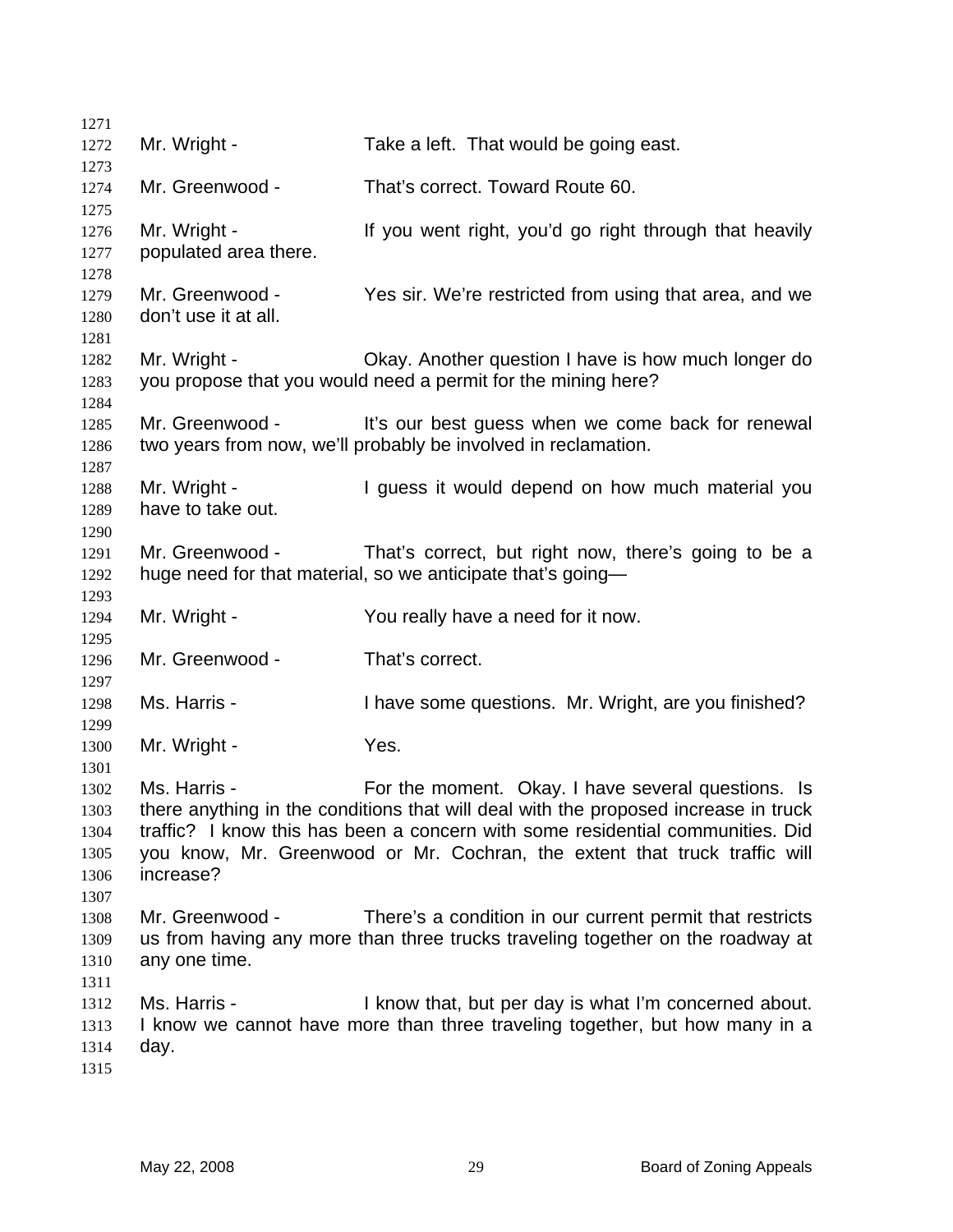Mr. Greenwood - You would be looking at 10 to 12 trucks, and those 10 to 12 trucks would probably be making upwards of about 12 to 15 loads per day. That's my best estimate. 1316 1317 1318 1319 1320 1321 1322 1323 1324 1325 1326 1327 1328 1329 1330 1331 1332 1333 1334 1335 1336 1337 1338 1339 1340 1341 1342 1343 1344 1345 1346 1347 1348 1349 1350 1351 1352 1353 1354 1355 1356 1357 1358 1359 1360 Ms. Harris - The Music of that property fenced or enclosed? I know you have a gate at the entrance. Mr. Greenwood - We have a gate at the entrance and there is no other access. The back part of the property is all wooded. Ms. Harris - The Mas noticing the elevation and you have quite a steep elevation, so I was concerned about the communities that are not too far away and the safety factor there. Mr. Greenwood - About five or six years ago when Stephanie Trace was being developed, we went back in and decreased the amount of slope in that area on that side of the property. Mr. Cochran - Cone of the conditions of the permit, obviously, is "No Trespassing" signs all around the project. If someone did get over in that area, they would be violating the law. Mr. Wright - There's no processing on this property, from my understanding. Mr. Greenwood - That is correct. Only loading and hauling. Mr. Wright - How much noise is involved in extracting the materials? Mr. Greenwood - A minimum amount. There is probably about a 500- to 600-buffer zone, and about half of that is timbered between our operation and the nearest neighbors. Ms. Harris - In the areas looking north on the aerial photo—you had it on the screen a few minutes ago—there seems to be a single-family home. I'm questioning that. It says the road looking north, in our packet. This house, is that an individual? Mr. Greenwood - This house is owned by the owner of the site. Ms. Harris - Chay. Do you have other pits or landfills in that area? Mr. Greenwood - No others at this time.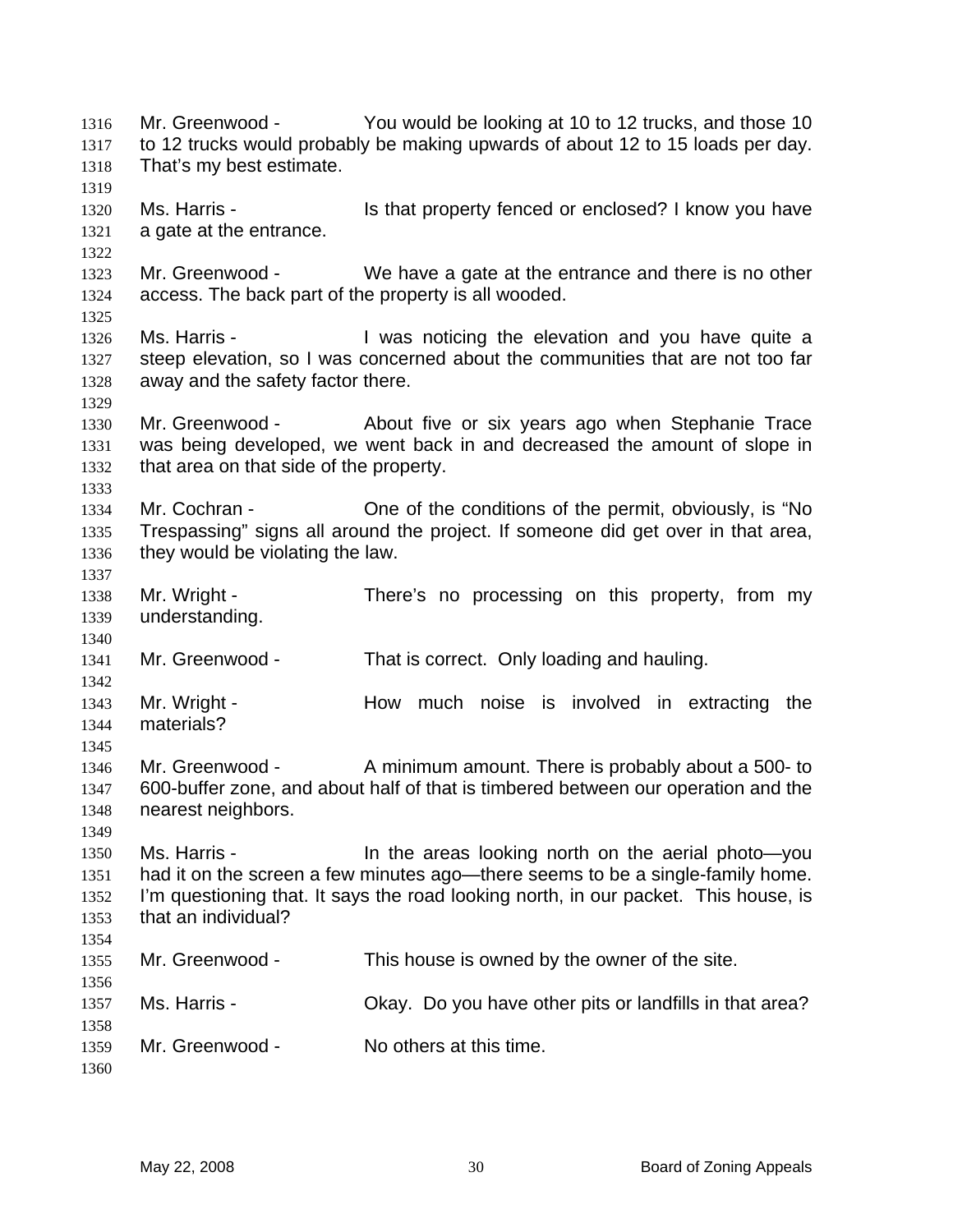Ms. Harris - How often do we treat the roads? I know in the conditions it's stated that you would treat them with the solution, but how often are they treated? 1361 1362 1363 1364 1365 1366 1367 1368 1369 1370 1371 1372 1373 1374 1375 1376 1377 1378 1379 1380 1381 1382 1383 1384 1385 1386 1387 1388 1389 1390 1391 1392 1393 1394 1395 1396 1397 1398 1399 1400 1401 1402 1403 1404 1405 1406 Mr. Greenwood - We keep a water truck on site at any time that the site is in use. Ms. Harris - And in that water truck are the chemicals that we list in the conditions. Mr. Greenwood - We treat it with water to take care of any dust problems, and we have a grading machine there to keep the road surface graded. Ms. Harris - **But that's not my question.** I asked you how often they are treated with the chemicals that are in the condition. I know you have a water truck to water to keep the dust down, but how often do you—I have referenced in my mind some of the sites in the Varina District where water is used, but evidently they need something else other than the water. Mr. Greenwood - Occasionally, salt is used to control dust on certain projects. If it was required here, we would use it, but a water truck seems to be the best method here. The site is asphalt paved where it connects to Grapevine Road. Mr. Blankinship - Condition 17 requires calcium chloride or other wetting agents. Ms. Harris - So, the calcium chloride treatment, how often is that done? Mr. Greenwood - We've never had a need to use it; we've always used water without any complaints. Ms. Harris - This property is zoned partially C-1 and A-1, but for the Conservation District, it is zoned C-1. Do you know what's being conserved there? Are there historical places? Mr. Cochran - The conservation area is a resource protection area and wetlands and floodplain. We're not aware of any historical resources in this area. Ms. Harris - The I believe those are all my questions. Mr. Kirkland - Any other questions by Board members? Anyone else wish to speak? If not, that concludes the case. Thank you, sir.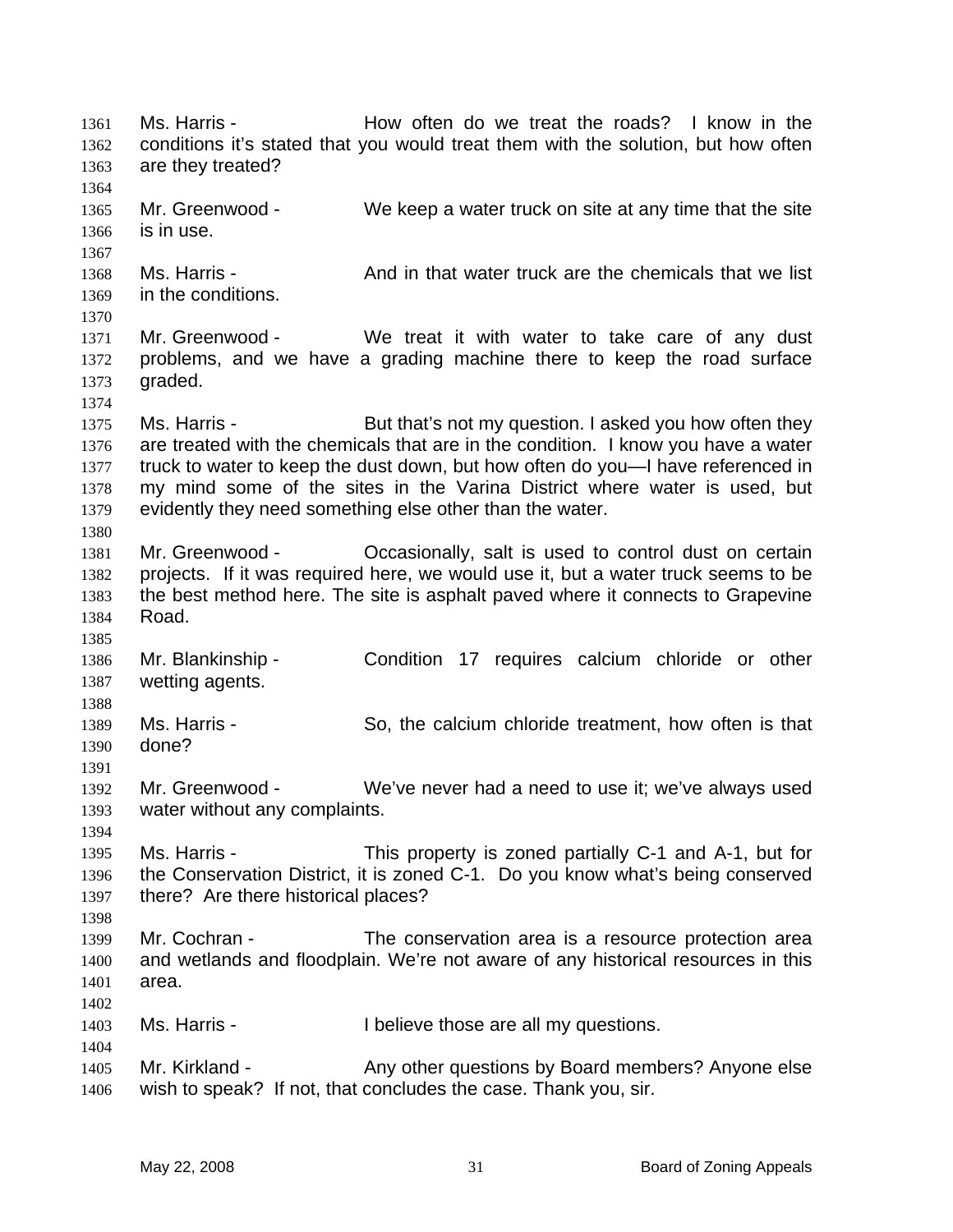1407 1408 1409 1410 1411 1412 1413 1414 1415 1416 1417 1418 1419 1420 1421 1422 1423 1424 1425 1426 1427 1428 1429 1430 1431 1432 1433 1434 1435 1436 1437 1438 1439 1440 1441 1442 1443 1444 1445 1446 1447 1448 1449 1450 1451 1452 **DECISION**  Ms. Harris - The Move that we approve this case. Mr. Kirkland - **Motion made by Ms. Harris.** Mr. Nunnally - Second. Mr. Kirkland - Seconded by Mr. Nunnally. Do we have a reason for doing this? Ms. Harris - The conditional use permit discusses the health, safety, and well-being issues. I feel that this will not adversely impact on the neighborhood, nor the health, safety, and well-being of those involved. It seems as though the conditions have been acceptable to the applicant. I think those conditions have been refined many times because this type of case is not strange to us. I do support the approval of this conditional use permit. Mr. Kirkland - All right. I'd also like to comment that during the inactive period of time, the applicant has worked on keeping cover on there as best he could, and kept maintenance on the sites. That's a good track record for us to look forward to. All right. Motion made by Ms. Harris, seconded by Mr. Nunnally. All those in favor say aye. All those opposed say no. The ayes have it; the motion passes. After an advertised public hearing and on a motion by Ms. Harris, seconded by Mr. Nunnally, the Board **approved** application **UP-009-08**, Simons Hauling company Inc.'s request for a conditional use permit pursuant to Sections 24- 52(d) and 24-103 to extract materials from the earth at 2655 Lacywood Lane (Parcel 840-722-1635), zoned A-1, Agricultural District and C-1, Conservation District (Varina). The Board approved this conditional use permit subject to the following conditions: 1. This use permit is subject to all requirements of Section 24-103 of Chapter 24 of the County Code. The operation shall be conducted in accordance with the plans and narrative submitted with the application, except as noted below. 2. Before beginning any work, the applicant shall provide a financial guaranty in an amount of \$3,000 per acre for each acre of land to be disturbed, for a total of \$111,000, guaranteeing that the land will be restored to a reasonably level and drainable condition, consistent with the elevation before the beginning of excavation. This permit does not become valid until the financial guaranty has been approved by the County Attorney. The financial guaranty may provide for termination after 90 days notice in writing to the County. In the event of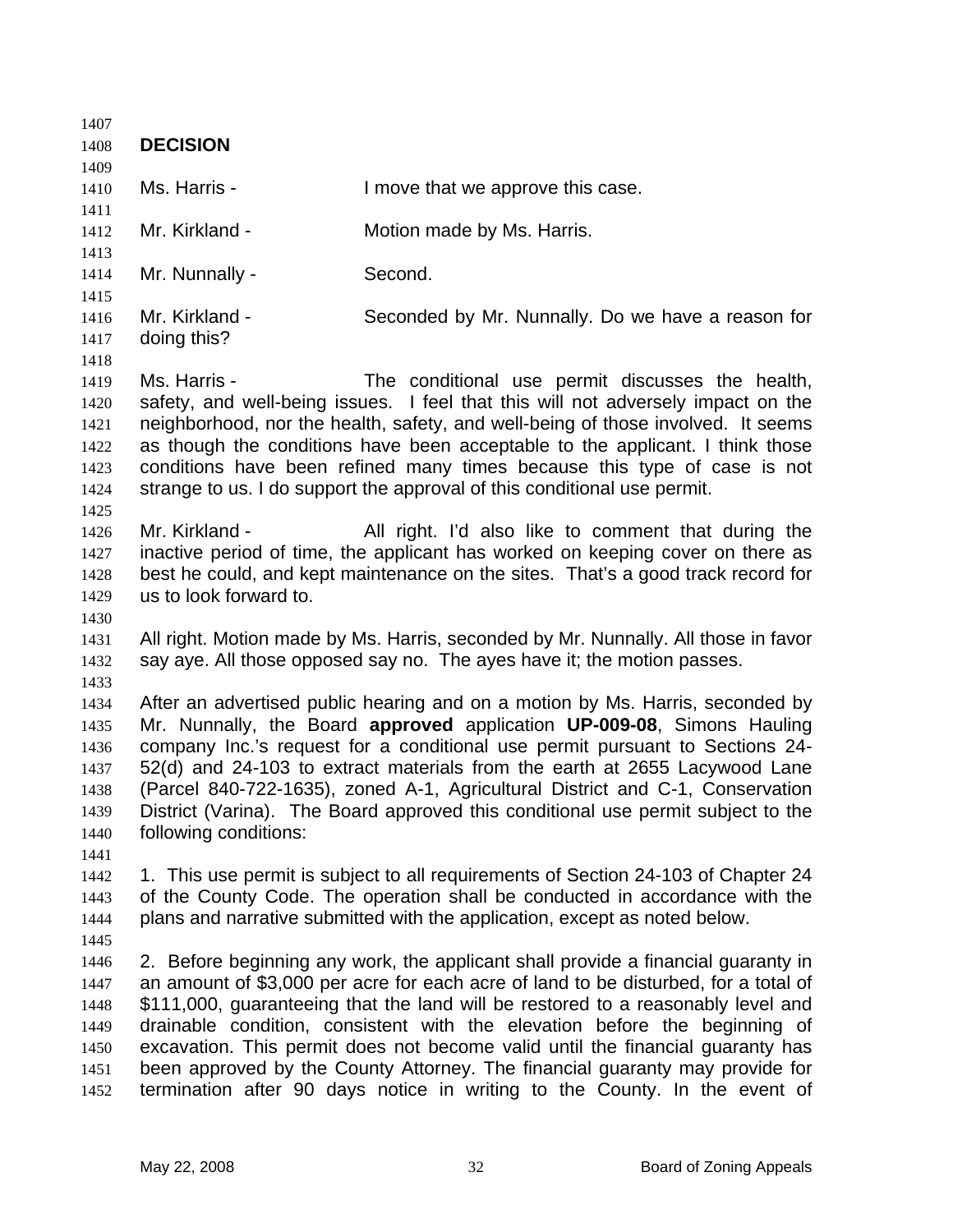termination, this permit shall be void, and work incident thereto shall cease. Within the next 90 days the applicant shall restore the land as provided for under the conditions of this use permit. Termination of such financial guaranty shall not relieve the applicant from its obligation to indemnify the County of Henrico for any breach of the conditions of this use permit. If this condition is not satisfied within 90 days of approval, the use permit shall be void. 1453 1454 1455 1456 1457 1458

1459

1460 1461 1462 1463 1464 1465 1466 1467 1468 1469 3. Before beginning any work, the applicant shall apply for and obtain approval of erosion and sedimentation control plans from the Department of Public Works (DPW). The erosion control bond necessary for approval of the plan shall remain active throughout the life of the project until release by DPW. Throughout the life of the operation, the applicant shall continuously satisfy DPW that erosion and sedimentation control is performed and maintained in accordance with the approved plan. The applicant shall provide certification from a licensed professional engineer that dams, embankments and sediment control structures meet the approved design criteria as set forth by the State. If this condition is not satisfied within 90 days of approval, the use permit shall be void.

1470

1471 1472 1473 4. Before beginning any work, the applicant shall obtain a mine license from the Virginia Department of Mines, Minerals and Energy. If this condition is not satisfied within 90 days of approval, the use permit shall be void.

1474

1475 1476 1477 1478 1479 1480 1481 5. Before beginning any work, the areas approved for mining under this permit shall be delineated on the ground by five-foot-high metal posts at least five inches in diameter and painted in alternate one foot stripes of red and white. These posts shall be so located as to clearly define the area in which the mining is permitted. They shall be located, and their location certified, by a certified land surveyor. If this condition is not satisfied within 90 days of approval, the use permit shall be void.

1482

1483 1484 1485 6. In the event that the approval of this use permit is appealed, all conditions requiring action within 90 days will be deemed satisfied if the required actions are taken within 90 days of final action on the appeal.

1486

1487 1488 1489 1490 7. The applicant shall comply with the Chesapeake Bay Preservation Act and all state and local regulations administered under such act applicable to the property, and shall furnish to the Planning Department copies of all reports required by such act or regulations.

1491

1492 1493 8. Hours of operation shall be from 6:00 a.m. to 6:00 p.m. when Daylight Savings Time is in effect, and from 7:00 a.m. to 5:00 p.m. at all other times.

1494

1495 1496 9. No operations of any kind are to be conducted at the site on Saturdays, Sundays, or national holidays.

1497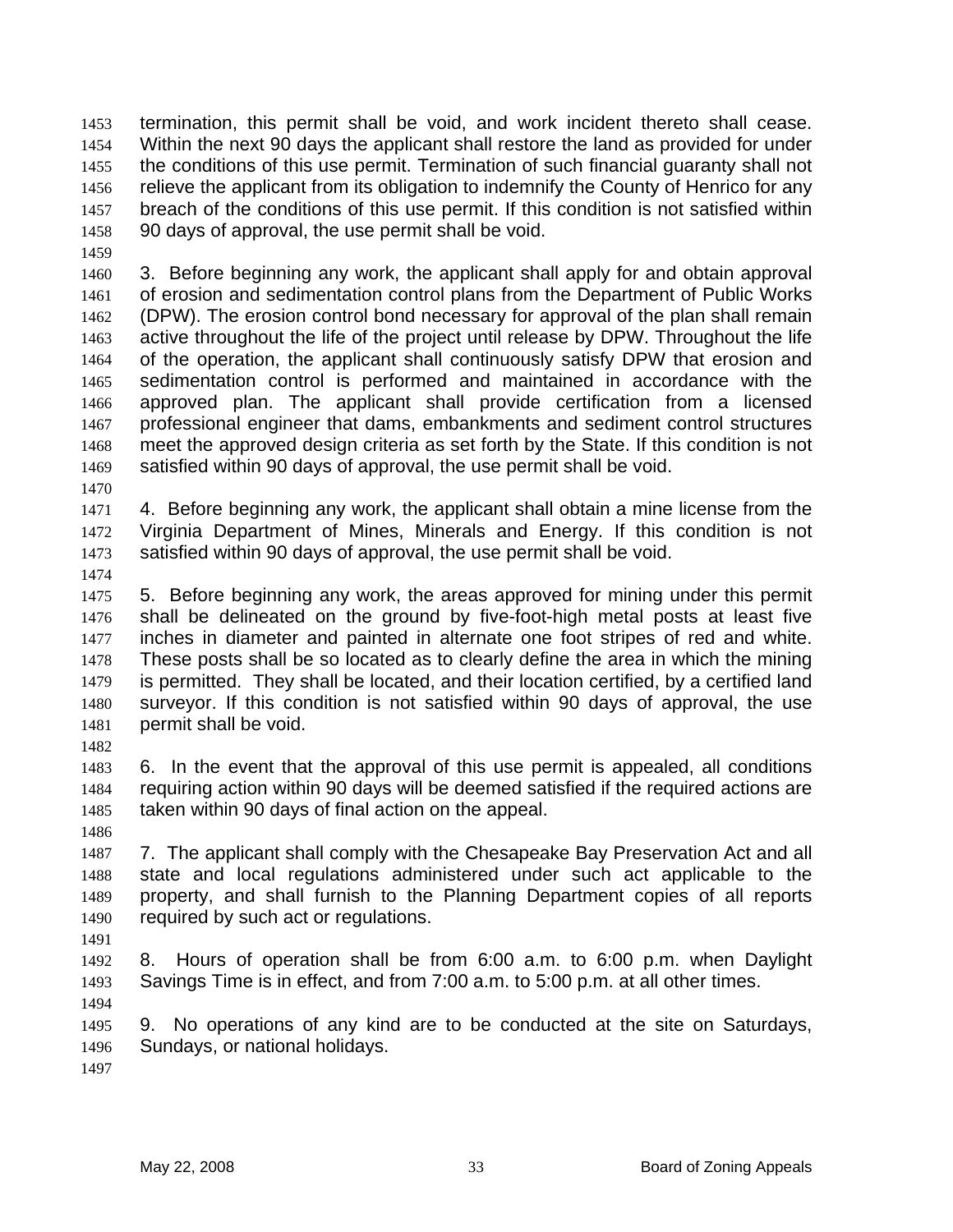10. All means of access to the property shall be from the established entrance onto Grapevine Road. 1498 1499

1500

1501 1502 1503 11. The applicant shall erect and maintain gates at all entrances to the property. These gates shall be locked at all times, except when authorized representatives of the applicant are on the property.

1504

1505 1506 1507 1508 12. The applicant shall post and maintain a sign at the entrance to the mining site stating the name of the operator, the use permit number, the mine license number, and the telephone number of the operator. The sign shall be 12 square feet in area and the letters shall be three inches high.

1509

1510 1511 1512 1513 1514 1515 1516 13. The applicant shall post and maintain "No Trespassing" signs every 250 feet along the perimeter of the property. The letters shall be three inches high. The applicant shall furnish the Chief of Police a letter authorizing the Division of Police to enforce the "No Trespassing" regulations, and agreeing to send a representative to testify in court as required or requested by the Division of Police.

1517 1518 1519 14. Standard "Truck Entering Highway" signs shall be maintained on Grapevine Road on each side of the entrances to the property. These signs will be placed by the County, at the applicant's expense.

1520

1523

1521 1522 15. The applicant shall post and maintain a standard stop sign at the entrance to Lacywood Lane.

1524 1525 1526 1527 16. The applicant shall provide a flagman to control traffic from the site onto the public road, with the flagman yielding the right of way to the public road traffic at all times. This flagman will be required whenever the Division of Police deems necessary.

1528

1529 1530 1531 1532 17. The entrance road shall be paved from its intersection with Lacywood Lane for a distance of 300 feet and a width of 24 feet. All roads used in connection with this use permit shall be effectively treated with calcium chloride or other wetting agents to eliminate any dust nuisance.

1533

1534 1535 18. The operation shall be so scheduled that trucks will travel at regular intervals and not in groups of three or more.

1536 1537 1538 19. Trucks shall be loaded in a way to prevent overloading or spilling of materials of any kind on any public road.

1539

1540 1541 1542 20. The applicant shall maintain the property, fences, and roads in a safe and secure condition indefinitely, or convert the property to some other safe use.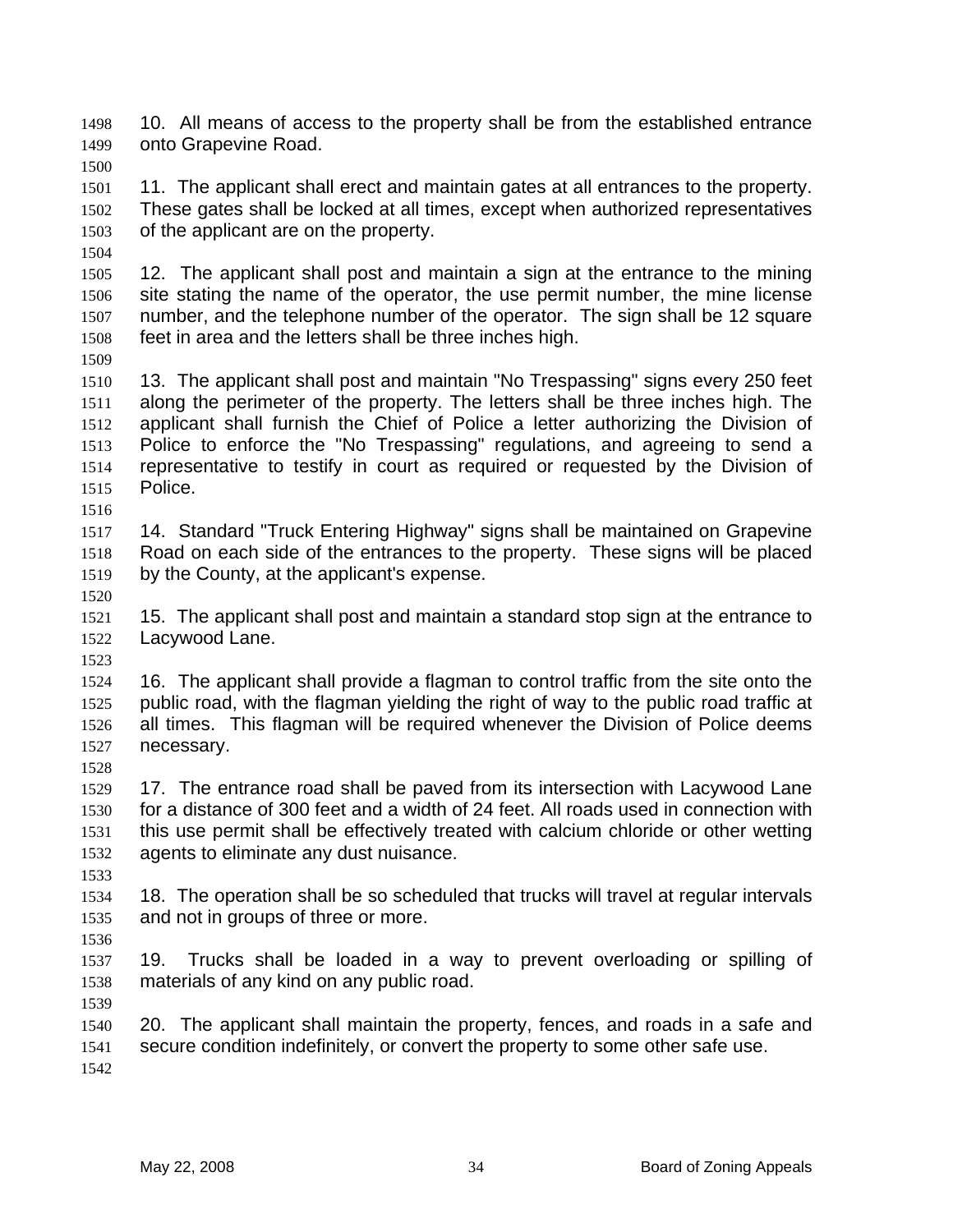21. If, in the course of its preliminary investigation or operations, the applicant discovers evidence of cultural or historical resources, or an endangered species, or a significant habitat, it shall notify appropriate authorities and provide them with an opportunity to investigate the site. The applicant shall report the results of any such investigation to the Planning Department. 1543 1544 1545 1546 1547

1548

1549 1550 1551 1552 1553 1554 22. If water wells located on surrounding properties are adversely affected, and the extraction operations on this site are suspected as the cause, the effected property owners may present to the Board evidence that the extraction operation is a contributing factor. After a hearing by the Board, this use permit may be revoked or suspended, and the operator may be required to correct the problem.

- 1555 1556 1557 23. Open and vertical excavations having a depth of 10 feet or more, for a period of more than 30 days, shall be effectively sloped to a 2:1 slope or flatter to protect the public safety.
- 1558

1559 1560 1561 1562 1563 1564 1565 1566 1567 24. Topsoil shall not be removed from any part of the property outside of the area in which mining is authorized. Sufficient topsoil shall be stockpiled on the property for respreading in a layer with five inches of minimum depth. All topsoil shall be stockpiled within the authorized mining area and provided with adequate erosion control protection. If the site does not yield sufficient topsoil, additional topsoil shall be brought to the site to provide the required five-inch layer of cover. All topsoil shall be treated with a mixture of seed, fertilizer, and lime as recommended by the County after soil tests have been provided to the County.

1568 1569 1570 1571 1572 1573 1574 1575 25. No offsite-generated materials shall be deposited on the mining site without prior written approval of the Director of Planning. To obtain such approval, the operator shall submit a request stating the origin, nature and quantity of material to be deposited, and certifying that no contaminated or hazardous material will be included. The material to be deposited on the site shall be limited to imperishable materials such as stone, bricks, tile, sand, gravel, soil, asphalt, concrete and like materials, and shall not include any hazardous materials as defined by the Virginia Hazardous Waste Management Regulations.

1576

1577 1578 1579 1580 1581 26. A superintendent, who shall be personally familiar with all the terms and conditions of Section 24-103 of Chapter 24 of the County Code, as well as the terms and conditions of this use permit, shall be present at the beginning and conclusion of operations each work day to see that all the conditions of the Code and this use permit are observed.

1582

1583 1584 1585 1586 1587 1588 27. A progress report shall be submitted to the Board on June 30, 2009. This progress report must contain information concerning how much property has been mined to date of the report, the amount of land left to be mined, how much rehabilitation has been performed, when and how the remaining amount of land will be rehabilitated, and any other pertinent information about the operation that would be helpful to the Board.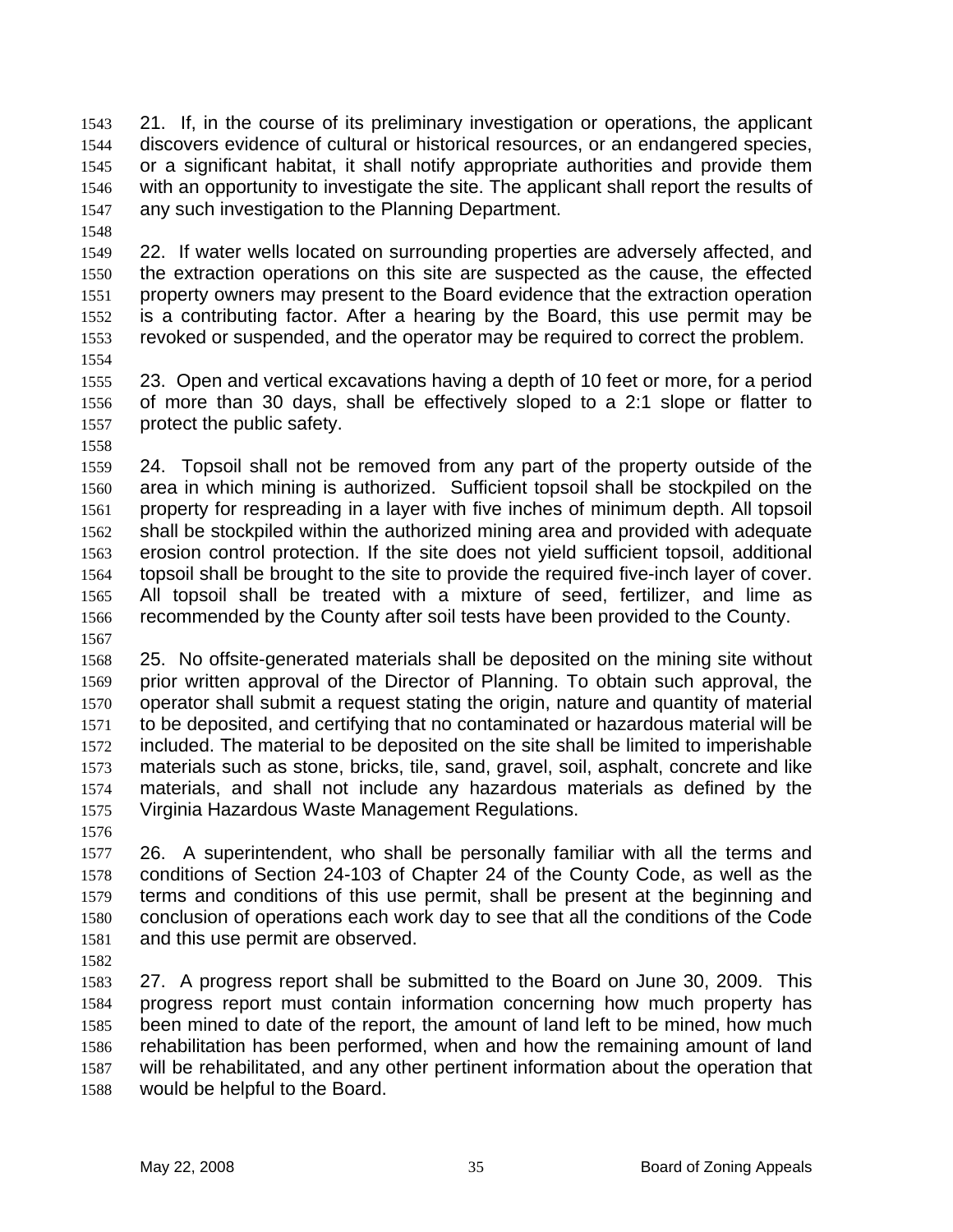1589 1590 1591 1592 1593 1594 1595 1596 1597 1598 1599 1600 1601 1602 1603 1604 1605 1606 1607 1608 1609 1610 1611 1612 1613 1614 1615 1616 1617 1618 1619 1620 1621 1622 1623 1624 1625 1626 1627 1628 1629 1630 1631 1632 1633 1634 28. Excavation shall be discontinued by June 30, 2010, and restoration accomplished by not later than June 30, 2011, unless a new permit is granted by the Board of Zoning Appeals. 29. The rehabilitation of the property shall take place simultaneously with the mining process. Rehabilitation shall not be considered completed until the mined area is covered completely with permanent vegetation. 30. All drainage and erosion and sediment control measures shall conform to the standards and specifications of the Mineral Mining Manual Drainage Handbook. Any drainage structures in place prior to October 14, 1992 and which do not conform to the Mineral Mining Manual Drainage Handbook may remain in place until such time as any reconstruction is required at which time said structures shall be brought into conformance with the Mineral Mining Manual Drainage Handbook. 31. Failure to comply with any of the foregoing conditions shall automatically void this permit. Affirmative: **Harris, Kirkland, Nunnally, Wright** 4 Negative: 0 Absent: Dwyer 1 **UP-010-08 THE ACTIVE HAND MINISTRY** requests a conditional use permit pursuant to Section 24-116(c)(1) to host fundraising events at 3302 Williamsburg Road (Parcel 811-714-5996), zoned B-2 and B-3, Business District (Varina). Mr. Kirkland - **Does anyone else wish to speak on this case?** Sir, ma'am, raise your right hand and be sworn in. Mr. Blankinship - Do you swear or affirm that the evidence you're about to give is the truth and nothing but the truth so help you God? Mr. Gash - I affirm. Mr. Kirkland - All right. Whoever's going to speak first, state your name for the record. Mr. Gash - **My name Junius Ezel Gash.** Mr. Kirkland - All right, Mr. Gash, what are you requiring from the BZA here this morning?

1635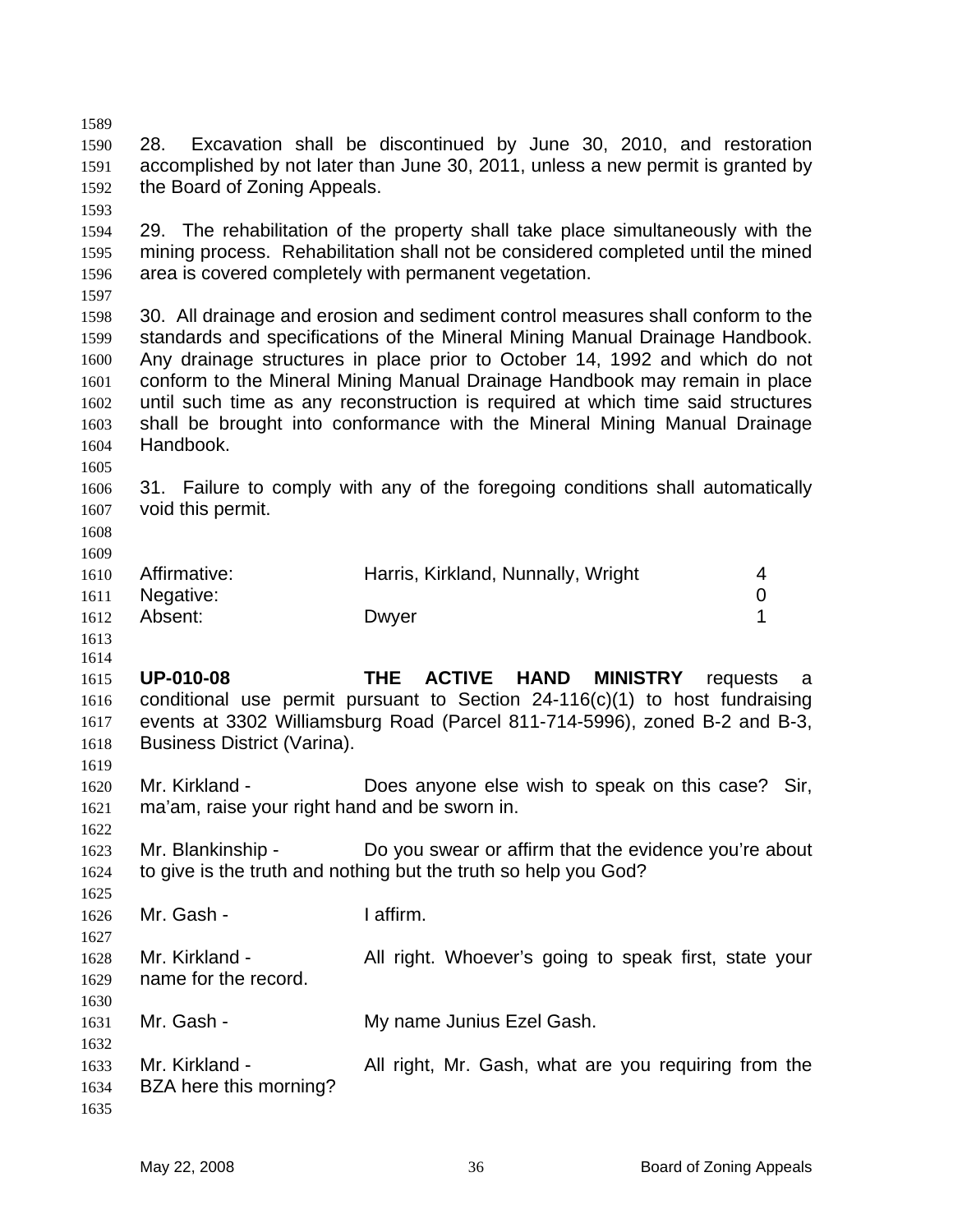Mr. Gash - Well, good morning, Commissioners. Thank you for the opportunity to present our case. THE ACTIVE HAND Ministry is a charitable 501-C3 organization registered to solicit funds in Virginia. THE ACTIVE HAND Ministry's primary purpose is to train new disciples in community-organizing, who would develop grassroot efforts that shall relieve the impoverished spiritual, social, and economic conditions, and would connect poor people with empowering opportunities. THE ACTIVE HAND Ministry offers spiritual and community organizing programs to increase skills that will change the attitudes of the poor, and modify their behaviors. THE ACTIVE HAND Ministry acts on the premise that people can and do improve their impoverished conditions, and alter their economic, social, and spiritual status. We network with other not-for-profits, such as the 4-H Club, and Empowerment USA to provide community awareness and self-leadership. 1636 1637 1638 1639 1640 1641 1642 1643 1644 1645 1646 1647 1648

1649

1650 1651 1652 1653 1654 1655 1656 By allowing THE ACTIVE HAND Ministry an opportunity to promote their mission and goals through fund-raising events at the Great Big Flea Market, the County of Henrico, East District, will fill a void felt by the absence of such activities for their citizens, especially the youth in the area. One of THE ACTIVE HAND Ministry's goals is to provide leadership skills to our future young leaders so they will have the skills to give back to their communities when they become responsible adults.

1657

1666

1669

1671

1673

1675

1658 1659 1660 1661 1662 1663 1664 1665 We, THE ACTIVE HAND Ministry, believe if the Board will grant us the conditional use permit and allow us to raise funds for this purpose, the Board will create a win/win situation for all involved, especially the County of Henrico, the East District. As a matter of fact, we have invited Supervisor Frank J. Thornton to be our keynote speaker at our Go Green Farmers Market coming out event. With your approval, it will be held on June 21, 2008. We also extend a warm welcome to each one of you to come out and enjoy this fun day. As you see, we do have supporters here.

1667 1668 So, it is with great expectation that we ask the Board to grant our request. Thank you.

1670 Mr. Nunnally - You have three events here?

1672 Mr. Gash - We have three that we submitted.

1674 Mr. Blankinship - Is there a fourth?

1676 1677 Mr. Gash - The Yes, there was a fourth. You all must have kind of gotten it mixed up or something.

1678 1679 1680 1681 Mr. Blankinship - We can add that now, since that doesn't go in the advertisement. Can you describe that fourth one on August 23<sup>rd</sup>?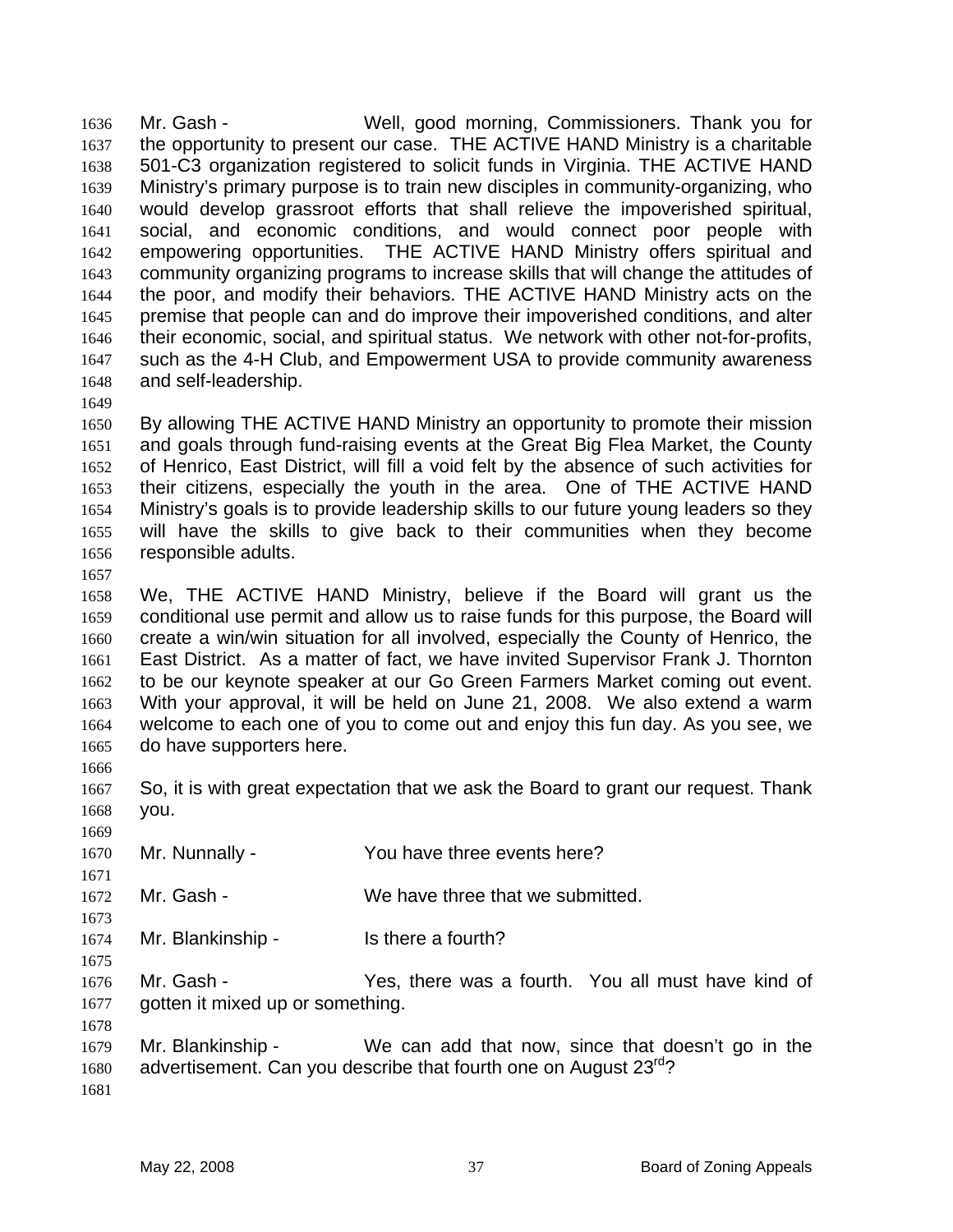Mr. Gash - Yes. That's the gospel event. Mr. Blankinship - Yes. Mr. Gash - What we were trying to do, Mr. Blankinship, when I first contacted your office, we wanted to have a music appreciation day for the community. We were going to have jazz bands, gospel, and things like that. But we had to get a conditional use permit. Mr. Blankinship - Right. Mr. Gash - So now what we have done is come here to get a conditional use permit, but we're going to do a Gospelfest similar to a community musical day on that date. So, it will all be the same type of thing, we just had to push the date up some. Ms. Harris -  $\blacksquare$  Also on July 19<sup>th</sup>, I noticed that we have in our packets a crabfest. Mr. Blankinship - That's the one you changed. Mr. Gash -  $Yes$ . We want to change that to August the  $2^{nd}$ . Mr. Blankinship - That's listed correctly in the conditions. Mr. Nunnally - We don't need August the  $24<sup>th</sup>$ , then? Mr. Blankinship - We do want to add that one. Mr. Gash - We do want to add August the  $23^{rd}$ , the Gospelfest. Ms. Harris - This did not mention the other date that you said Supervisor Thornton would be— Mr. Gash - Yes. That's supposed to be our first coming out evening. It's going to be a Go Green Farmer's Market event on June 21<sup>st</sup>. Mr. Kirkland - Have you read the report from the Police Department? Mr. Gash - Yes, we have. This is Heidi Duval. She's the owner of The Great Big Flea Market and is extending this opportunity to us. She already had a lot of these things in place at The Great Big Flea Market. She has assured me that if there's anything that you want us to do or want her to do, she will have it done before that first event.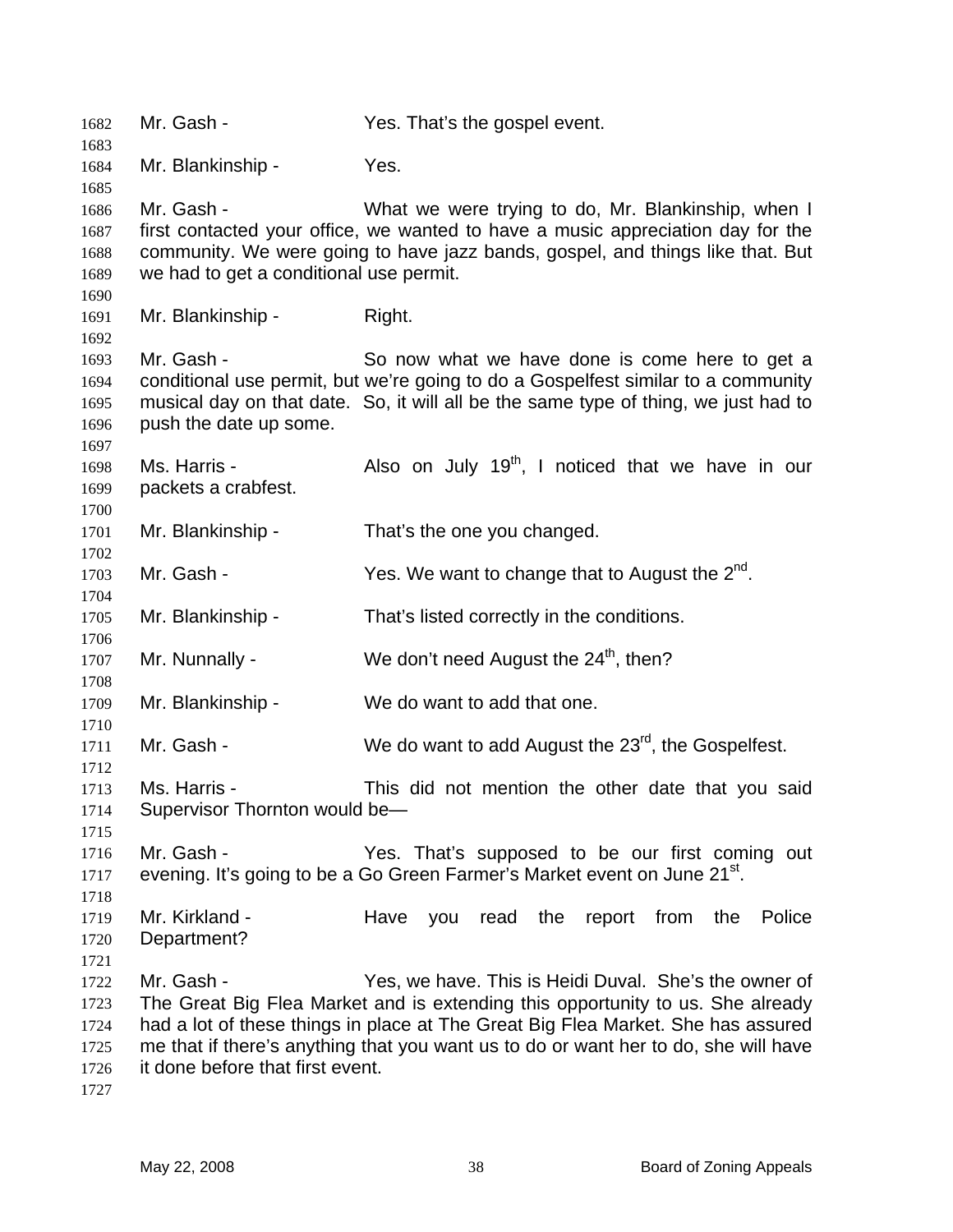Mr. Kirkland - We would just like you to work closely with the Police Department, always keep in touch with them and work out a plan for these events. 1728 1729 1730 1731 1732 Mr. Gash - Yes sir.

1734 1735 Mr. Kirkland - They pretty well spelled out some of their recommendations in here.

1737 Mr. Gash - Yes sir.

1739 1740 1741 Ms. Harris - Thave several questions. What type of organization is James River Association? I notice that you say in partnership more or less with the James River Association.

1743 Mr. Gash - **I** will let Ms. Duval.

1745 Mr. Kirkland - The Ma'am, would you state your name.

1747 1748 1749 1750 1751 1752 1753 1754 1755 1756 1757 1758 Ms. Duval - The Yes. My name is Heidi Duval and I'm the owner of The Great Big Flea Market; it belongs to my husband. The James River Association is actually the James River Green Building Council Association. My husband and I have signed up The Great Big Flea Market to go green. It's an organization that encourages not only builders and contractors, but I guess also people in the community to lower their intake, whether it's changing over your home to using solar panels, or whether it's switching to corn oil, or using electrical cars. We'd like to use these events to build awareness so that people can minimize their intake. I think it goes hand-in-hand with THE ACTIVE HAND Ministry as well, too. There is an aspect of saving money once you minimize your intake, so we can teach some of these people in the impoverished communities how to save some more money by going green.

1760 1761 Ms. Harris - What percentage arrangement do you have? Will you all be 50/50, or 60/40, or 70/30, or what?

1762

1770

1759

1733

1736

1738

1742

1744

1746

1763 1764 1765 1766 1767 1768 1769 Ms. Duval - The Actually, we are splitting it up, because we are doing THE ACTIVE HAND Ministry, and we are doing the James River Green Building Council, as well as the 4-H. So, we're giving them 10% of each. It's not really a moneymaking event that we're having. We'd like to utilize the large parking lot that we have, and have more community events so that our customers can enjoy it, the community can enjoy it. We're really just giving all of the proceeds to these causes that we enjoy so much.

1771 1772 1773 Ms. Harris - You stated in the application that neighboring properties host very similar events. What events are you referencing?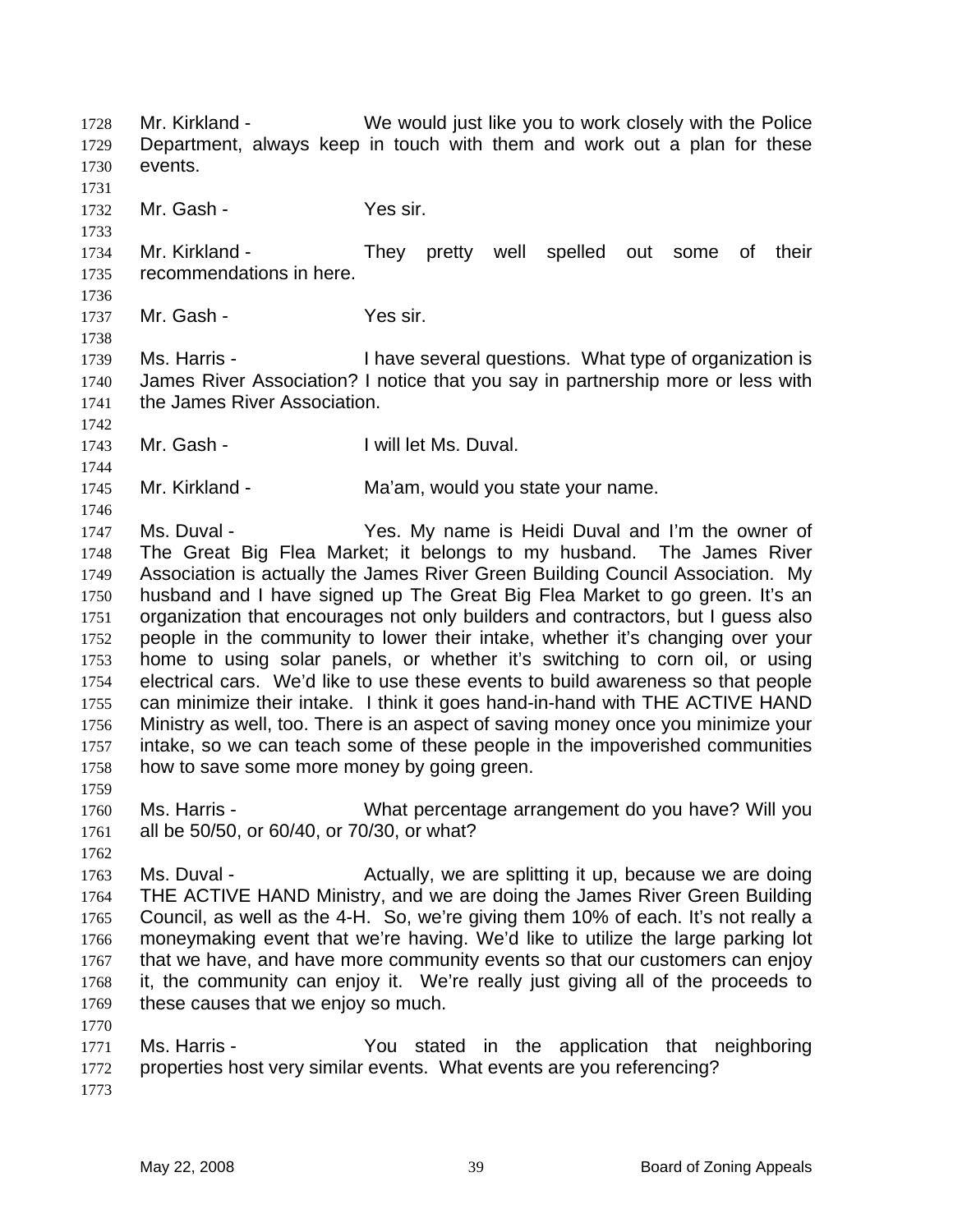1774 Mr. Gash - We were talking about the Coachman Club. 1775 1776 1777 1778 1779 1780 1781 1782 1783 1784 1785 1786 1787 1788 1789 1790 1791 1792 1793 1794 1795 1796 1797 1798 1799 1800 1801 1802 1803 1804 1805 1806 1807 1808 1809 1810 1811 1812 1813 1814 1815 1816 1817 1818 1819 Ms. Duval - **It's actually the Sportsman's Bar.** Annually I know they do—It's an actual motorcycle bar, so annually they do—what do they call it? They do runs. They often do concerts on the inside, and on the outside, they have music, and vending, and things of that nature. We're on Williamsburg Road, too, and the races are there. Right down Laburnum, all down Williamsburg, they do a lot of events that have outdoor vending. I think it was a church that did it on Williamsburg Road right next to a Napa Auto Parts store. They actually have a fundraiser for a church that actually sells used merchandise out there. There are always a lot of things on Williamsburg Road going on. Mr. Gash - The difference that we see here is that we're doing ours free for the community awareness and empowerment, while they're doing theirs to make money. If you all would allow us to give back to the community, we would appreciate it. Ms. Harris - But you said you're holding a fundraising event. Mr. Gash - It's fund-raising, but we're not-for-profit. Ms. Harris - Ckay. So, they do theirs for profit. Mr. Gash - They do theirs for a profit. Ms. Harris - Okay. Mr. Blankinship, do you know if the Sportsman's Bar or Napa gets a conditional use permit for their events? Mr. Blankinship - No ma'am, not to my knowledge. Ms. Harris - Okay. Reverend Gash, will alcohol be on the premises? Mr. Gash - We are not a church. We do not condone consumption of alcohol, but we do not forbid it. At our events, we will not sell or promote the sale of alcohol. Ms. Harris - Will trailers be on the site? Will you use trailers? Mr. Gash - We were going to use popup tents and stuff like that. No trailers. Ms. Harris - No port-o-johns? Mr. Gash - Well, we might have to supply some port-o-johns, but we do have the sewer facility inside the flea market. In fact, we have like four.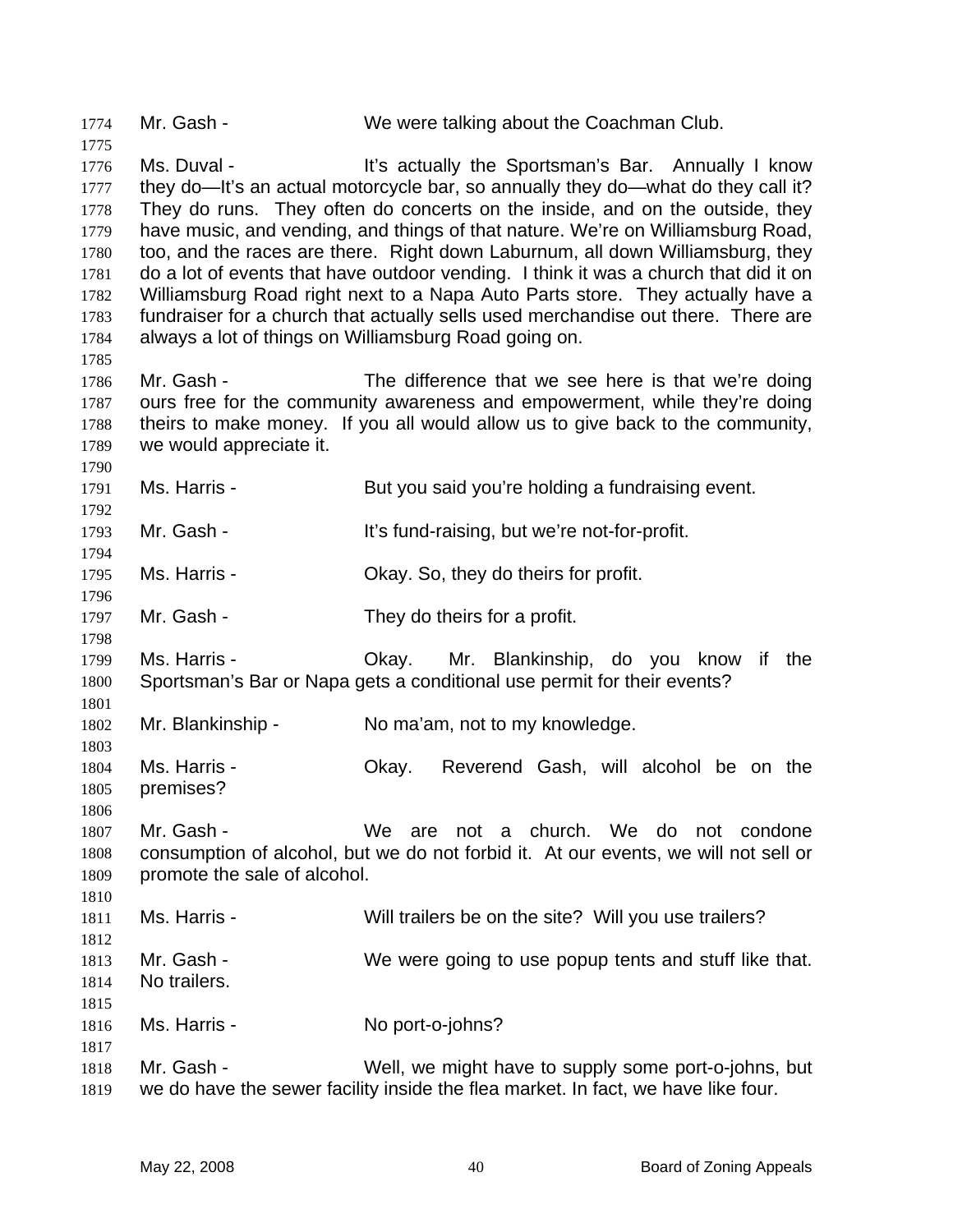Ms. Harris - So, you do have a layout of how you're going to-Mr. Gash - We have a layout, yes ma'am. Ms. Harris - We saw that you're going to have two security personnel on site. Will you have security lighting or is it already pretty well lit? Mr. Gash - Already. By the time we're finished, the large light will just be getting ready to go on. Ms. Harris - Those are my questions. Mr. Gash - Thank you, ma'am. Mr. Wright - I have one question. I notice you're going to have live music. Is that inside or would that be outside? Mr. Gash - That would outside also. That was another concern. I talked to Lawyer Kazzie. Lawyer Kazzie said that as long as we weren't charging any kind of fees or anything, he didn't see any problem with it. Mr. Wright - The Text is a lim not worried about the fees, but the noise. I wonder how that would impact on—I think there is an apartment building nearby. Mr. Gash - Yes sir. There are houses in the community; however, what we're looking at is the time element from 11:00 a.m. to the time we close at 5:30 p.m., shut down at 6:00 p.m. The noise will be basically what's around there in the area anyway, so. Mr. Wright - No night activity here. Mr. Gash - No night activity, no sir. No. They close at 7:00 p.m. at The Great Big Flea Market, so we would have to be out of there before that time. Mr. Blankinship - If it's jazz or gospel, it's for their own good anyway. Mr. Gash - We hope so. Ms. Harris - **Doesn't the Police Department have a requirement of** like so many decibels? Mr. Blankinship - Not during the day. Only after 11 p.m. Ms. Harris - Chay.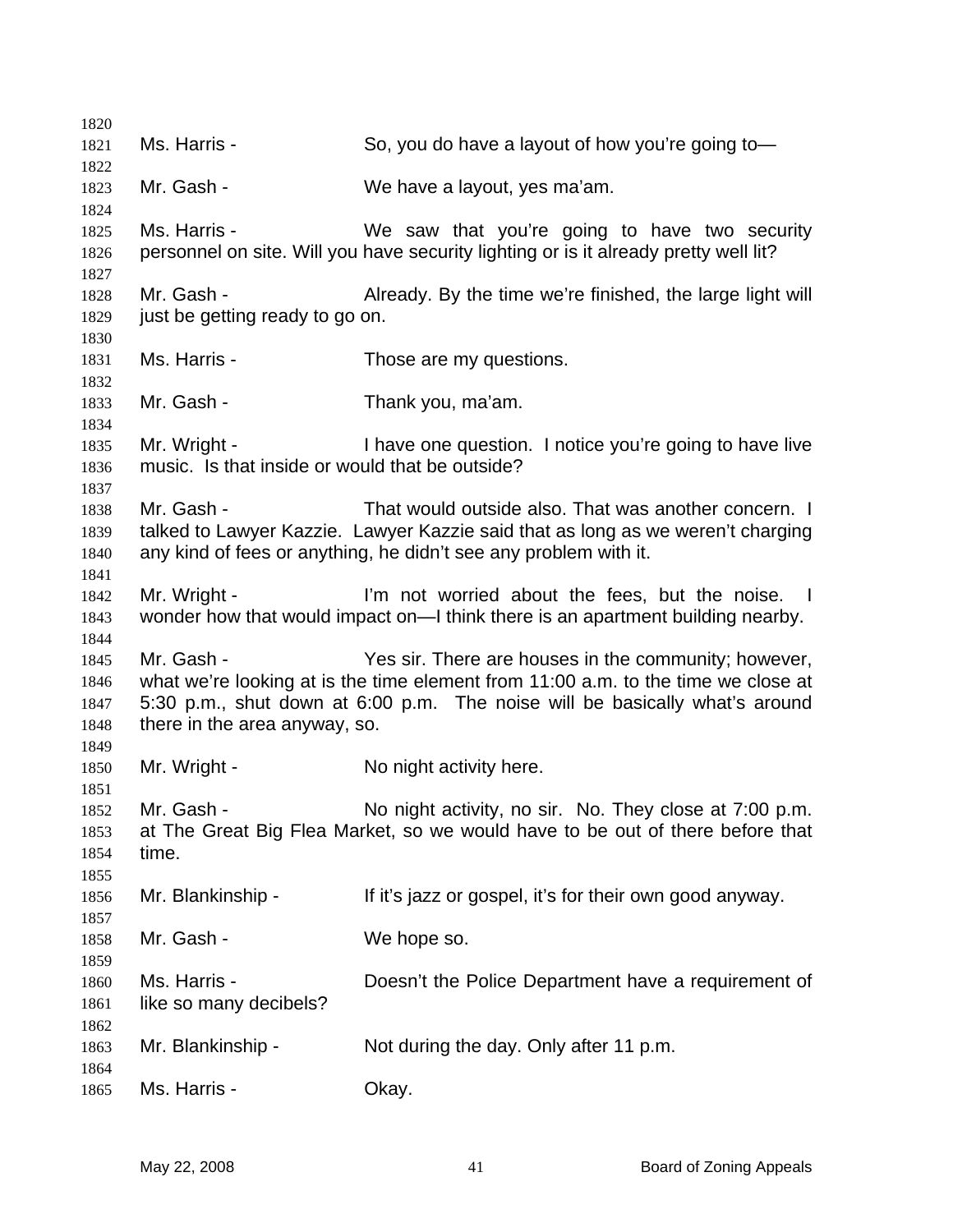| 1866         |                                            |                                                                                                                                                                       |
|--------------|--------------------------------------------|-----------------------------------------------------------------------------------------------------------------------------------------------------------------------|
| 1867         | Ms. Duval -                                | We're not going to blare.                                                                                                                                             |
| 1868         |                                            |                                                                                                                                                                       |
| 1869         | Ms. Harris -                               | You're not going to blast them out.                                                                                                                                   |
| 1870         |                                            |                                                                                                                                                                       |
| 1871         | Mr. Gash -                                 | Not like some of the cars that travel along there.                                                                                                                    |
| 1872         |                                            |                                                                                                                                                                       |
| 1873         | Ms. Duval -                                | We make it a point to actually send invitations to                                                                                                                    |
| 1874<br>1875 |                                            | everyone within the community. We actually sent invitations to them as well to let<br>them know about the hearing. And we also call each of the rental properties and |
| 1876         |                                            | owners of the buildings around. We do it for them, so we want to make sure that                                                                                       |
| 1877         | they come and can appreciate what we do.   |                                                                                                                                                                       |
| 1878         |                                            |                                                                                                                                                                       |
| 1879         | Mr. Gash -                                 | Yes.                                                                                                                                                                  |
| 1880         |                                            |                                                                                                                                                                       |
| 1881         | Mr. Kirkland -                             | Any other questions? Anyone else wish to speak? If                                                                                                                    |
| 1882         |                                            | not, that concludes the case. Thank you, sir and ma'am.                                                                                                               |
| 1883         |                                            |                                                                                                                                                                       |
| 1884         | Mr. Gash -                                 | Thank you.                                                                                                                                                            |
| 1885         |                                            |                                                                                                                                                                       |
| 1886         | Ms. Duval -                                | Thank you.                                                                                                                                                            |
| 1887<br>1888 | <b>DECISION</b>                            |                                                                                                                                                                       |
| 1889         |                                            |                                                                                                                                                                       |
| 1890         | Mr. Nunnally -                             | I move we approve it.                                                                                                                                                 |
| 1891         |                                            |                                                                                                                                                                       |
| 1892         | Mr. Wright -                               | Second.                                                                                                                                                               |
| 1893         |                                            |                                                                                                                                                                       |
| 1894         | Mr. Kirkland -                             | Motion by Mr. Nunnally, seconded by Mr. Wright.                                                                                                                       |
| 1895         |                                            |                                                                                                                                                                       |
| 1896         | Mr. Nunnally -                             | My reason is because I don't think it would be any                                                                                                                    |
| 1897         | needy. That's the reason I'm approving it. | hardship to the community, and I think it's a real good thing they're doing for the                                                                                   |
| 1898<br>1899 |                                            |                                                                                                                                                                       |
| 1900         | Mr. Kirkland -                             | Any other discussion? If not, all those in favor say                                                                                                                  |
| 1901         |                                            | aye. All those opposed say no. The ayes have it; the motion passes.                                                                                                   |
| 1902         |                                            |                                                                                                                                                                       |
| 1903         |                                            | After an advertised public hearing and on a motion by Mr. Nunnally, seconded by                                                                                       |
| 1904         |                                            | Mr. Wright, the Board approved application UP-010-08, THE ACTIVE HAND                                                                                                 |
| 1905         |                                            | Ministry's request for a conditional use permit pursuant to Section 24-116(c)(1)                                                                                      |
| 1906         |                                            | to host fundraising events at 3302 Williamsburg Road (Parcel 811-714-5996),                                                                                           |
| 1907         |                                            | zoned B-2 and B-3, Business District (Varina). The Board approved this                                                                                                |
| 1908         |                                            | conditional use permit subject to the following conditions:                                                                                                           |
| 1909         |                                            |                                                                                                                                                                       |
| 1910         |                                            | 1. [AMENDED] The following events are approved pursuant to this permit:                                                                                               |
| 1911         |                                            | a. June 21, 2008, 10:00 am to 6:00 pm: Community Go Green Day                                                                                                         |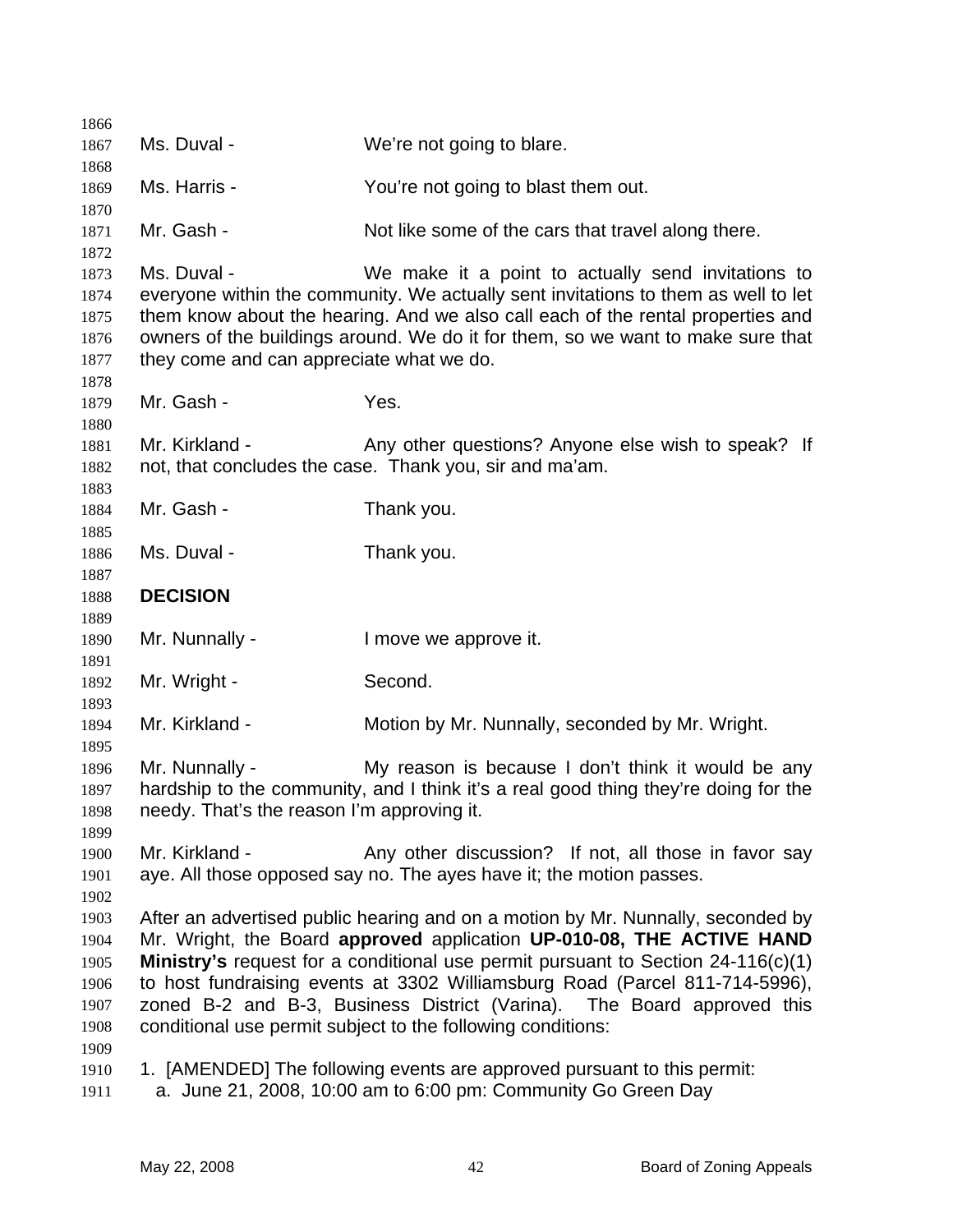1912 b. August 2, 2008, 10:00 am to 6:00 pm: Crab Festival 1913 1914 1915 1916 1917 1918 1919 1920 1921 1922 1923 1924 1925 1926 1927 1928 1929 1930 1931 1932 1933 1934 1935 1936 1937 1938 1939 1940 1941 1942 1943 1944 1945 1946 1947 1948 1949 1950 1951 1952 1953 1954 1955 1956 1957 1958 c. August 23, 2008, 11:00 am to 6:00 pm: Music Festival c. October 18, 2008, 10:00 am to 6:00 pm: Chili Festival Any other use of the property shall comply with the applicable regulations of the County Code. Any substantial changes or additions to the design or location of the improvements may require a new use permit. 2. The operator shall coordinate with the Division of Police regarding traffic control and public safety. This includes, but is not limited to, satisfying the Community Policing Unit's recommendations for Crime Prevention Through Environmental Design, set forth in a memorandum dated May 11, 2008. 3. The operator shall apply for and receive building permits as required by the Department of Building Construction and Inspections. 4. The operator shall apply for and receive all necessary approvals from the Department of Health, including temporary restaurant permits and approval of sanitary facilities. Affirmative: **Harris, Kirkland, Nunnally, Wright** 4 Negative: 0 Absent: Dwyer 1 **A-010-08 KEN BROADWATER HOMES, LLC** requests a variance from Section 24-9 to build a one-family dwelling at 11936 Old Washington Highway (Parcel 773-778-8430), zoned A-1, Agricultural District (Brookland). The public street frontage requirement is not met. The applicant has 0 feet public street frontage where the Code requires 50 feet public street frontage. The applicant requests a variance of 50 feet public street frontage. Mr. Kirkland - If you would, sir, raise your right hand, and all those who wish to speak, raise their right hand and be sworn in. Mr. Blankinship - The Raise your right hand, please. Do you swear the testimony you're about to give is the truth and nothing but the truth so help you God? Mr. Broadwater - Ido. Mr. Kirkland - All right, sir, would you state your name for the record. Mr. Broadwater - Ken Broadwater. Mr. Kirkland - What do you request from the Board of Zoning Appeals this morning?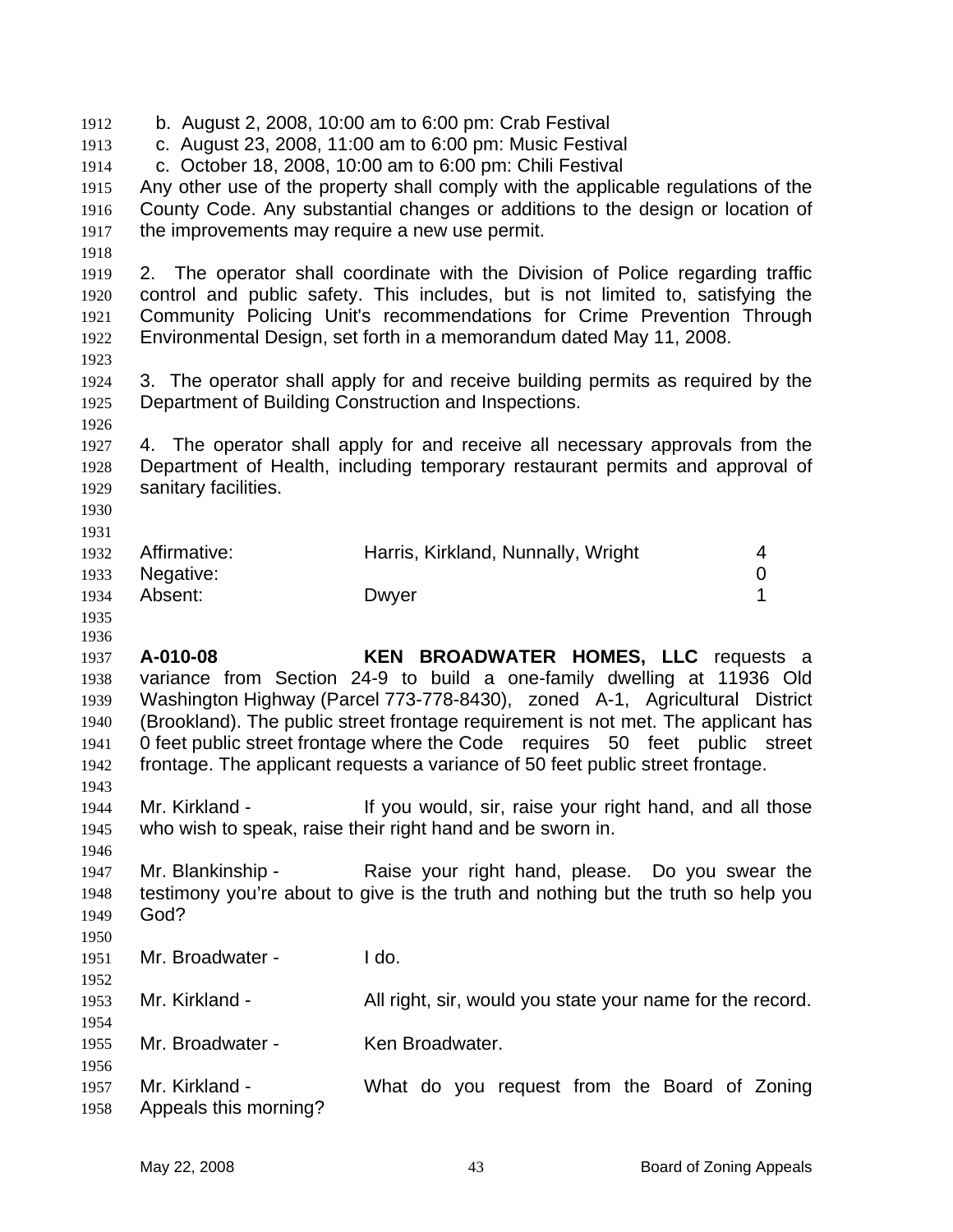1959 1960 1961 1962 1963 1964 1965 1966 1967 1968 1969 1970 1971 1972 1973 1974 1975 1976 1977 1978 1979 1980 1981 1982 1983 1984 1985 1986 1987 1988 1989 1990 1991 1992 1993 1994 1995 1996 1997 1998 1999 2000 2001 2002 2003 2004 Mr. Broadwater - We request a variance because a piece of property we bought to build a home on does not meet the 50-foot road frontage. There was a house already on the property at one time. We do have a 24-foot-wide easement to access the property as it is anyway. There was already a variance granted to an adjoining piece of property. We bought the property at a fair market value for the sole purpose of building a single-family home on that property. Mr. Kirkland - Did you know when you purchased it that you could not build a single-family home there? Mr. Broadwater - No, I was not aware that we could not build a singlefamily home. Mr. Kirkland - Without a variance. Mr. Broadwater - Correct. Mr. Kirkland - No one explained that to you. Mr. Broadwater - Correct. Mr. Kirkland - Chay. Ms. Harris - We received a letter from one of Mr. Broadwater's neighbors about deferring this case, so we decided to go ahead and hear it or? Mr. Kirkland - Deferring the case is up to the applicant and not up to the opposition. That's normally been the general rule with this Board. Mr. Blankinship - We'll hold the hearing, but whether you make a decision today is, of course, up to you. You could choose today to defer. Mr. Kirkland - We could choose to defer after we hear the information. Mr. Broadwater - We received that letter as well yesterday. It was some 30 days ago that—We purchased the property back I think it was in January or so. It was 30 days ago almost to the day that I received a phone call from Mr. Taggart, one of the owners, who had stated that they were probably going to oppose this unless we had a road maintenance agreement in place. We discussed the fact of having a road maintenance agreement in place for this other house on this easement. At that time, I had told Mr. Taggart that I was not opposed to having a road maintenance agreement, and his instruction was that he was to contact his attorney, they were going to adopt a basic road maintenance agreement, and let's start the negotiation to see what we could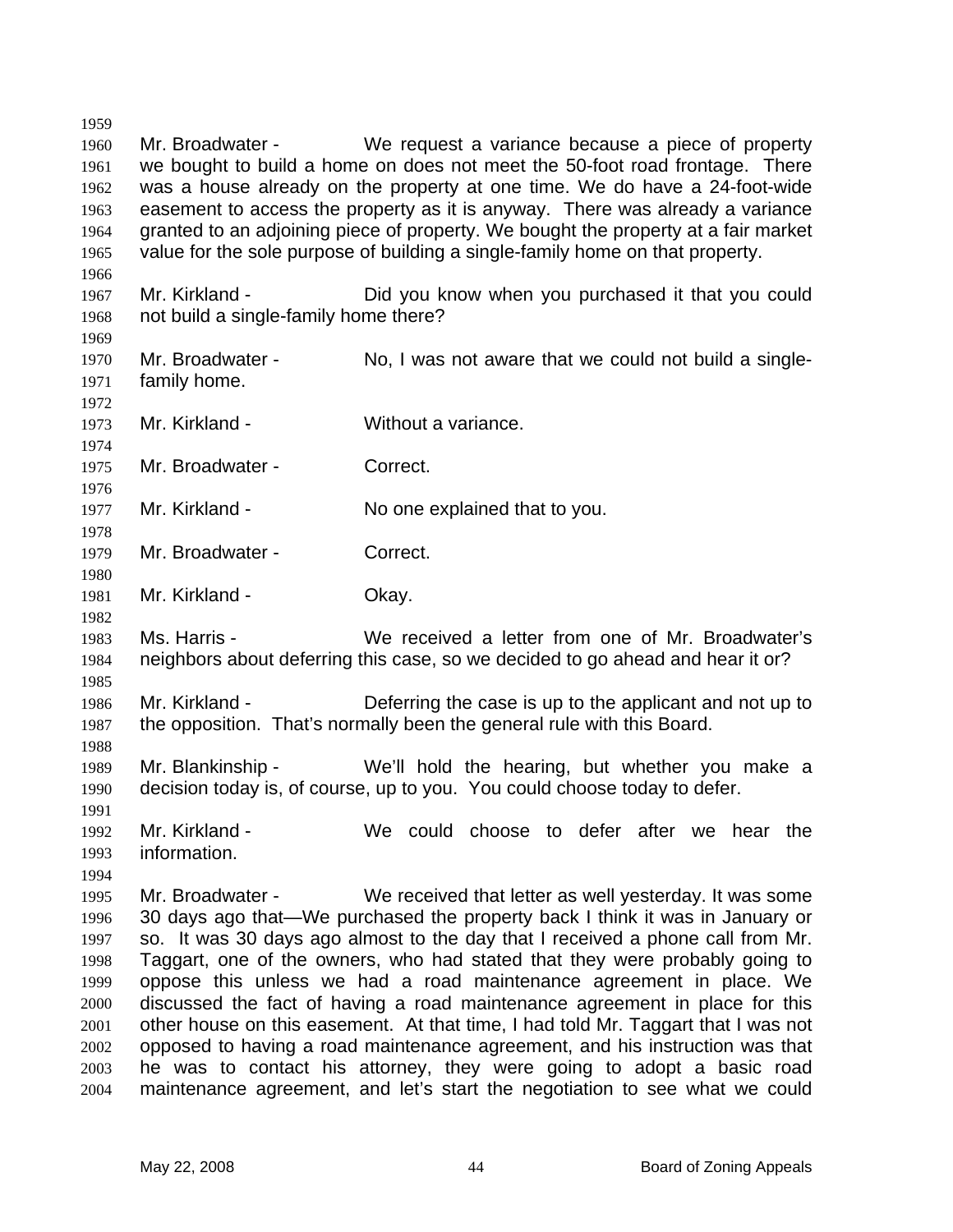come up with. We have heard nothing more from anybody out there until yesterday, which I think you guys have also received, a copy of the letter from the attorney stating that they want a 60-day extension. 2005 2006 2007

2009 2010 2011 2012 2013 2014 2015 2016 2017 2018 2019 2020 2021 2022 We've had this property now for, like I said, about six months. We have paid a premium price on it. We are at a point of hardship almost to be able to do something. We didn't buy it at substandard price in hopes that we could make this thing come together. We paid a premium building price for this. Sixty days to come up with an agreement to me is just unheard of. If I had known that they were not interested in pursuing that at that point in time, I would have had an attorney put together a road maintenance agreement. We just basically waited on them to come up with whatever it was that they expected us to do, or what they would like for us to do. As everybody is aware, like I said, we don't need the variance to even access the property. We could drive back and forth over that easement from now on. The road maintenance I think is a good thing because if there are three or four people using the roads, then I think that's something we could come up with. If they want to defer this case until we come up with it, my thoughts are that they've had the time to get the ball rolling on this.

2024 2025 2026 2027 2028 2029 To me, the hardship now is because we've been such a long time just waiting. We've had to go through this process, which was somewhat of a surprise to me because of the price we paid. I thought most of this paperwork was done, but that's beside the point. We are at the point of, like I said, a hardship because the market being where it's at, we build homes—Basically, we have a contract to build a home for a customer on this property. It's a sold home.

2031 2032 2033 Mr. Kirkland - Sir, I find it hard to believe that you bought this property and you did not know that you could not build a home on it. You had a lawyer, I assume, help you in the purchase?

2035 Mr. Broadwater - Correct.

2008

2023

2030

2034

2036

2038

2041

2043

2037 Mr. Kirkland - And he didn't know this?

2039 2040 Mr. Broadwater - We had the ingress/egress. We have a way to the property.

2042 Mr. Kirkland - But you didn't have 50 foot road frontage.

2044 2045 2046 2047 2048 2049 2050 Mr. Broadwater - The Right. Well see, I guess that was something that I was not aware of because of the existing that was on the property was torn down. Somebody had just torn the home down. Whoever was living in that home was using this road. It was never a question. I guess it wasn't something that came up. The property was subdivided, so I assumed that if the County has approved the subdivision of this lot for purposes other than agricultural use—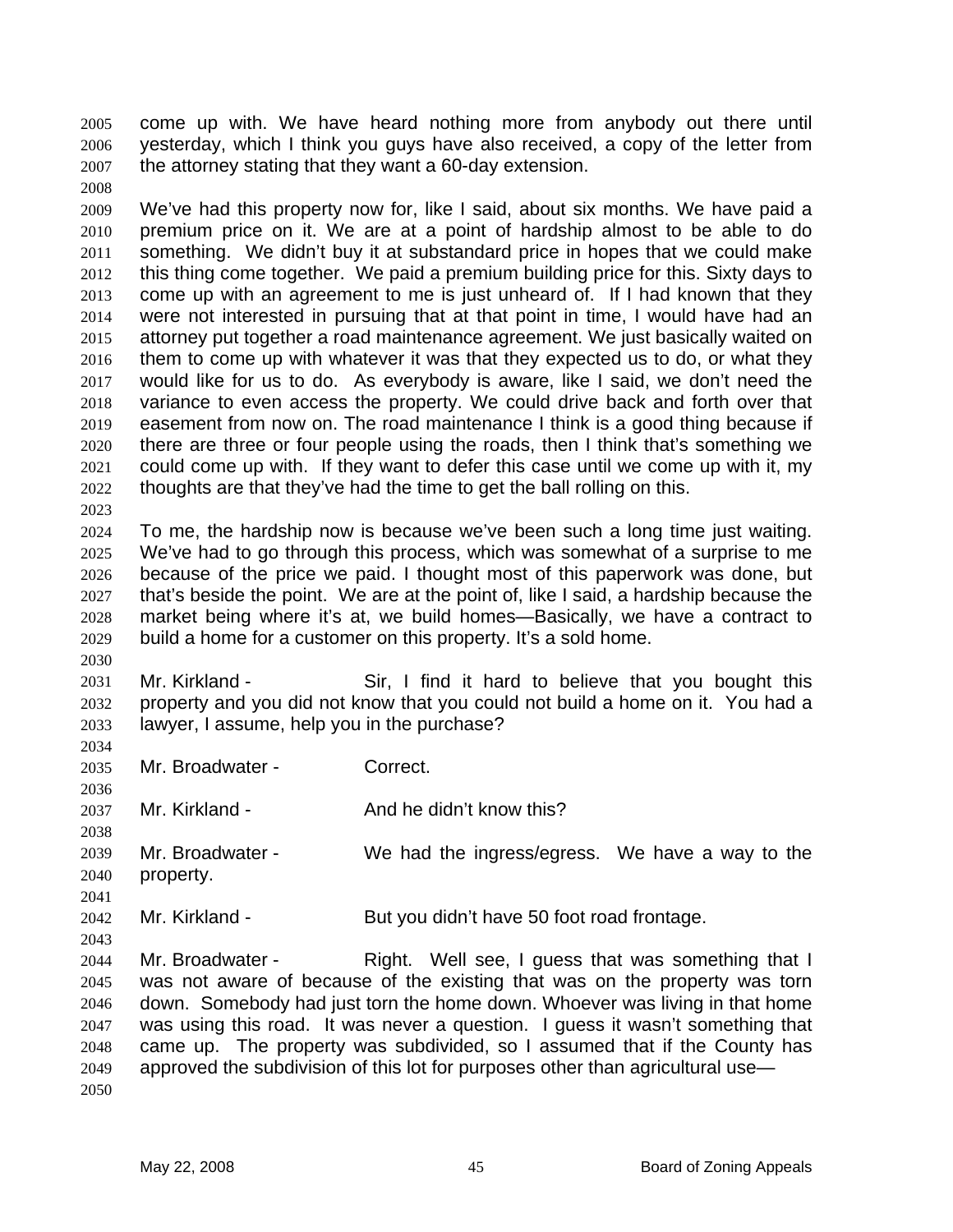Mr. Kirkland - Did you read the standard about the Cochran case that you signed? 2051 2052 2053 2054 2055 2056 2057 2058 2059 2060 2061 2062 2063 2064 2065 2066 2067 2068 2069 2070 2071 2072 2073 2074 2075 2076 2077 2078 2079 2080 2081 2082 2083 2084 2085 2086 2087 2088 2089 2090 2091 2092 2093 2094 2095 2096 Mr. Broadwater - If I signed, then I'm certain I have. Mr. Kirkland - About considering the threshold question for this variance? Did you understand that? It looks like this. Mr. Broadwater - Exactly. I think with me, this does interfere with the reasonable and beneficial use of this property. Mr. Kirkland - Ckay. Just wanted to make sure you read it. Mr. Broadwater - Ch yes, exactly. We cannot build a home. Actually, we can build the home if we were granted the variance. Our opposition is not against the building of the home, it's about a road maintenance agreement to get to the home. Mr. Kirkland - I'm not even looking into the road maintenance agreement. I'm looking at the 50-foot road frontage item. That's what our goal is right now. All right. Mr. Wright - The variance that was granted initially was before Cochran. 2003. Cochran was decided in 2004. So, at that point when the variance was granted to divide the property, that left this 2.2 acres sitting there as a non-conforming use because it had a dwelling on it at the time. Mr. Kirkland - That's correct. Then you removed the dwelling. Mr. Wright - The property was non-conforming period, but you couldn't use it for anything without a variance. Ms. Harris - The Motel was the first time you saw the conditions related to this property, just today? Mr. Broadwater - The conditions? Ms. Harris - The road maintenance agreement is mentioned in the conditions. Mr. Broadwater - The Saw these conditions. Yes, I have. That's what I said, we had talked about the road maintenance agreement before we received the conditions, the suggested conditions of this. We're still not opposed to that, except that we don't want to wait 60 days. I'm open to negotiating a road maintenance agreement. I would like to be able to, though, get our variance and start building as soon as possible. Before we sell this home, I have no problem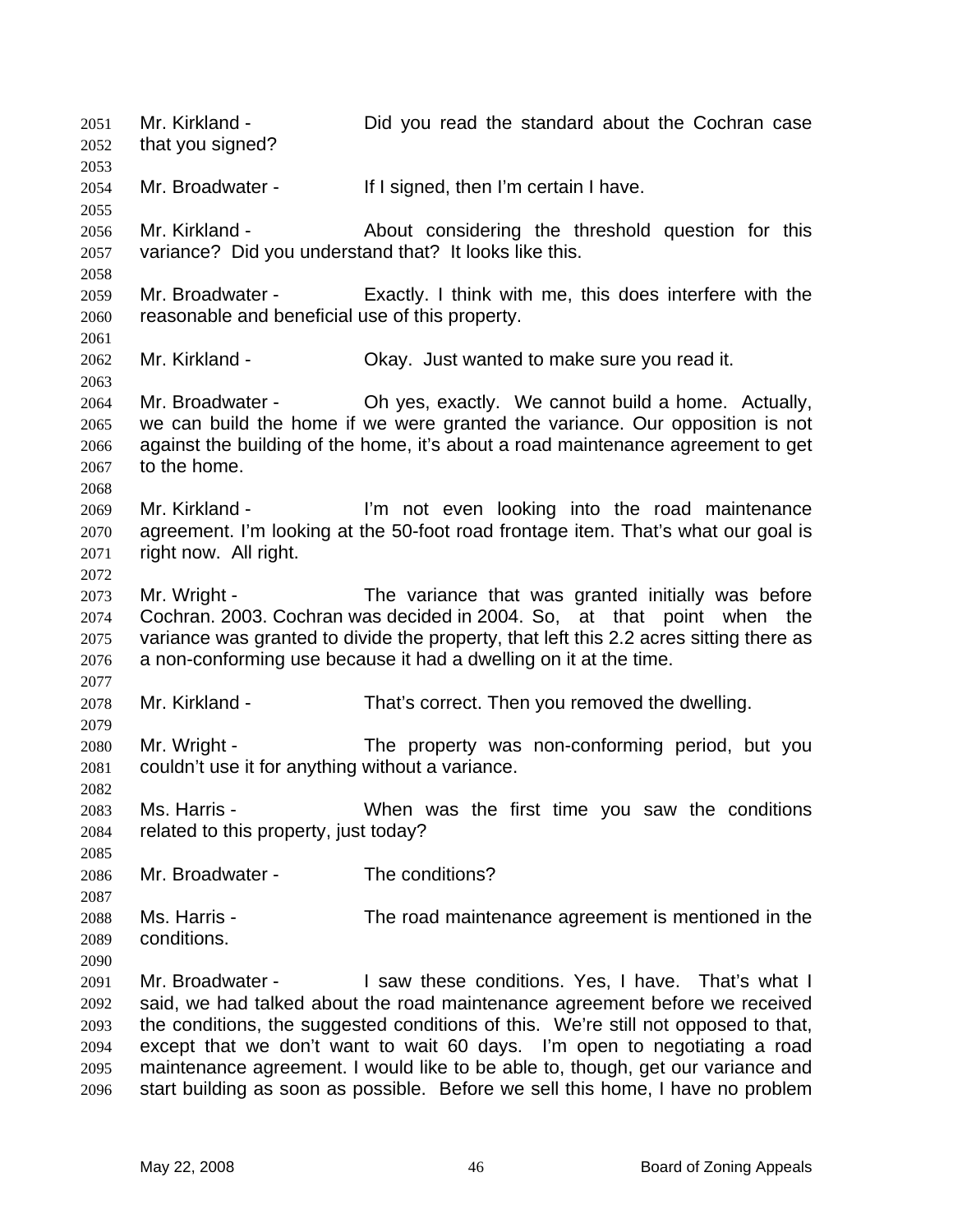it's not as though I'm planning to live there. We do have a contract to build this home. It's a substantial house. 2098 2099 2100 2101 2102 2103 2104 2105 2106 2107 2108 2109 2110 Mr. Kirkland - Any other questions by Board members? I quess we have some opposition. You'll have time to rebut after we hear from them. Mr. Broadwater - Thank you. Mr. Kirkland - You've been sworn in, so if you'll state your name for the record. Mr. Mizell - **My name is John G. Mizell, Jr. I'm an attorney with** the law firm of Spinella Ownings & Shaia. I appear today representing Mr. and

complying with this suggestion #4. Again, I'm not building a home for myself, so

2111 2112 Mrs. Taggart, and Mr. and Mrs. Warner who are neighbors and owners of the road in question that provides access to the subject site.

2114 2115 Mr. Wright - Where do they live in comparison to where this property is? Can you point that out for us?

2117 2118 Mr. Mizell - **Mr. Taggart is right here, and then Mr. Warner is over** to the right. Right there.

2120 Mr. Wright - This road would go right by his house.

2122 2123 2124 2125 2126 2127 2128 2129 2130 Mr. Mizell - Yes. One's on the left, and one's on the right. Let me add that Mr. James Warner is here and is available to give some historical background. He's lived there for many, many years. The other client of mine, Mr. Taggart, is in upper state New York trying to take care of some emergency for his mother that needs to be in a nursing home. I have talked with Mr. Taggart once yesterday since things have transpired over the last weekend. I guess that's part of the disadvantage. I think Mr. Taggart has been kind of the lead person. Mr Warner is here; they work together. I'll answer more questions that you would have later.

2131

2097

2113

2116

2119

2121

2132 2133 2134 2135 2136 2137 My argument is kind of two-fold. One is that we would oppose the granting of the variance for the various reasons as outlined in the staff report. I'll come back to that and mark through that in more detail. Alternatively, if the Board does see fit to grant the variance, then we would certainly ask that you put a condition on it, as suggested by the staff in item #4. That condition is acceptable to my clients, Mr. Taggart and Mr. Warner.

2138

2139 2140 2141 2142 As for the overview of the property and the legal analysis, as you can see from the staff report, the property was originally owned by the Keeton's, a 3.8-acre parcel as it existed in the early 2000's. The previous variance was granted, I believe there was a letter dated March 31, 2003. One of the conditions, #3, read,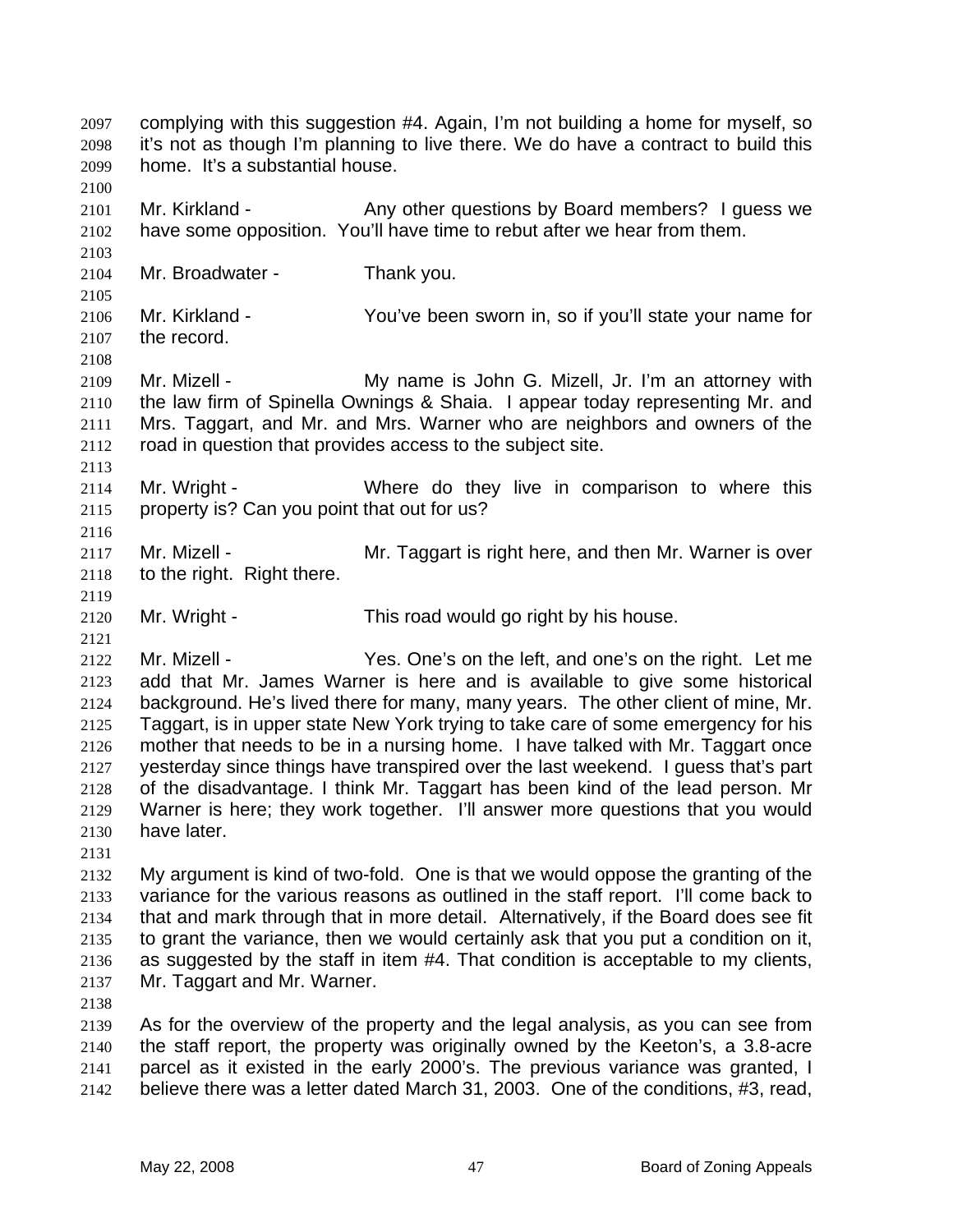"At the time of building permit application, the owner shall demonstrate that the parcel created by this division has been conveyed to members of the immediate family, and the subdivision ordinance has not been circumvented." I think all of the indication is that the variance request at that time in 2003 was a family hardship. All the history was that mother and father I think lived on the, let's see, northern part, the subject parcel for this case now. They wanted a son to be able to build a house just to the south on a 1.7-acre parcel, and basically come back home and take care of the parents. Then somewhere along the way, they did divide it. That house was built to the south, and then later something changed drastically and the Keeton's conveyed 2.2 acres—the subject parcel that's in question for this case—first to Haley Builders, I think around 2004. Soon thereafter, the original dwelling on this site was taken down. 2143 2144 2145 2146 2147 2148 2149 2150 2151 2152 2153 2154 2155 2156 2157 2158 2159 2160 2161 2162 2163 2164 2165 2166 2167 2168 2169 2170 2171 2172 2173 2174 2175 2176 2177 2178 2179 2180 2181 2182 2183 2184 2185 2186 2187 Mr. Wright - Mr. Mizell, let me ask you something. Mr. Mizell - Yes sir. Mr. Wright - The Is it your position, then, that if members of family had build on this 2.2 acres, that would be satisfactory? Mr. Mizell - Well, it would at least be consistent with what was the whole basis for the request back in 2003. Mr. Wright - That may have been the intent then. Mr. Blankinship, isn't there a condition that on a family subdivision, you can sell it after five years? Mr. Blankinship - That's what we do now, yes sir. In 2003, we had not started using that as a standard condition yet, but we do now. We did give that some thought. Even if we had put that condition on, they would have complied with it as of March  $31<sup>st</sup>$  of this year. Mr. Wright - They would have complied. It's valid then. Mr. Blankinship - I believe the family issue has been put to rest, yes sir. From staff's point of view. Mr. Mizell - They actually conveyed it in 2004, I think. Mr. Blankinship - Right. The property for which the 2003 variance was granted was conveyed to a member of the family. The residue of that property, which is the subject of today's hearing, was then sold to a builder. They complied with the letter of the condition. It's questionable whether they really complied with the spirit. I think after five years, our position would be that even if both parcels had been kept in the family for five years, we would allow them to sell it outside today.

2188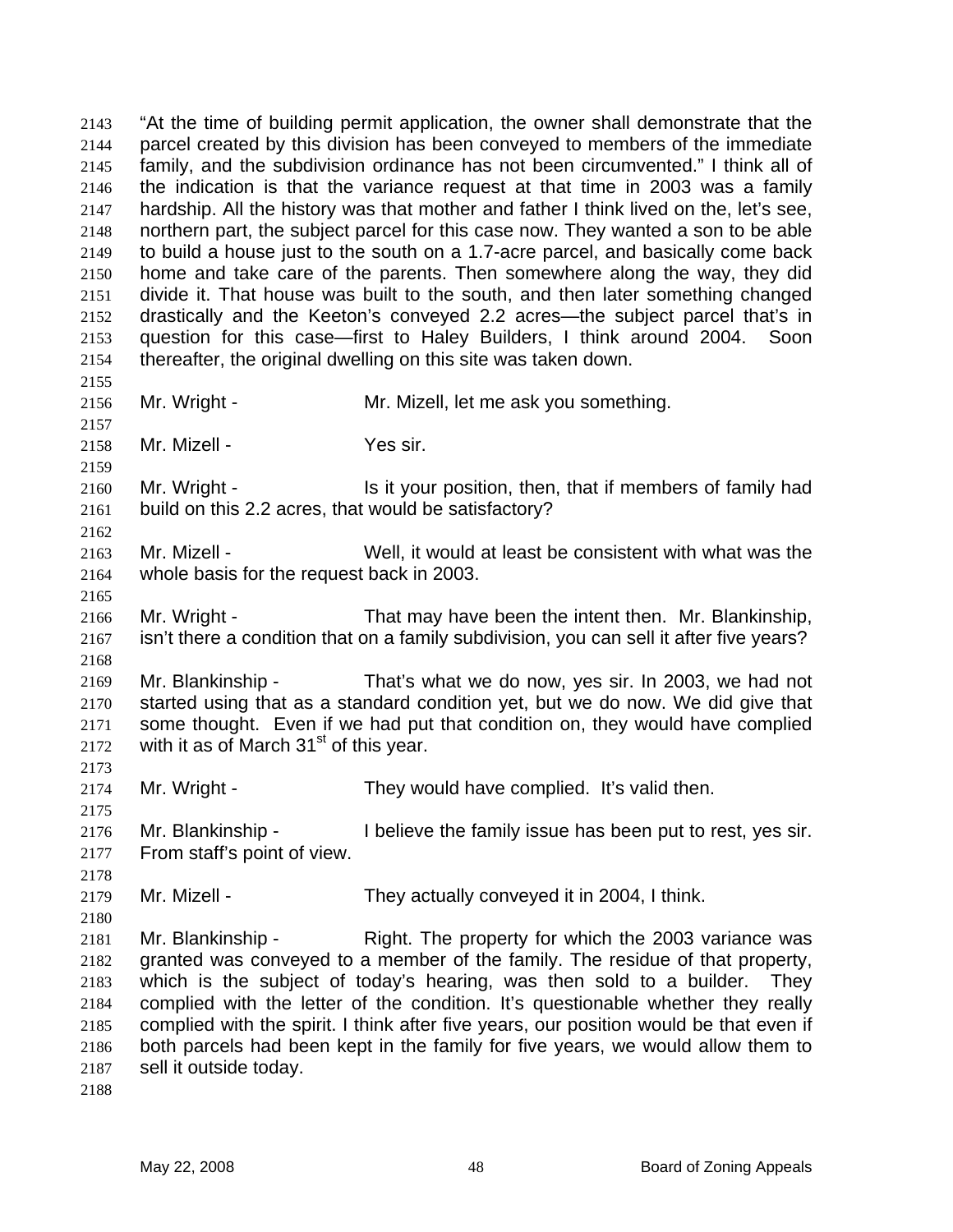2189 Mr. Wright - That's what your rule is.

2191 2192 Mr. Blankinship - It's not the ideal circumstance, but I believe the issue is moot.

2194 2195 2196 Mr. Mizell - **I** believe in 2004 it was conveyed to Haley Builders and they kept it. For whatever reason, nothing transpired. A lot of things were talked about, and then only in—

2198 Mr. Blankinship - Haley Builders tore down the house in 2005.

2200 2201 Mr. Mizell - Ckay. Just in January of this year, it was sold by Haley Builders to Mr. Broadwater.

2203 2204 2205 2206 2207 2208 2209 It would be our contention that using the analysis of the Cochran case, you really go back to the whole property, the 3.8 acres about, "all reasonable, beneficial uses of the property taken as a whole," would be interfered with. In fact, part of it has been used already. If you got past that analysis and still had to meet the three tests, especially exception #1, there are not exceptional conditions of size, shape, or topography that would justify a variance. There is just nothing unusual about this property at all.

2210

2190

2193

2197

2199

2202

2211 2212 2213 2214 2215 2216 2217 2218 2219 2220 2221 2222 2223 In general, I can't imagine how Mr. Broadwater would have purchased the property without somehow knowing or being advised that you can't meet the County code requirement for the 50-foot public frontage. To do that, he did that at his own risk. There has been some monitoring of this, and I think certainly Mr. Warner indicates that he's been the point person between the Taggart's and the Warner's and the County. I think for several months, he's been in regular touch with Mr. Blankinship, and understood that there was a building permit application, but was waiting to see if and when the variance application would actually be filed. When these two gentlemen came to our office in the latter part of December or in December of 2007, they suspected that something was going to happen, but they didn't know by whom or when. In fact, when they came to us, we were hearing Haley Builders as the owner. I didn't know until about a month ago that it had been conveyed by Haley Builders to Mr. Broadwater.

2224

2225 2226 2227 2228 2229 2230 2231 2232 2233 2234 I think over the past month, certainly, contact has been made with our office about a general concept of a road maintenance agreement. When we met with the clients originally in December, we talked about what that would probably be. You don't know what will happen, about whether the variance might be granted if it was sought, but your interest could be protected if we try to work on a road maintenance agreement. The feeling was let's just see how things run their course. Apparently, they moved rather slowly, and then all of a sudden about a month ago, they find out the variance application has finally been filed. I know Mr. Broadwater would say, well, why didn't we get it done in a month. Well, you can say there's a concept of a road maintenance agreement, but until you have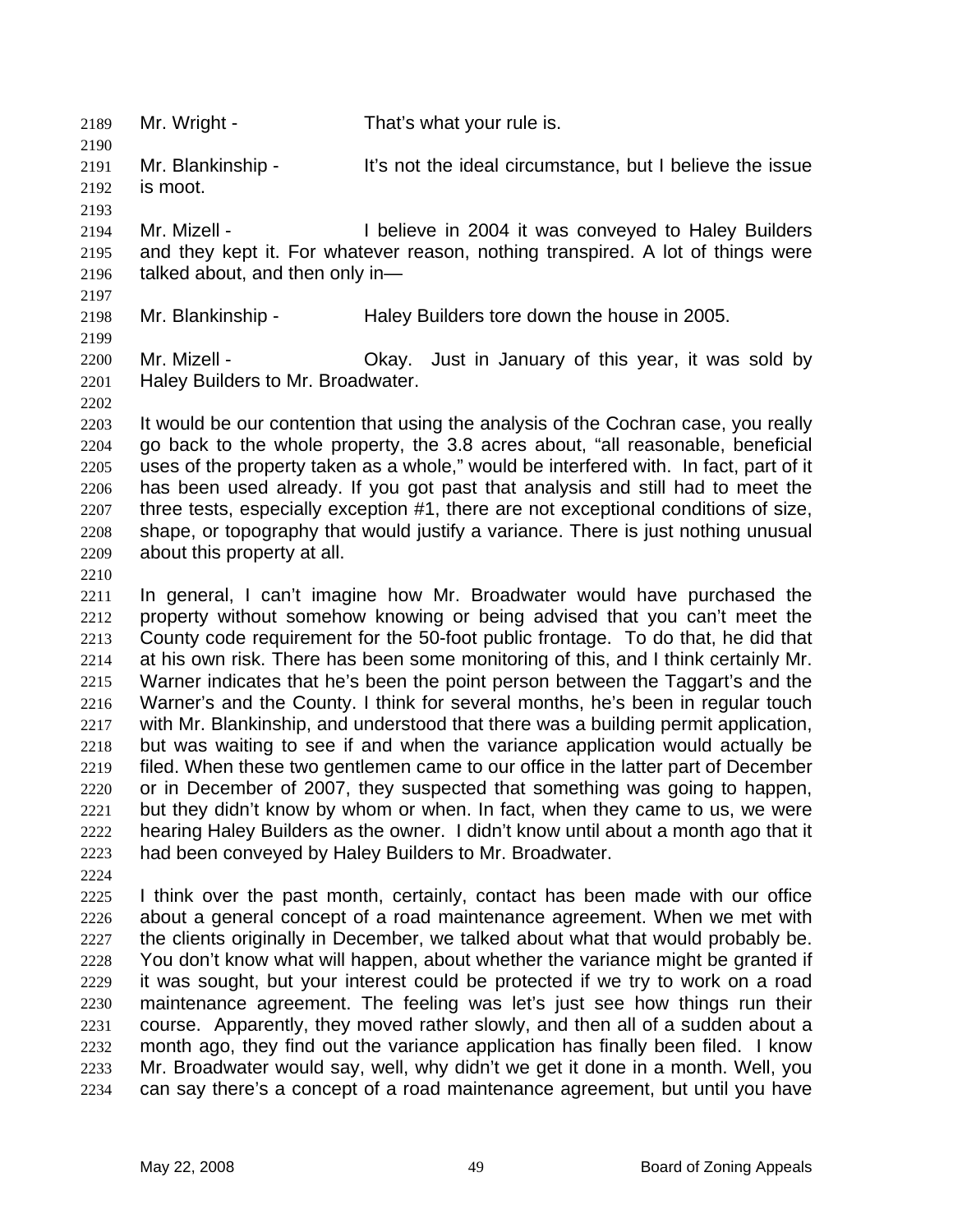people to sit down and tell you what the components of that are, you can't very well draft it. I think that's the problem that we've had. I think we're certainly willing to come to the bargaining table and try to make a good-faith effort to get that complied with. Hence, my request to give us—I ask for 60 days; certainly 30 is probably acceptable. 2235 2236 2237 2238 2239

2240

2241 2242 2243 2244 2245 2246 2247 2248 2249 2250 2251 2252 2253 2254 2255 2256 I have talked at some length with Mr. Broadwater today about the suggested condition #4. Again, if you saw fit to grant the variance and wanted to add these conditions. Mr. Broadwater has expressed concern about this being dragged out. I've tried to indicate to him that I felt this was a pretty evenhanded condition that the staff has proposed, that it talks about wanting to have the road maintenance agreement recorded in conjunction with the building permit application. But it doesn't stop there. It goes further to guard against an arbitrary refusal of the neighbors of coming to the bargaining table and negotiating in good faith. To me, it's a very well-balanced one, and it's one that we could live with. On the other hand, Mr. Broadwater has indicated to me that he will not accept the language as it's proposed by the staff. I even went one step further and if he wanted to amend that language in the last sentence to the effect that the condition may be modified by the Director of Planning if after 30 days the applicant made a good-faith effort to establish a road maintenance agreement and owners of the adjoining property refuse. So, you could tie it down even tighter than that to show good faith will be done.

2257

2265

2258 2259 2260 2261 2262 2263 2264 In summary, that is the position of the Taggart's and Warner's. They would say because of this position we're not getting an agreement, to either go along with that condition, or give us another 30 days in general just to defer the decision, certainly you have the right, I guess, to do that. But not hearing that, then we'd ask that you oppose the granting of the variance. Alternatively, if you will, please at least put that condition in to give us a chance to protect the interest of the clients.

2266 2267 2268 2269 2270 2271 2272 2273 2274 2275 Mr. Wright - Mr. Mizell, it looks to me that condition takes care of it. It provides that legal access has to be obtained and a road maintenance agreement recorded. Then it goes a little further to give the applicant some leeway if, in the judgment of the Planning Director, the neighboring property owners are not following through in the manner they should, or they're being obstinate, then you could do something else. I think basically, if the maintenance agreement is not entered into, they would not be able to go forward and get a permit. I don't see how the delay would help any in that regard. They either get the maintenance agreement or they don't, one way or the other. Seems like to me it's provided for, but I don't know.

2276

2277 2278 2279 2280 Mr. Mizell - Let's assume Mr. and Mrs. Taggart, and Mr. and Mrs. Warner are satisfied with that condition, and we think that would be a fair way to address it. Any other questions, or do you have any questions of Mr. Warner about any of the historical aspects?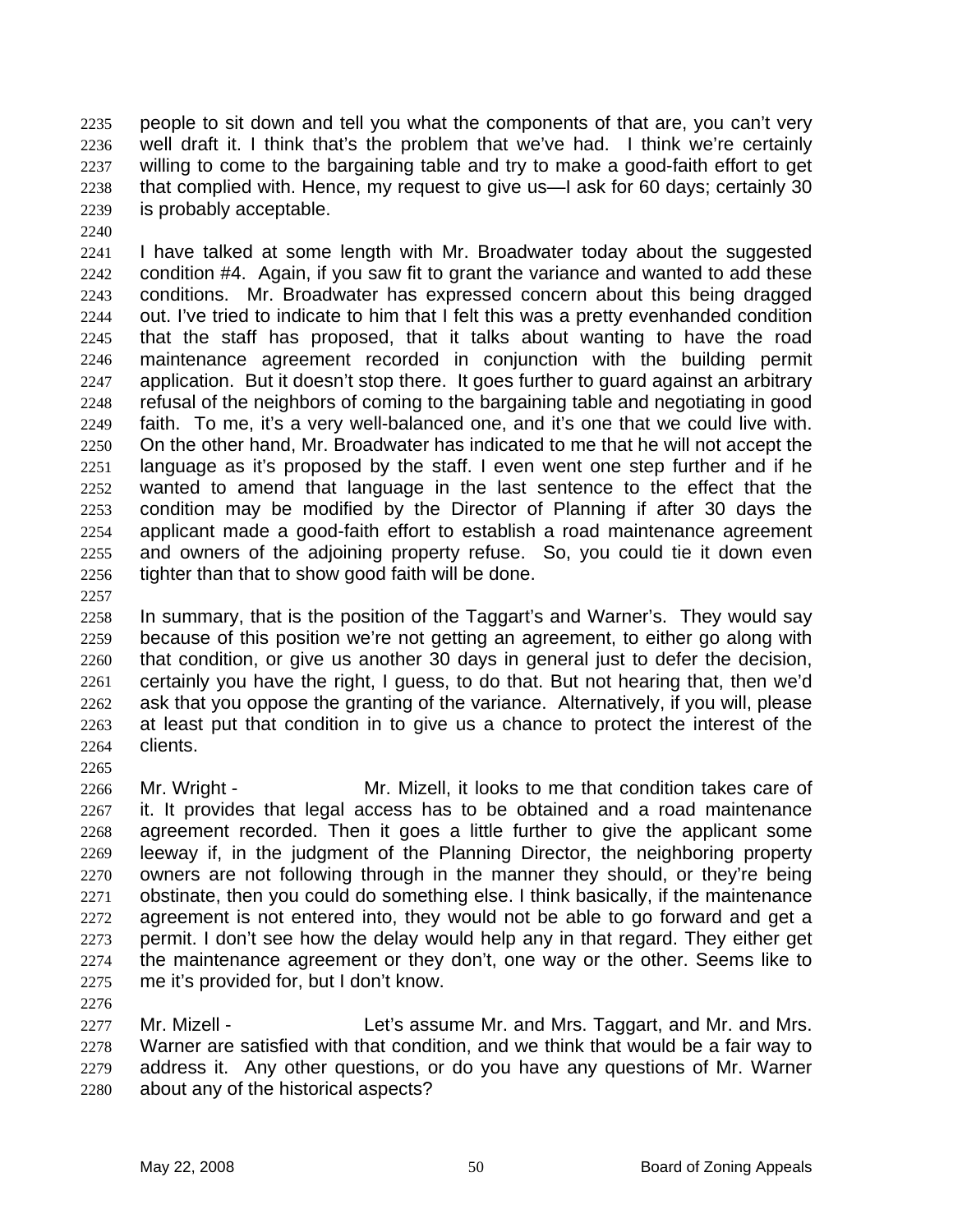2281 2282 2283 Mr. Kirkland - **Mr. Warner, you're welcome to speak.** 

2284 2285 Mr. Wright - The can speak.

2286

2287

Mr. Kirkland - If you would, state your name for the record.

2288 2289 2290 2291 2292 2293 2294 2295 2296 2297 2298 2299 2300 2301 2302 2303 2304 2305 2306 2307 2308 Mr. Warner **Starte H. Warner.** John and I, and even the gentleman in the back, he knows how much I bird-dogged this thing. I met with him back when it was—It's been a big fiasco out there. They've torn our road up. They've run over our signs. We had to put speed bumps in. Then we heard that Haley sold the place. So, we started bird-dogging it again to see what had happened, and we found out that the property was sold, found it was to a builder. So, we kind of agreed that, well, after we spoke with John and I think Tom Eubank, that if we could get a good road maintenance agreement to help take care of the road, which we paved, that maybe if we could get a good road maintenance agreement, we wouldn't oppose this variance. I can't believe a builder would pay \$100,000 for a piece of property and knows he has to get a variance to build on, but that's not my problem. We started and we've been going. They told me that we couldn't do anything until it reached the Planning Commission for the variance. And, of course, that was the last place. I even went to the Building Permit. Had to fill out a form for some kind of privacy act to get me to see if a building permit had been filled. No, it hadn't. I came back again, and it had been filed. So, I go around and I talk to the gentleman in the back—I can't remember his name. He said they hadn't received anything yet. He said, "I'll tell you what I'll do." I said, "Keep coming back." And he said, "I'll call you." He finally called. It's been a fiasco for us just to keep up with, to see what's going on.

2309

2310 2311 2312 2313 2314 Mr. Blankinship, remember back when they subdivided this property, we were against it, but nobody told us. I own the road. I own one section, and John owns half. The County made us take ownership of this road; we didn't ask for it. The Planning Commission. I have the letter right here, when they built Thomas Mill, they turned the road over to us. I own part of it. Taggart.

2315

2316 2317 2318 2319 I can't believe the County would let somebody subdivide a piece of property and not notify us. The only way I found out about Haley ending up with the property was through a friend who told me that Haley was going to build two more houses. I said, "Haley doesn't own any property." "Oh, yes he did."

2320

2321 2322 2323 2324 2325 2326 The Keeton's ran into a problem with getting money. The boy couldn't qualify for a loan. We never contested the Keeton's building a home, because if anybody needed a home, the Keeton's needed a home. So finally, old slick Haley, he got the property for 22,500, and turns around and sells it for 100,000. I would have given him 22,500 for it, but nobody ever came to us and said they were going to sell the property. Here we own the road. I don't understand.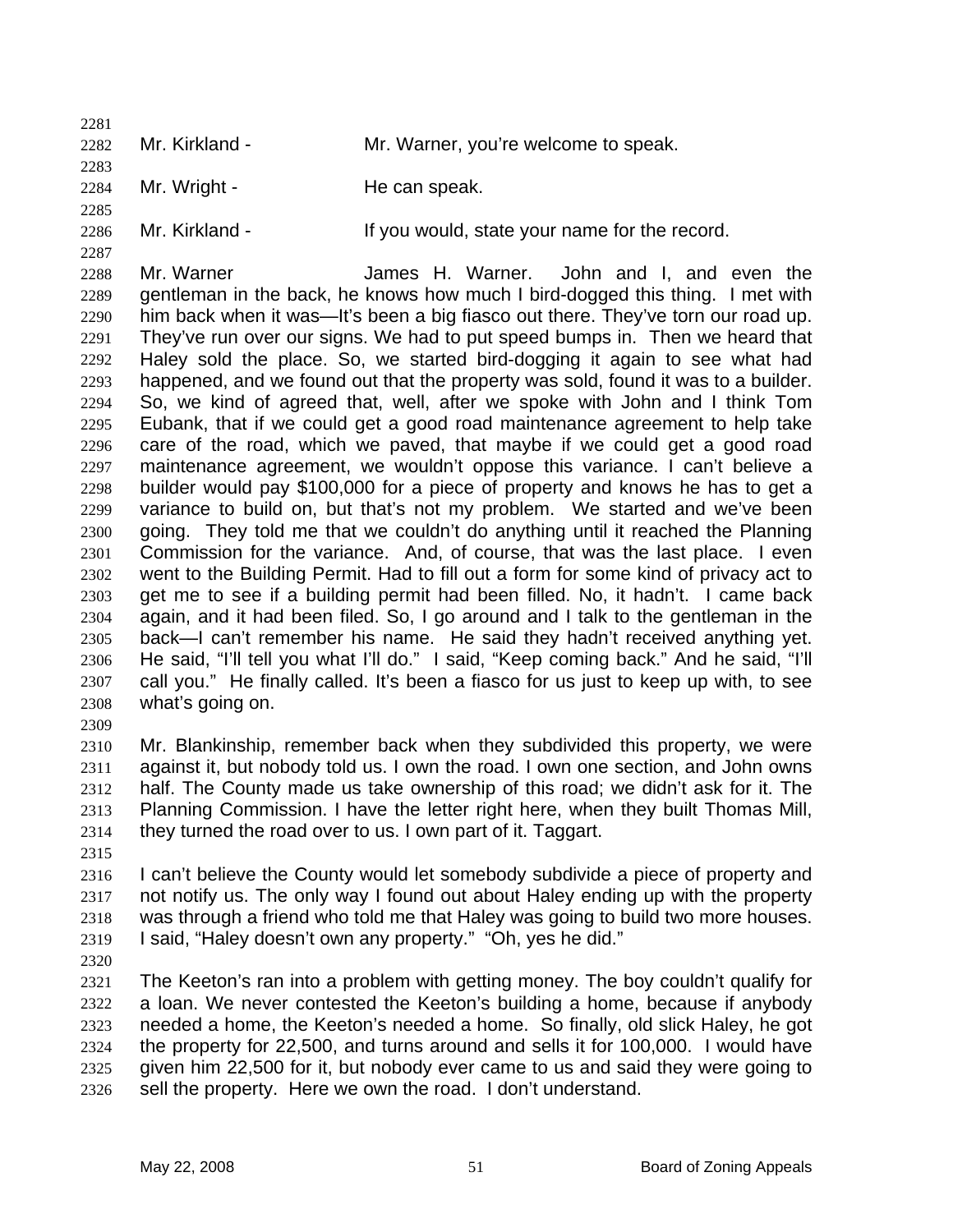2327 2328 2329 2330 2331 2332 2333 2334 2335 2336 2337 2338 2339 I'm just a regular old taxpayer. If you'd see the problems we've had. Community Services helped them clean the place up. They come in there and tore up our asphalt driveway. Henrico County had to replace 50 feet of it, come up there and dig it up, pay somebody. Then we have little kids playing out there, so we had to put speed bumps in to slow them down. Now, they're torn up some of the speed bumps where the cars have gone down and dug into them. We had to pay for all of this. Now, I have to pay to come over here and try to keep—I mean, if we can't get a road maintenance agreement, a decent one for us to maintain our nice road, John and I will firmly oppose any house building back there. That's the County rule. If you don't have 50 foot, you're not supposed to build. That's what I've been told.

2340 2341 2342 2343 2344 2345 2346 2347 Remember, Ben, you told me, "Well, they can sell the property and you can't, basically, do anything about it." Then they explained to me about the 50-foot road frontage. So, we couldn't actually do anything until he got a thing to his department. I know I've been over here. I was dealing with Jim Lehmann, who retired, and then the gentleman in the back. Then Mr. Taggart's mother, who is real sick in upstate, he had to go up there and try to get her in a nursing home. Basically, if we can't get an acceptable road maintenance agreement, we strongly oppose this.

2349 2350 2351 2352 2353 2354 2355 2356 2357 2358 2359 2360 2361 2362 2363 2364 2365 2366 2367 Mr. Wright - The Mr. Warner, how many people use that road for access? Mr. Warner - The first part of it up, me and the Taggart's. Mr. Wright - You live on the right going up that road? Mr. Warner - The Yes. Going up there, the first house on the right, yes sir. Mr. Wright - That's not a very long way for you. That's your part, isn't it. Mr. Warner - Right. But we've paved it on back to about where you see that garage. We fixed it. The road was all to pieces when we bought it, and we went in there and paid a lot of money and had it worked up. Another bad thing about it, when you go in, it's a hill. If you come in the road and somebody's coming out, it isn't wide enough to pass. You can't see anybody.

- 2368 2369 Mr. Wright - Thought it was supposed to be 24 feet.
- 2370 2371 Mr. Warner - It is, but we only paved whatever—Mr. Keeton, he didn't have any money, so we didn't ask Keeton to pay for any of the upkeep. Of

2348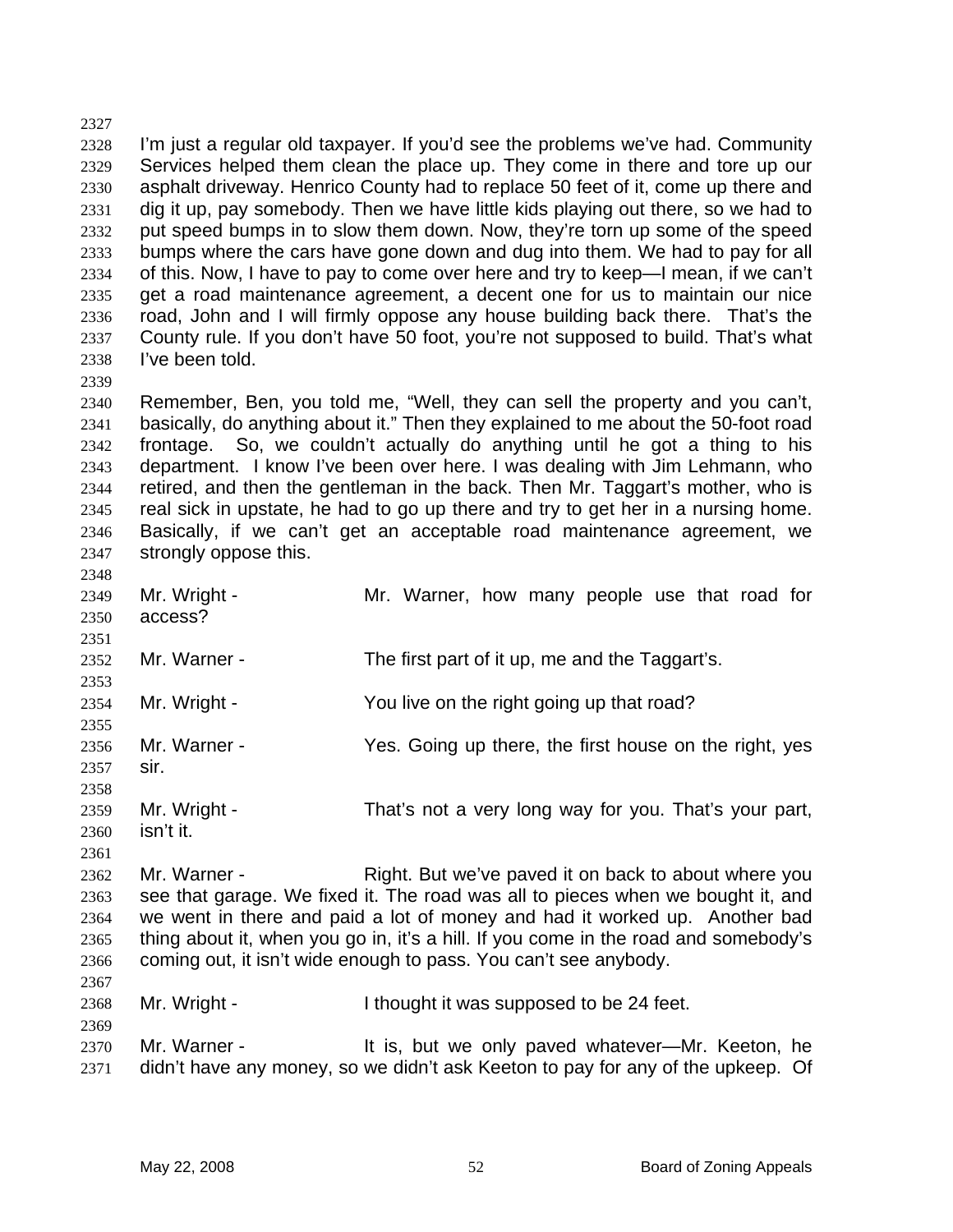course, he's passed. They're kind of on the poor side. We never involved them in any of the money. 2372 2373 2374 2375 2376 2377 2378 2379 2380 2381 2382 2383 2384 2385 2386 2387 2388 2389 2390 2391 2392 2393 2394 2395 2396 2397 2398 2399 2400 2401 2402 2403 2404 2405 2406 2407 2408 2409 2410 2411 2412 2413 2414 2415 2416 2417 Mr. Wright - Does Mr. Taggart use the road? Mr. Warner - The Yes, oh, yes. He goes up in there and then cuts in behind his house. Mr. Wright - I see. He has access to the main highway, doesn't he? Mr. Warner - Both of us have. Mr. Wright - You're on the main highway. Mr. Warner - Yes. Both of us are on the main highway, but the road went up between us. Then when they sold the property, I have the letter in here where they made us take ownership of the road. The Taggart's own to the middle; I own to the middle. Then back where it's just on my property, I own the whole road. Back where the Keeton's live, they own the road. Mr. Wright - Right now, you and Mr. Taggart, and whoever lives behind you— Mr. Warner - The Keeton's, yes. Ms. Keeton and her two sons. Mr. Kirkland - Any other questions? All right, thank you, sir. Mr. Warner - Thank you. Mr. Kirkland - All right. Mr. Broadwater, are you still here? Do you have anything to rebut? Mr. Broadwater - Yes. I guess in referring back to suggestion #4, as far as opposing this as it was written is because I should present proof with the building permit application that the legal access to the property has been obtained with the road maintenance agreement. We've already applied for the building permit. We couldn't comply with that because our application is already in. In fact, this is the last stop. Until we were notified from your office about this needing a variance, that's the first we've heard. Mr. Kirkland - Are you saying you've received your building permit application back and it didn't require you to have legal access? Mr. Broadwater - No, I didn't get the application back. We filed for the building permit.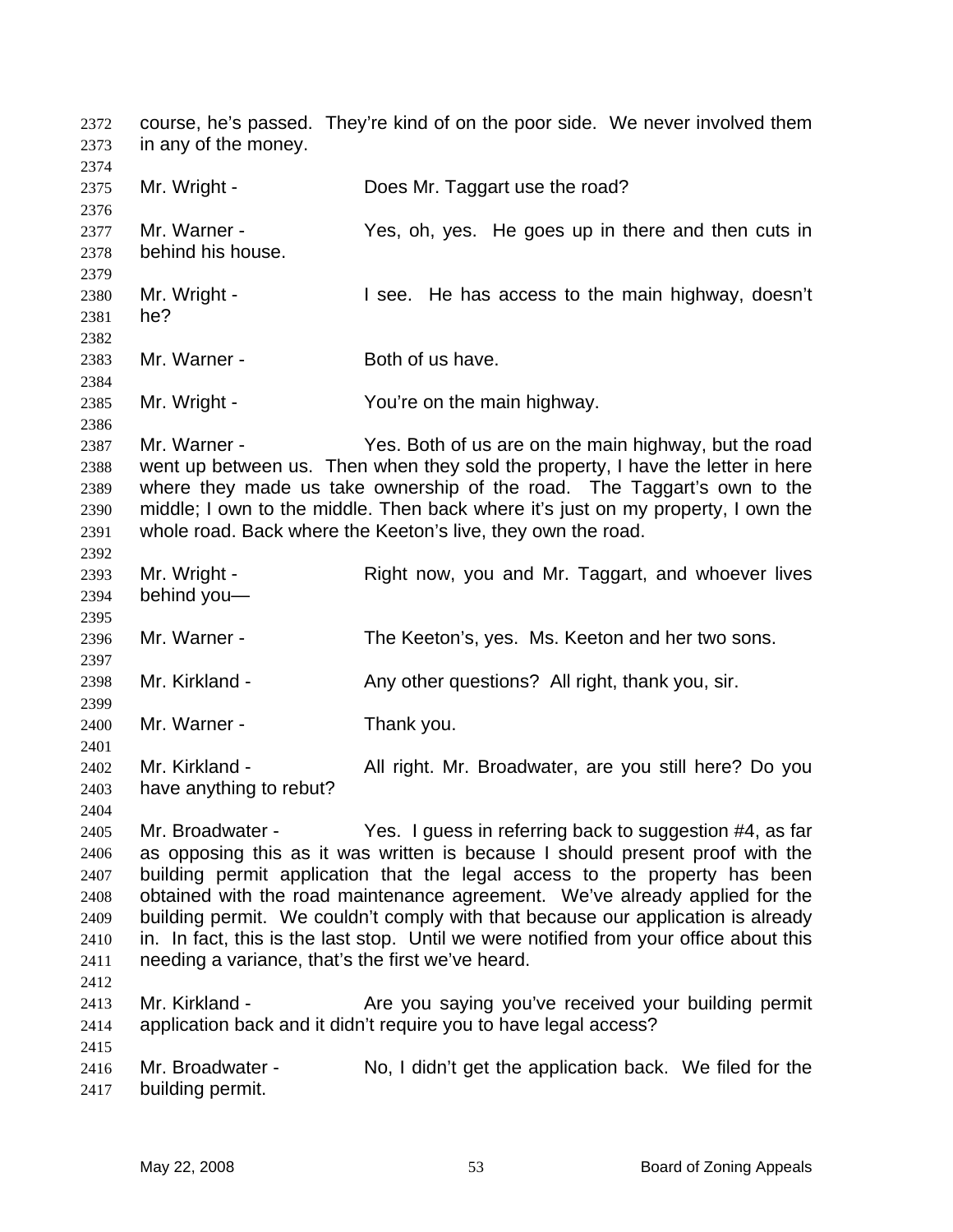2418 2419 2420 2421 2422 2423 2424 2425 2426 2427 2428 2429 2430 2431 2432 2433 2434 2435 2436 2437 2438 2439 2440 2441 2442 2443 2444 2445 2446 2447 2448 2449 2450 2451 2452 2453 2454 2455 2456 2457 2458 2459 2460 2461 2462 2463 Mr. Kirkland - Ch, you've only filed. Mr. Broadwater - Correct. The application for the building permit is already underway. It's gone through the building department. Mr. Kirkland - So #4, if we were to grant this case, they would hold it up until #4 was met. Mr. Broadwater - Exactly. So, then it falls back onto until we make a good-faith effort to establish a road maintenance agreement. What timeframe is that? Like I said, I'm not opposed to a road maintenance agreement, so where does the good faith—I mean, I'm in good faith now. Mr. Blankinship - That would be at the discretion of the Director of Planning. You'd have to convince him that you had tried everything reasonable, and Mr. Taggart and Mr. Warner refused to work with you. Mr. Broadwater - Then the timeframe could literally just be endless with this, correct? Mr. Blankinship - It could be, but it wouldn't be. If you're able to convince the Director of Planning that you had made a reasonable effort, he would contact Mr. Warner and Mr. Taggart, or he'd ask Mr. O'Kelly or me to do it, and we'd asked them why it still hadn't been accomplished. I can't give you a number of days, but if we were convinced that they were not bargaining with you, they could not hold you hostage. That's the purpose of the second sentence. Mr. Broadwater - Then I guess it falls back again on the use of the property until we can do this. It falls back to the point of a hardship that we have of continually carrying this property for an indefinite amount of time until this was satisfied. Mr. Blankinship - The condition is written with the assumption that both sides are acting in good faith, but there's a way out for the County if either party fails to negotiate in good faith. If they fail to negotiate in good faith, the Director of Planning can modify the condition and issue a building permit. If the Director feels that you're the one holding it up, then you're stuck until he feels like you're moving forward. As long as everyone's acting in good faith, everybody will be happy. If not the County can work the issue out in either direction. Mr. Broadwater - Right. Mr. Wright - I'm sure Mr. Warner is not concerned about having it paved beyond the point where they want to have it paved. You don't want it paved from there on in.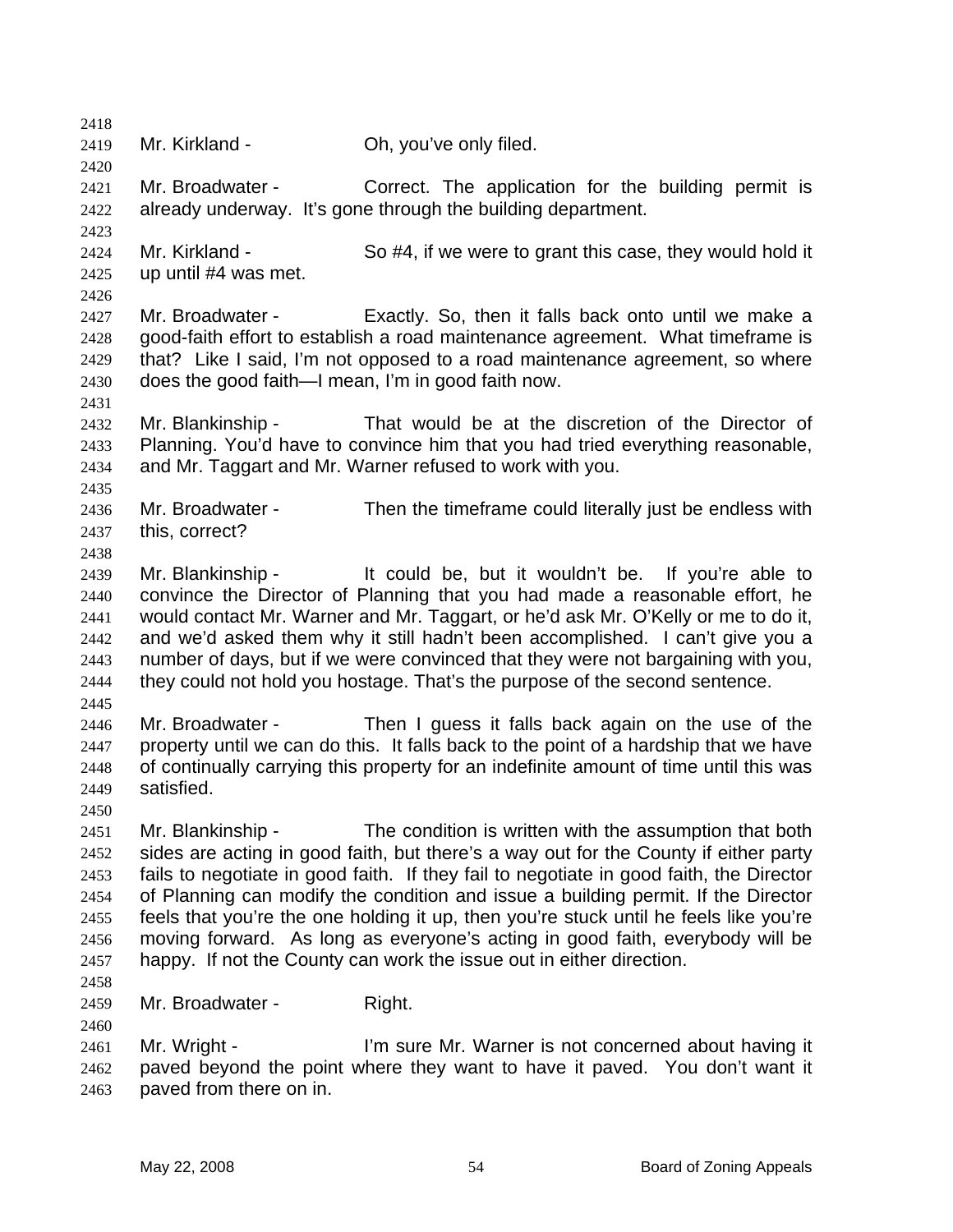| 2464         |                                                                                                                       |                                                                                                                                |  |
|--------------|-----------------------------------------------------------------------------------------------------------------------|--------------------------------------------------------------------------------------------------------------------------------|--|
| 2465         | Mr. Warner -                                                                                                          | [Off mike.] We had the road [unintelligible].                                                                                  |  |
| 2466<br>2467 | Mr. Blankinship -                                                                                                     | You're not at the mike.                                                                                                        |  |
| 2468         |                                                                                                                       |                                                                                                                                |  |
| 2469<br>2470 | Mr. Warner -                                                                                                          | I'm sorry.                                                                                                                     |  |
| 2471         | Mr. Wright -                                                                                                          | It's only fair that they've had it paved and if people                                                                         |  |
| 2472<br>2473 | back there tore it up, it should be restored.                                                                         |                                                                                                                                |  |
| 2474         | Mr. Broadwater -                                                                                                      | Well, depending on if they have it paved to the point                                                                          |  |
| 2475         | of a state standard, then chances are we wouldn't tear it up. If they have it paved                                   |                                                                                                                                |  |
| 2476<br>2477 | like a driveway-                                                                                                      |                                                                                                                                |  |
| 2478         | Mr. Wright -                                                                                                          | I'm sure it's a driveway.                                                                                                      |  |
| 2479         |                                                                                                                       |                                                                                                                                |  |
| 2480<br>2481 | Mr. Broadwater -<br>-chances are this road will be torn up with us<br>building a home back there.                     |                                                                                                                                |  |
| 2482         |                                                                                                                       |                                                                                                                                |  |
| 2483         | Mr. Blankinship -                                                                                                     | We're going to let you all negotiate that. As long as                                                                          |  |
| 2484<br>2485 | you all are negotiating in good faith, the County's going to let you work it out. If                                  |                                                                                                                                |  |
| 2486         | we become convinced that one party or the other is not acting in good faith, then<br>we'll have to resolve the issue. |                                                                                                                                |  |
| 2487         |                                                                                                                       |                                                                                                                                |  |
| 2488<br>2489 | Mr. Broadwater -                                                                                                      | Okay.                                                                                                                          |  |
| 2490<br>2491 | Mr. Kirkland -                                                                                                        | Anyone else wish to speak? All right, that concludes<br>the case. I believe that was the last one, wasn't it, Mr. Blankinship? |  |
| 2492         |                                                                                                                       |                                                                                                                                |  |
| 2493         | Mr. Blankinship -                                                                                                     | Yes sir.                                                                                                                       |  |
| 2494<br>2495 | <b>DECISION</b>                                                                                                       |                                                                                                                                |  |
| 2496         |                                                                                                                       |                                                                                                                                |  |
| 2497<br>2498 | Mr. Kirkland -<br>Anybody have a priority? Let's go from the first.                                                   | Do you want to start at the beginning or the end?                                                                              |  |
| 2499         |                                                                                                                       |                                                                                                                                |  |
| 2500<br>2501 | Do I have a motion? I make a motion we deny it. Do I have a second?                                                   |                                                                                                                                |  |
| 2502         | Ms. Harris -                                                                                                          | Second.                                                                                                                        |  |
| 2503         |                                                                                                                       |                                                                                                                                |  |
| 2504         | Mr. Kirkland -                                                                                                        | Motion made by Mr. Kirkland, seconded by Ms.                                                                                   |  |
| 2505         | Harris.                                                                                                               |                                                                                                                                |  |
| 2506<br>2507 | Mr. Wright -                                                                                                          | I'd like to have some discussion. We're in a bind in                                                                           |  |
| 2508         |                                                                                                                       | these cases. This was a family subdivision that was approved prior to Cochran. I                                               |  |
| 2509         | think that there is a real question of what taken as a whole means. We're in a                                        |                                                                                                                                |  |
|              |                                                                                                                       |                                                                                                                                |  |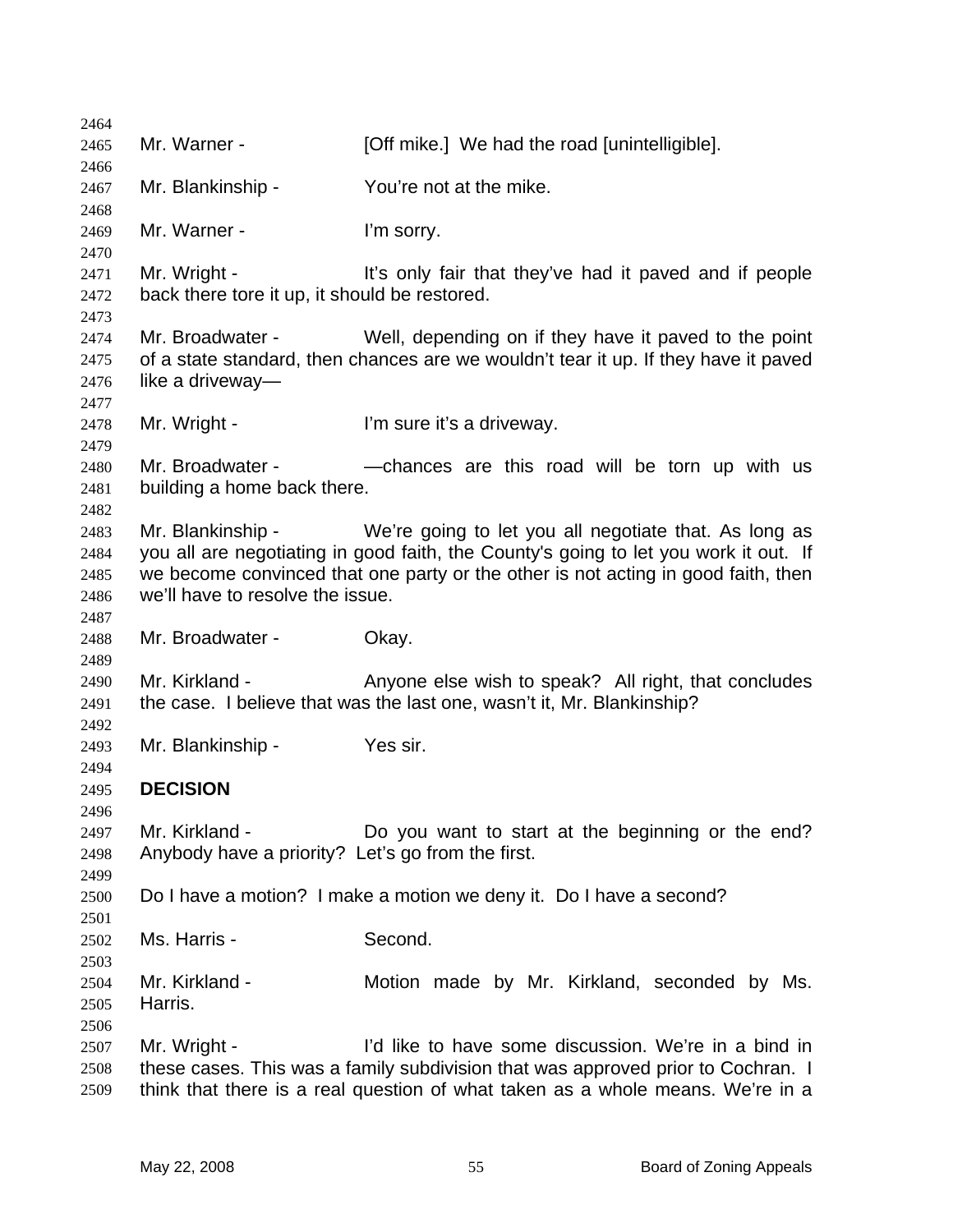box. If we permit a family subdivision—and I've already checked with Mr. Blankinship—after five years, it's a valid transaction. Then why would not "taken as a whole" apply to the 2.2 acres, rather than the 3.8 acres? Since we approved it, it was a legal transaction. When you get to that, then we're faced with going through the other. 2510 2511 2512 2513 2514

2515

2528

2536

2538

2540

2552

2516 2517 2518 2519 2520 2521 2522 2523 2524 2525 2526 2527 One thing you have to realize is the way this is characterized in our notes, it looks like you have to approve all three of those tests, and that's wrong. I have the statute here. It's when a property owner can show this property was acquired in good faith. Now, that's a question. If we approve the subdivision, it would indicate to me it was a transaction that was valid, that we should give people the opportunity to use their property. It would be confiscation if we didn't. Each one of these has an "or" rather than an "and." In other words, each one of these tests. The one I look at is, "Or whether the Board is satisfied upon the evidence heard by it, that the granting of such variance will alleviate a clearly demonstrable hardship approaching confiscation." We get into how much was paid for it and all that business, but the property, if it can't be used for a house, there's been no evidence that it's farmland. What's a reasonable use for the property?

- 2529 2530 Mr. Kirkland - The My argument was that on the 2.2 acres, there was a house, and they tore it down.
- 2531 2532 2533 Mr. Wright - Yes. Was the house habitable?
- 2534 2535 Mr. Kirkland - The Mr. Blankinship? Did they get a demolition permit to knock it down?
- 2537 Mr. Blankinship - They did get a demolition permit, yes.
- 2539 Mr. Kirkland - Anybody see if it was habitable?
- 2541 2542 2543 Mr. Blankinship - I don't know that anybody—You have permission to tear down a house whether it's habitable or not, so. It was not condemned. It was a decision of the property owner.
- 2544 2545 2546 2547 2548 2549 2550 2551 Mr. Kirkland - We don't know how long it's been there. Mr. Blankinship - Right. It was built in 1937, I believe, so, it was definitely old. Mr. Wright - The I don't know. These are just thoughts. This is an exceptional situation.
- 2553 2554 2555 Mr. Blankinship - It comes down to how you interpret Cherrystone, Mr. Wright. You and I have discussed this at some length. I think everyone pretty much agrees on the interpretation of Cochran. But the Cherrystone case—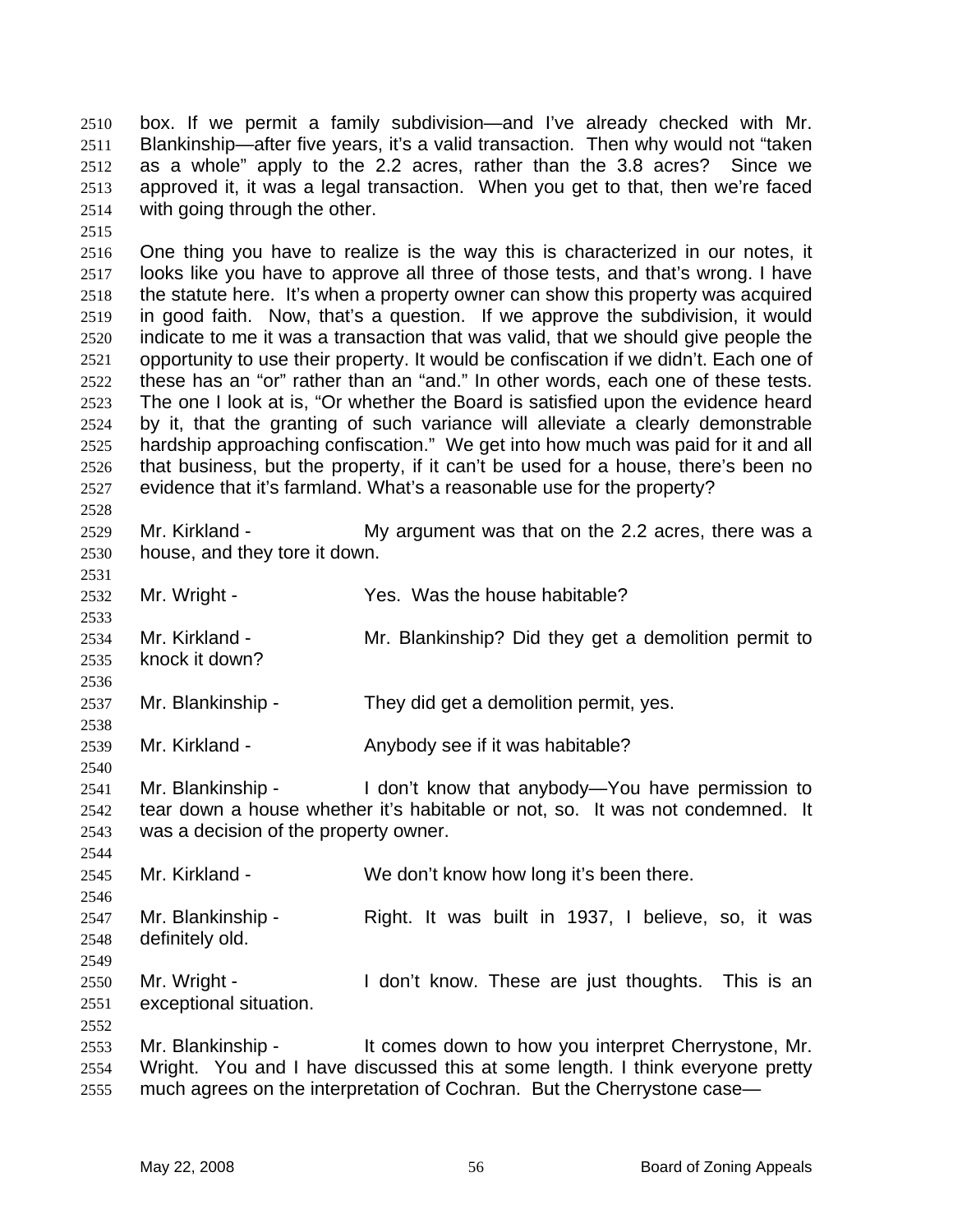| 2556 |                                          |                                                                                    |  |  |
|------|------------------------------------------|------------------------------------------------------------------------------------|--|--|
| 2557 | Mr. Wright -                             | Well see, I disagree with the staff's interpretation of                            |  |  |
| 2558 | Cherrystone.                             |                                                                                    |  |  |
| 2559 |                                          |                                                                                    |  |  |
| 2560 | Mr. Blankinship -                        | Yes. Cherrystone is a more difficult case to apply.                                |  |  |
| 2561 |                                          |                                                                                    |  |  |
| 2562 | Mr. Wright -                             | Cherrystone was limited to one thing, the exceptional                              |  |  |
| 2563 | narrowness at the time of the ordinance. |                                                                                    |  |  |
| 2564 |                                          |                                                                                    |  |  |
| 2565 | Mr. Blankinship -                        | Yes. It's a very fact-specific case.                                               |  |  |
| 2566 |                                          |                                                                                    |  |  |
| 2567 | Mr. Wright -                             | It doesn't say at the time of the adoption of the 50-foot                          |  |  |
|      |                                          |                                                                                    |  |  |
| 2568 | road. That's my point.                   |                                                                                    |  |  |
| 2569 |                                          |                                                                                    |  |  |
| 2570 | Mr. Blankinship -                        | There is certainly room for differences of opinion on it.                          |  |  |
| 2571 |                                          |                                                                                    |  |  |
| 2572 | Mr. Wright -                             | I hope some day it goes before the Supreme Court.                                  |  |  |
| 2573 |                                          |                                                                                    |  |  |
| 2574 | Mr. Blankinship -                        | For clarification.                                                                 |  |  |
| 2575 |                                          |                                                                                    |  |  |
| 2576 | Mr. Wright -                             | They put us in a box, let them clear it up.                                        |  |  |
| 2577 |                                          |                                                                                    |  |  |
| 2578 | Mr. Kirkland -                           | Ms. Harris, do you have something to say?                                          |  |  |
| 2579 |                                          |                                                                                    |  |  |
| 2580 | Ms. Harris -                             | Yes. The variance that was granted in 2003 to me                                   |  |  |
| 2581 |                                          | was specific for that family member building, and that's what they did. To me, the |  |  |
| 2582 |                                          | family issue is not one that we're considering now, because-                       |  |  |
| 2583 |                                          |                                                                                    |  |  |
| 2584 | Mr. Wright -                             | It was an approved subdivision by the County under                                 |  |  |
| 2585 |                                          | the ordinance of the lots. Mr. Blankinship says they have complied with the        |  |  |
| 2586 |                                          | requirement within five years. After five years, you can convey it.                |  |  |
| 2587 |                                          |                                                                                    |  |  |
| 2588 | Ms. Harris -                             | I know that part is legal, but I thought this was a self-                          |  |  |
| 2589 |                                          | imposed hardship because we know that—Probably an option to buy the land           |  |  |
| 2590 |                                          | would have been better than just outright buying the land for a non-buildable lot. |  |  |
| 2591 |                                          |                                                                                    |  |  |
| 2592 | Mr. Wright -                             | If you can't sell it, you're putting a hardship on the                             |  |  |
| 2593 |                                          | person that owns it because they can't use it for anything.                        |  |  |
| 2594 |                                          |                                                                                    |  |  |
| 2595 | Ms. Harris -                             | Exactly.                                                                           |  |  |
| 2596 |                                          |                                                                                    |  |  |
| 2597 | Mr. Kirkland -                           | Well, a motion's on the floor to deny it, and I had a                              |  |  |
| 2598 | second.                                  |                                                                                    |  |  |
| 2599 |                                          |                                                                                    |  |  |
|      | Mr. Wright -                             | Was the motion to approve it or deny?                                              |  |  |
| 2600 |                                          |                                                                                    |  |  |
| 2601 |                                          |                                                                                    |  |  |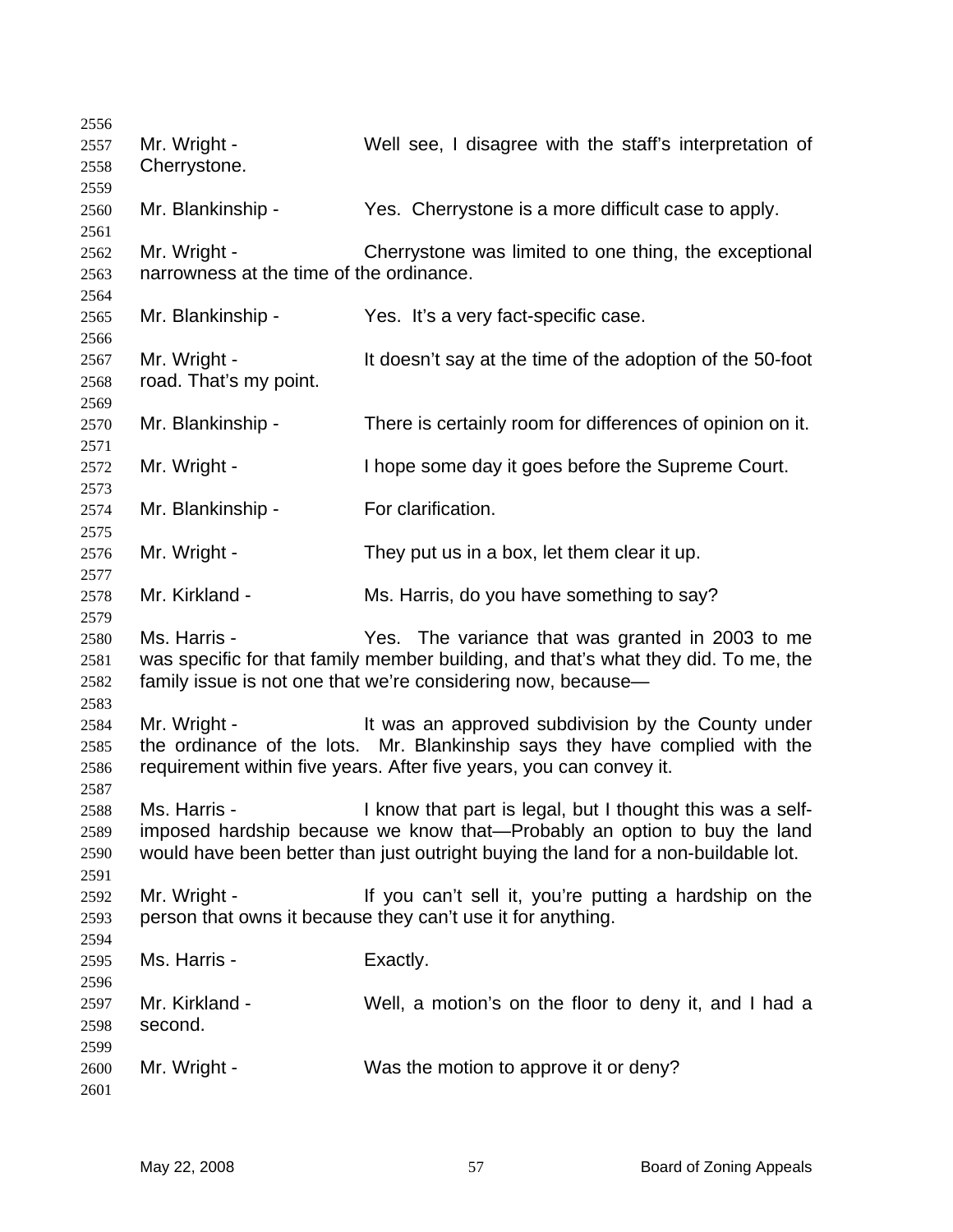| 2602                         | Mr. Blankinship -                                                     | The motion is to deny.                                                                                                                                                                              |
|------------------------------|-----------------------------------------------------------------------|-----------------------------------------------------------------------------------------------------------------------------------------------------------------------------------------------------|
| 2603<br>2604                 | Mr. Kirkland -                                                        | And I had a second by Ms. Harris, right?                                                                                                                                                            |
| 2605<br>2606                 | Ms. Harris -                                                          | Yes.                                                                                                                                                                                                |
| 2607<br>2608<br>2609         | Mr. Kirkland -<br>say aye. All those opposed say no. All right, guys. | Okay. All those in favor of voting to deny the case,                                                                                                                                                |
| 2610<br>2611<br>2612         | Mr. Blankinship -<br>have split votes like this.                      | You came on a good month, Ms. Pollard. We never                                                                                                                                                     |
| 2613<br>2614<br>2615         | Mr. Wright -                                                          | What do we have, a two/two vote again?                                                                                                                                                              |
| 2616<br>2617                 | Mr. Blankinship -<br>and the motion did not carry.                    | Yes. No action has been taken. There was a motion                                                                                                                                                   |
| 2618<br>2619<br>2620         | Mr. Wright -                                                          | Can't we do the same thing on this one?                                                                                                                                                             |
| 2621<br>2622                 | Mr. Blankinship -                                                     | Certainly can.                                                                                                                                                                                      |
| 2623<br>2624                 | Mr. Nunnally -                                                        | We'll have to.                                                                                                                                                                                      |
| 2625<br>2626                 | Mr. Kirkland -<br>that $-$                                            | I'll make a motion that we defer this for 30 days so                                                                                                                                                |
| 2627<br>2628                 | Mr. Wright -                                                          | To the June meeting?                                                                                                                                                                                |
| 2629<br>2630                 | Mr. Kirkland -                                                        | Excuse me?                                                                                                                                                                                          |
| 2631<br>2632<br>2633         | Mr. Wright -                                                          | To the June meeting?                                                                                                                                                                                |
| 2634<br>2635                 | Mr. Kirkland -                                                        | Yes, the June meeting, so that all five members can<br>vote on this action. You will make sure that Ms. Dwyer-                                                                                      |
| 2636<br>2637                 | Mr. Blankinship -                                                     | She'll feel so important.                                                                                                                                                                           |
| 2638<br>2639<br>2640         | Ms. Harris -                                                          | I second the motion.                                                                                                                                                                                |
| 2641<br>2642<br>2643<br>2644 | Mr. Kirkland -<br>deferred for 30 days.                               | Motion made by Mr. Kirkland, seconded by Ms.<br>Harris. All in favor say aye. All opposed say no. The motion passes. The case is                                                                    |
| 2645<br>2646<br>2647         | Mr. Wright -                                                          | I think we have to be fair to the applicant for<br>something not to go down on a 2/2 vote. In the meantime, it gives the property<br>owners the opportunity to get together on this road agreement. |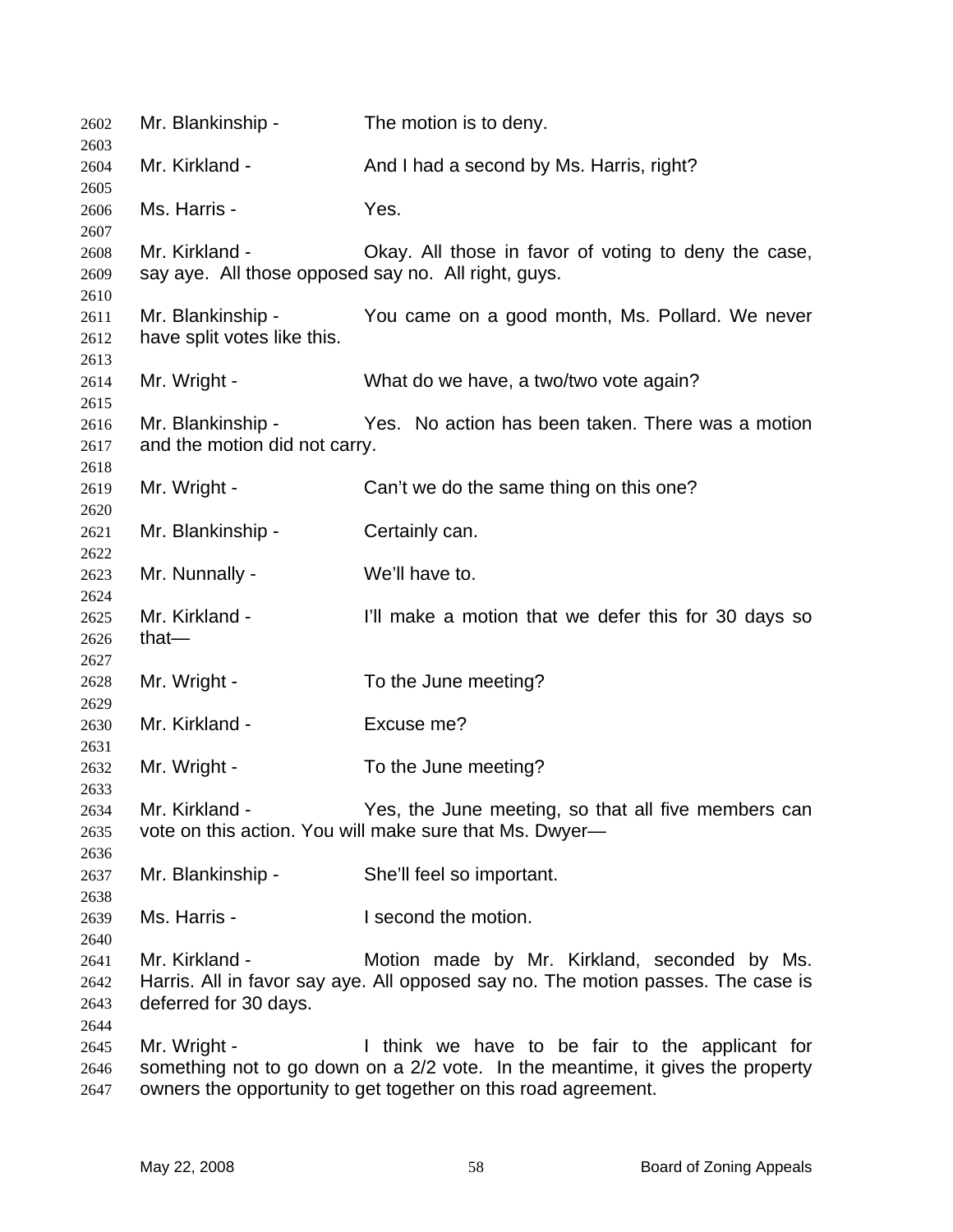| 2648 |                                                                                                                                                             |                                                                                     |   |  |
|------|-------------------------------------------------------------------------------------------------------------------------------------------------------------|-------------------------------------------------------------------------------------|---|--|
| 2649 | Mr. Kirkland -                                                                                                                                              | That's true.                                                                        |   |  |
| 2650 |                                                                                                                                                             |                                                                                     |   |  |
| 2651 | Mr. Blankinship -                                                                                                                                           | They could come back next month hopefully with that                                 |   |  |
| 2652 | issue settled.                                                                                                                                              |                                                                                     |   |  |
| 2653 |                                                                                                                                                             |                                                                                     |   |  |
| 2654 | Mr. Wright -                                                                                                                                                | So, that may clear up some stuff there.                                             |   |  |
| 2655 |                                                                                                                                                             |                                                                                     |   |  |
| 2656 |                                                                                                                                                             | After an advertised public hearing, the Board deferred A-010-08, Ken                |   |  |
| 2657 |                                                                                                                                                             | Broadwater Homes, LLC, until the June 25, 2008 meeting.                             |   |  |
| 2658 |                                                                                                                                                             |                                                                                     |   |  |
| 2659 | Affirmative:                                                                                                                                                | Harris, Kirkland, Nunnally, Wright                                                  | 4 |  |
| 2660 | Negative:                                                                                                                                                   |                                                                                     | 0 |  |
| 2661 | Absent:                                                                                                                                                     | Dwyer                                                                               | 1 |  |
| 2662 |                                                                                                                                                             |                                                                                     |   |  |
| 2663 |                                                                                                                                                             |                                                                                     |   |  |
| 2664 | Mr. Kirkland -                                                                                                                                              | Okay. No more cases. Let's move to the minutes.                                     |   |  |
| 2665 |                                                                                                                                                             |                                                                                     |   |  |
| 2666 | Ms. Harris -                                                                                                                                                | I move that the minutes of the April 28, 2008 meeting                               |   |  |
| 2667 | be approved as submitted.                                                                                                                                   |                                                                                     |   |  |
| 2668 |                                                                                                                                                             |                                                                                     |   |  |
| 2669 | Mr. Wright -                                                                                                                                                | I second.                                                                           |   |  |
| 2670 |                                                                                                                                                             |                                                                                     |   |  |
| 2671 | Mr. Kirkland -                                                                                                                                              | Motion by Ms. Harris, seconded by Mr. Wright. All                                   |   |  |
| 2672 |                                                                                                                                                             | those in favor say aye. All opposed say no. The ayes have it; the motion passes.    |   |  |
| 2673 |                                                                                                                                                             |                                                                                     |   |  |
| 2674 |                                                                                                                                                             | The Board <b>approved the minutes</b> of the April 24, 2008 meeting of the Board of |   |  |
| 2675 | Zoning Appeals.                                                                                                                                             |                                                                                     |   |  |
| 2676 |                                                                                                                                                             |                                                                                     |   |  |
| 2677 | Affirmative:                                                                                                                                                | Harris, Kirkland, Nunnally, Wright                                                  | 4 |  |
| 2678 | Negative:                                                                                                                                                   |                                                                                     | 0 |  |
| 2679 | Absent:                                                                                                                                                     | Dwyer                                                                               | 1 |  |
| 2680 |                                                                                                                                                             |                                                                                     |   |  |
| 2681 |                                                                                                                                                             |                                                                                     |   |  |
| 2682 | Mr. Wright -                                                                                                                                                | Basically, the Board minutes were on just one case.                                 |   |  |
| 2683 |                                                                                                                                                             |                                                                                     |   |  |
| 2684 | Mr. Kirkland -                                                                                                                                              | I know. Does anyone else have any business before                                   |   |  |
| 2685 | this Board?                                                                                                                                                 |                                                                                     |   |  |
| 2686 |                                                                                                                                                             |                                                                                     |   |  |
| 2687 | Mr. Wright -                                                                                                                                                | Any word on how the County's coming along on that?                                  |   |  |
| 2688 |                                                                                                                                                             |                                                                                     |   |  |
|      | Mr. Blankinship -                                                                                                                                           |                                                                                     |   |  |
| 2689 | The research is proceeding. I think we have all the                                                                                                         |                                                                                     |   |  |
| 2690 | responses back that we need now. We're going to have an internal meeting<br>probably in the next week or two, and hopefully have something in draft form by |                                                                                     |   |  |
| 2691 |                                                                                                                                                             |                                                                                     |   |  |
| 2692 | next meeting.                                                                                                                                               |                                                                                     |   |  |
| 2693 |                                                                                                                                                             |                                                                                     |   |  |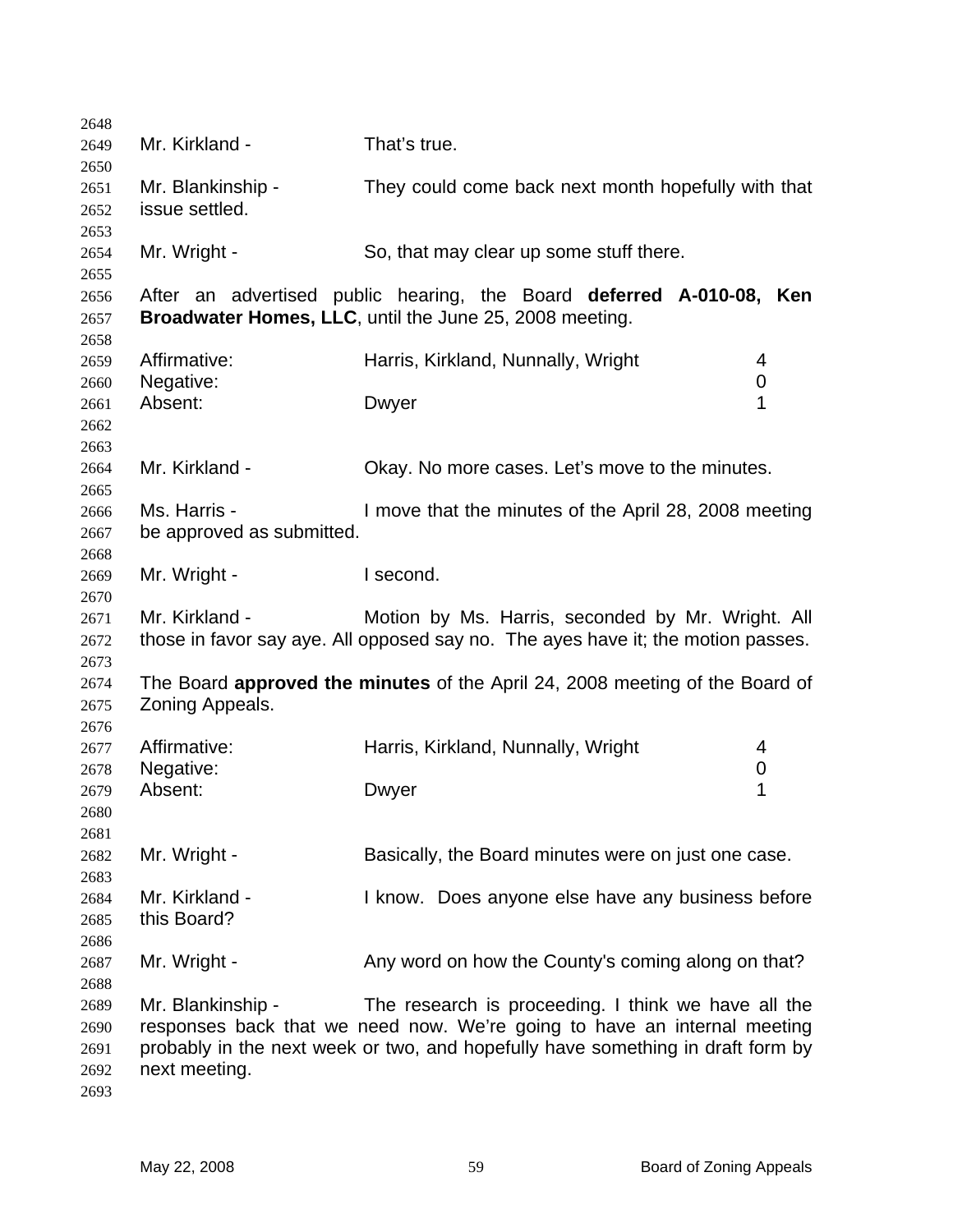Mr. Wright - Ben, is there anything taking place to give some relief to property owners on this issue of variances? Mr. Blankinship - Not that I have heard. The General Assembly really didn't even take that up. Mr. Wright - That's a shame. Mr. Blankinship - I was surprised. Mr. Wright - Let's take this case we had today where you have two feet, and the property backs up to an open area. It couldn't have any detrimental effect on anybody. Why should that be a constitutional issue? The Cochran case specifically stated that the statute could be changed so it could give us some discretion in non-constitutional types of issues. I don't understand why somebody hasn't gotten to the—I think it should go through the legislature, frankly. Mr. Blankinship - I do, too. Mr. Wright - That's what Cochran said. The way the statute's worded makes it a constitutional issue. That's why we don't have the authority. It looks like to me it's not fair to property owners who just want to do a little something that doesn't cause any difficulty with the neighbors or the neighboring property. I don't know. I guess short of the legislature, the County could do something on its own with this ordinance, couldn't it? Mr. Blankinship - Yes sir, as we did with accessory structures. Mr. Wright - We did it with the pools and such. Mr. Kirkland - There is no further business or discussion, I make a motion we adjourn. Mr. Wright - Second. Mr. Kirkland - **Motion by Mr. Kirkland, seconded by Mr. Wright.** All in favor say aye. All opposed say no. The ayes have it; the motion passes. Richard Kirkland, CBZA Chairman